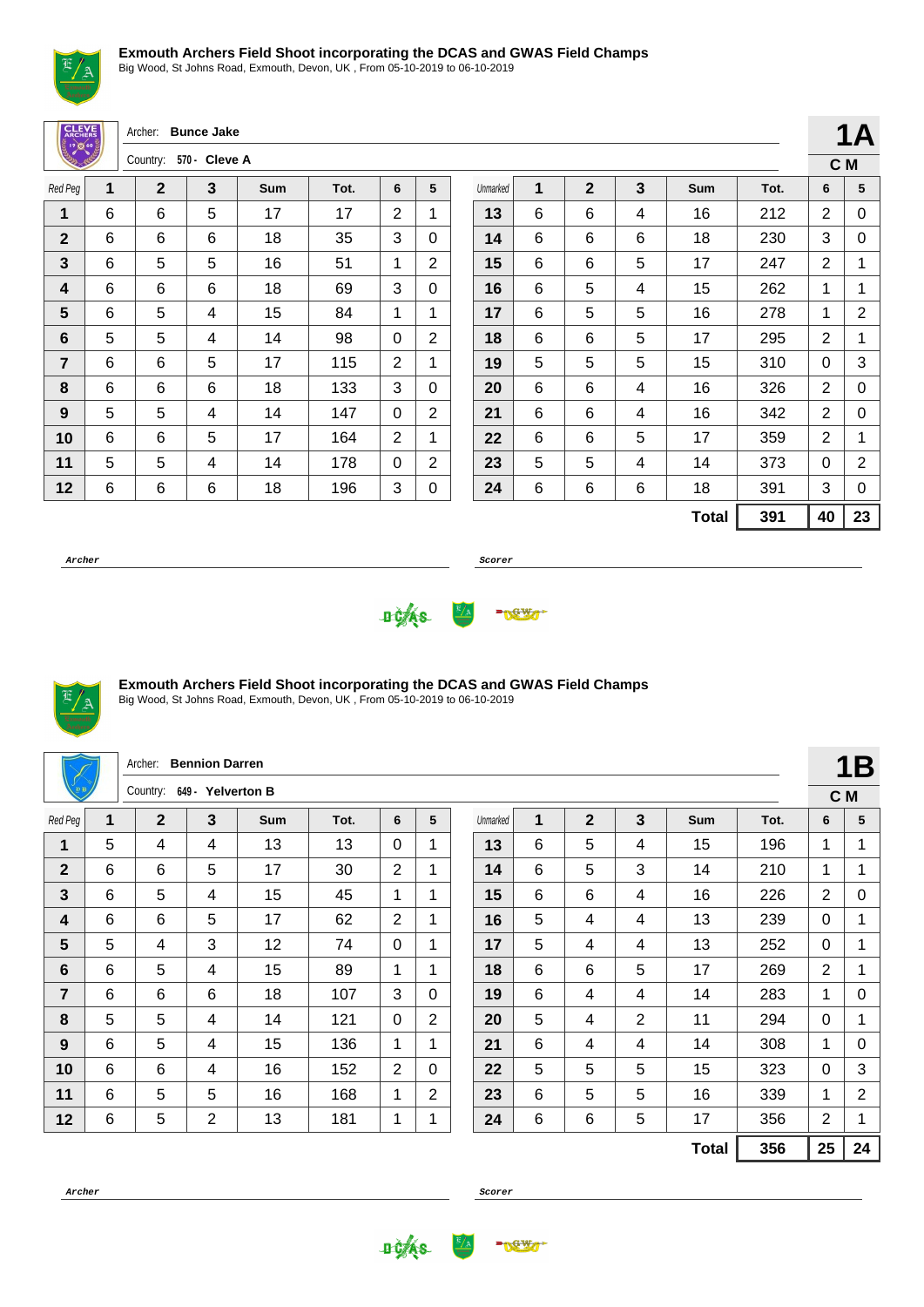

Big Wood, St Johns Road, Exmouth, Devon, UK , From 05-10-2019 to 06-10-2019

Archer: **Home David**

|                 |   | Country:    | 69 - Pentref B |     |      |   |   |
|-----------------|---|-------------|----------------|-----|------|---|---|
| <b>Blue Peg</b> | 1 | $\mathbf 2$ | 3              | Sum | Tot. | 6 | 5 |
| 1               | 6 | 3           | 3              | 12  | 12   | 1 | 0 |
| $\mathbf{2}$    | 5 | 4           | 4              | 13  | 25   | 0 | 1 |
| 3               | 5 | 3           | 3              | 11  | 36   | 0 | 1 |
| 4               | 4 | 4           | 3              | 11  | 47   | 0 | 0 |
| 5               | 4 | 4           | 1              | 9   | 56   | 0 | 0 |
| 6               | 5 | 4           | 4              | 13  | 69   | 0 | 1 |
| $\overline{7}$  | 5 | 5           | 4              | 14  | 83   | 0 | 2 |
| 8               | 4 | 4           | $\overline{2}$ | 10  | 93   | 0 | 0 |
| 9               | 6 | 6           | 4              | 16  | 109  | 2 | 0 |
| 10              | 5 | 5           | 3              | 13  | 122  | 0 | 2 |
| 11              | 6 | 6           | 5              | 17  | 139  | 2 | 1 |
| 12              | 4 | 3           | 1              | 8   | 147  | 0 | 0 |

|          |   |              |                |                |      |   | IV  |
|----------|---|--------------|----------------|----------------|------|---|-----|
|          |   |              |                |                |      |   | B M |
| Unmarked | 1 | $\mathbf{2}$ | 3              | <b>Sum</b>     | Tot. | 6 | 5   |
| 13       | 6 | 3            | 3              | 12             | 159  | 1 | 0   |
| 14       | 5 | 3            | 3              | 11             | 170  | 0 | 1   |
| 15       | 4 | 3            | 3              | 10             | 180  | 0 | 0   |
| 16       | 4 | 3            | M              | $\overline{7}$ | 187  | 0 | 0   |
| 17       | 4 | 4            | 2              | 10             | 197  | 0 | 0   |
| 18       | 4 | 3            | 3              | 10             | 207  | 0 | 0   |
| 19       | 6 | 5            | 3              | 14             | 221  | 1 | 1   |
| 20       | 6 | 5            | 4              | 15             | 236  | 1 | 1   |
| 21       | 4 | 4            | 3              | 11             | 247  | 0 | 0   |
| 22       | 6 | 4            | 4              | 14             | 261  | 1 | 0   |
| 23       | 4 | 3            | $\overline{2}$ | 9              | 270  | 0 | 0   |
| 24       | 4 | 3            | 2              | 9              | 279  | 0 | 0   |
|          |   |              |                | <b>Total</b>   | 279  | 9 | 11  |

 $1C$ 

**Archer Scorer**





## **Exmouth Archers Field Shoot incorporating the DCAS and GWAS Field Champs**

Big Wood, St Johns Road, Exmouth, Devon, UK , From 05-10-2019 to 06-10-2019

| tionarche       |                | Archer:                  | <b>Cadey Liam</b> |     |      |             |             |          |   |                |                         |                |      |                | 1D             |
|-----------------|----------------|--------------------------|-------------------|-----|------|-------------|-------------|----------|---|----------------|-------------------------|----------------|------|----------------|----------------|
|                 |                | Country: 2100 - Bitton A |                   |     |      |             |             |          |   |                |                         |                |      |                | B <sub>M</sub> |
| <b>Blue Peg</b> | 1              | $\mathbf{2}$             | 3                 | Sum | Tot. | 6           | 5           | Unmarked | 1 | $\mathbf{2}$   | $\overline{\mathbf{3}}$ | Sum            | Tot. | 6              | 5              |
| $\overline{1}$  | 3              | $\overline{2}$           | M                 | 5   | 5    | $\Omega$    | $\Omega$    | 13       | 4 | 1              | 1                       | 6              | 53   | 0              | 0              |
| $\overline{2}$  | 3              | $\overline{2}$           | M                 | 5   | 10   | $\mathbf 0$ | $\Omega$    | 14       | 3 | M              | M                       | 3              | 56   | $\mathbf{0}$   | 0              |
| 3               | 3              | 1                        | M                 | 4   | 14   | $\Omega$    | $\Omega$    | 15       | 1 | M              | M                       | 1              | 57   | $\Omega$       | 0              |
| 4               | 4              | M                        | M                 | 4   | 18   | $\Omega$    | $\Omega$    | 16       | 4 | $\overline{2}$ | 1                       | $\overline{7}$ | 64   | $\Omega$       | 0              |
| 5               | $\overline{2}$ | 1                        | M                 | 3   | 21   | $\Omega$    | 0           | 17       | 6 | 5              | M                       | 11             | 75   | 1              | 1.             |
| $6\phantom{1}$  | 5              | M                        | M                 | 5   | 26   | $\Omega$    | 1           | 18       | 5 | M              | M                       | 5              | 80   | $\mathbf 0$    | 1              |
| $\overline{7}$  | 4              | M                        | M                 | 4   | 30   | $\Omega$    | $\mathbf 0$ | 19       | 4 | 3              | M                       | $\overline{7}$ | 87   | $\mathbf{0}$   | 0              |
| 8               | 4              | 1                        | M                 | 5   | 35   | $\Omega$    | $\mathbf 0$ | 20       | 3 | $\overline{2}$ | M                       | 5              | 92   | 0              | 0              |
| 9               | 4              | 3                        | M                 | 7   | 42   | $\Omega$    | 0           | 21       | 3 | M              | M                       | 3              | 95   | 0              | 0              |
| 10              | M              | M                        | M                 | 0   | 42   | $\Omega$    | $\Omega$    | 22       | 6 | 3              | M                       | 9              | 104  | 1              | 0              |
| 11              | 3              | $\overline{2}$           | M                 | 5   | 47   | $\Omega$    | $\Omega$    | 23       | M | M              | M                       | 0              | 104  | $\mathbf{0}$   | 0              |
| 12              | M              | M                        | M                 | 0   | 47   | 0           | $\mathbf 0$ | 24       | 3 | 1              | Μ                       | 4              | 108  | 0              | 0              |
|                 |                |                          |                   |     |      |             |             |          |   |                |                         | <b>Total</b>   | 108  | $\overline{2}$ | 3              |



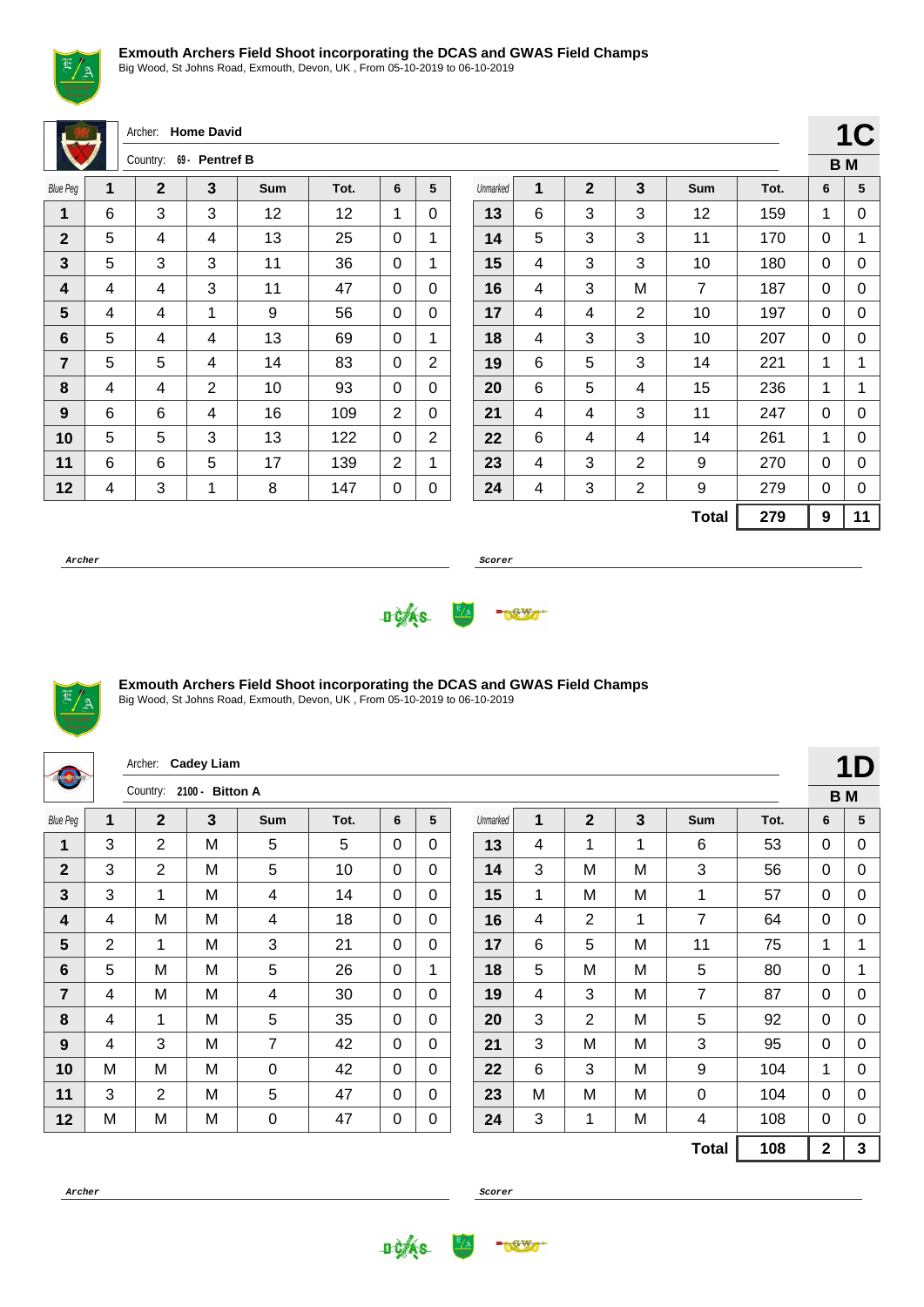Big Wood, St Johns Road, Exmouth, Devon, UK , From 05-10-2019 to 06-10-2019

|                |   | Archer:        | James Lez         |     |      |             |                |          |   |              |   |              |      |              | 2A             |
|----------------|---|----------------|-------------------|-----|------|-------------|----------------|----------|---|--------------|---|--------------|------|--------------|----------------|
| archery        |   | Country:       | 5005 - Endevour A |     |      |             |                |          |   |              |   |              |      |              | C M            |
| Red Peg        | 1 | $\overline{2}$ | $\mathbf{3}$      | Sum | Tot. | 6           | 5              | Unmarked | 1 | $\mathbf{2}$ | 3 | Sum          | Tot. | 6            | 5              |
| $\overline{2}$ | 6 | 5              | 4                 | 15  | 15   | 1           | 1              | 14       | 6 | 5            | 4 | 15           | 165  | 1            | 1              |
| $\mathbf{3}$   | 6 | 4              | 4                 | 14  | 29   | 1           | $\Omega$       | 15       | 4 | 4            | 4 | 12           | 177  | 0            | 0              |
| 4              | 5 | 4              | 4                 | 13  | 42   | $\Omega$    | 1              | 16       | 4 | 4            | 4 | 12           | 189  | 0            | 0              |
| $5\phantom{1}$ | 3 | 1              | 1                 | 5   | 47   | $\Omega$    | $\Omega$       | 17       | 6 | 6            | 6 | 18           | 207  | 3            | 0              |
| $6\phantom{1}$ | 5 | 4              | 3                 | 12  | 59   | $\mathbf 0$ | 1              | 18       | 6 | 5            | 3 | 14           | 221  | $\mathbf{1}$ | 1              |
| $\overline{7}$ | 5 | 5              | 5                 | 15  | 74   | $\Omega$    | 3              | 19       | 5 | 5            | 4 | 14           | 235  | 0            | $\overline{2}$ |
| 8              | 6 | 5              | 5                 | 16  | 90   | 1           | 2              | 20       | 4 | 4            | 3 | 11           | 246  | 0            | 0              |
| 9              | 5 | 5              | 3                 | 13  | 103  | $\Omega$    | $\overline{2}$ | 21       | 4 | 4            | 4 | 12           | 258  | 0            | 0              |
| 10             | 5 | 4              | 1                 | 10  | 113  | $\Omega$    | 1              | 22       | 5 | 4            | 3 | 12           | 270  | 0            | 1              |
| 11             | 5 | 4              | 4                 | 13  | 126  | $\Omega$    | 1              | 23       | 6 | 4            | 3 | 13           | 283  | $\mathbf{1}$ | 0              |
| 12             | 4 | 4              | 3                 | 11  | 137  | $\Omega$    | $\mathbf{0}$   | 24       | 5 | 5            | 4 | 14           | 297  | 0            | $\overline{2}$ |
| 13             | 5 | 4              | 4                 | 13  | 150  | 0           | 1              | 1        | 4 | 4            | 4 | 12           | 309  | 0            | $\Omega$       |
|                |   |                |                   |     |      |             |                |          |   |              |   | <b>Total</b> | 309  | 9            | 20             |

**Archer Scorer**





## **Exmouth Archers Field Shoot incorporating the DCAS and GWAS Field Champs**

Big Wood, St Johns Road, Exmouth, Devon, UK , From 05-10-2019 to 06-10-2019

| Archer:                 |              |                |              |     |             |   |   |    |              |              |              |     |                  |                 | 2B              |
|-------------------------|--------------|----------------|--------------|-----|-------------|---|---|----|--------------|--------------|--------------|-----|------------------|-----------------|-----------------|
| Country:                |              |                |              |     |             |   |   |    |              |              |              |     |                  |                 |                 |
|                         | $\mathbf{1}$ | $\overline{2}$ | $\mathbf{3}$ | Sum | Tot.        | 6 | 5 |    | $\mathbf{1}$ | $\mathbf{2}$ | $\mathbf{3}$ | Sum | Tot.             | $6\phantom{1}6$ | $5\phantom{.0}$ |
| $\overline{\mathbf{2}}$ |              |                |              |     | $\mathbf 0$ |   |   | 14 |              |              |              |     | $\mathbf 0$      |                 |                 |
| $\mathbf{3}$            |              |                |              |     | $\mathbf 0$ |   |   | 15 |              |              |              |     | $\boldsymbol{0}$ |                 |                 |
| $\boldsymbol{4}$        |              |                |              |     | $\mathbf 0$ |   |   | 16 |              |              |              |     | $\mathbf 0$      |                 |                 |
| $5\phantom{1}$          |              |                |              |     | $\mathbf 0$ |   |   | 17 |              |              |              |     | $\mathbf 0$      |                 |                 |
| $6\phantom{1}$          |              |                |              |     | $\mathbf 0$ |   |   | 18 |              |              |              |     | $\mathbf 0$      |                 |                 |
| $\overline{7}$          |              |                |              |     | $\mathbf 0$ |   |   | 19 |              |              |              |     | $\mathbf 0$      |                 |                 |
| 8                       |              |                |              |     | $\mathbf 0$ |   |   | 20 |              |              |              |     | $\mathbf 0$      |                 |                 |
| 9                       |              |                |              |     | $\mathbf 0$ |   |   | 21 |              |              |              |     | $\mathbf 0$      |                 |                 |
| 10                      |              |                |              |     | $\mathbf 0$ |   |   | 22 |              |              |              |     | $\pmb{0}$        |                 |                 |

 0 0 0

|    | 1 | $\boldsymbol{2}$ | 3 | Sum          | Tot.             | 6        | ${\bf 5}$ |
|----|---|------------------|---|--------------|------------------|----------|-----------|
| 14 |   |                  |   |              | 0                |          |           |
| 15 |   |                  |   |              | 0                |          |           |
| 16 |   |                  |   |              | 0                |          |           |
| 17 |   |                  |   |              | 0                |          |           |
| 18 |   |                  |   |              | 0                |          |           |
| 19 |   |                  |   |              | 0                |          |           |
| 20 |   |                  |   |              | 0                |          |           |
| 21 |   |                  |   |              | 0                |          |           |
| 22 |   |                  |   |              | 0                |          |           |
| 23 |   |                  |   |              | 0                |          |           |
| 24 |   |                  |   |              | 0                |          |           |
| 1  |   |                  |   |              | $\mathbf 0$      |          |           |
|    |   |                  |   | <b>Total</b> | $\boldsymbol{0}$ | $\bf{0}$ | 0         |

**Archer Scorer**

**DOKS** 





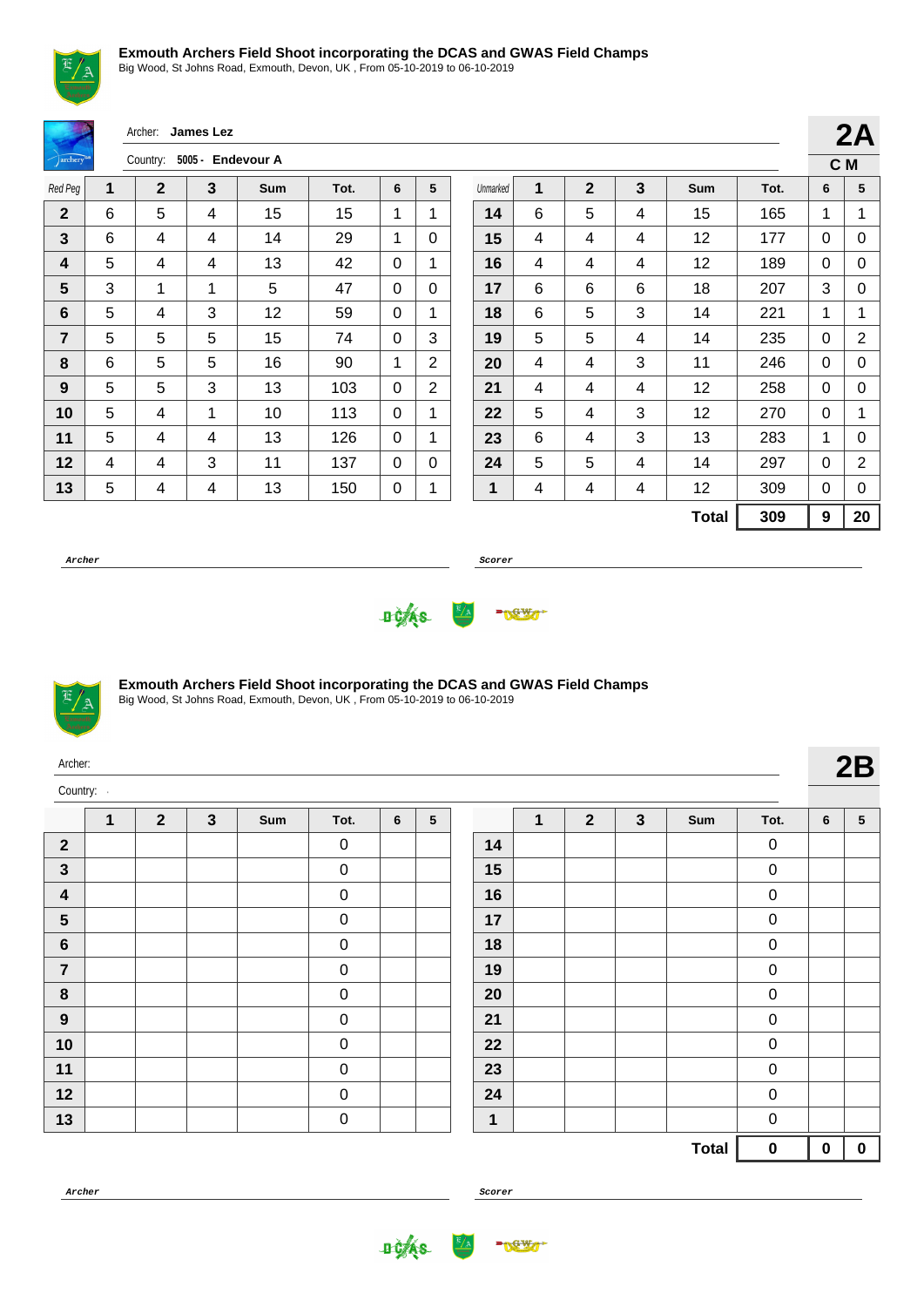

Big Wood, St Johns Road, Exmouth, Devon, UK , From 05-10-2019 to 06-10-2019

Archer: **Smith Nick**

|                 |   | Country:    |   | 1807 - Frome Town A |      |   |   |
|-----------------|---|-------------|---|---------------------|------|---|---|
| <b>Blue Peg</b> | 1 | $\mathbf 2$ | 3 | Sum                 | Tot. | 6 | 5 |
| $\overline{2}$  | 1 | M           | M | 1                   | 1    | 0 | 0 |
| 3               | 1 | 1           | Μ | $\overline{2}$      | 3    | 0 | 0 |
| 4               | M | M           | Μ | 0                   | 3    | 0 | 0 |
| 5               | 3 | M           | M | 3                   | 6    | 0 | 0 |
| 6               | M | M           | M | 0                   | 6    | 0 | 0 |
| 7               | 5 | 2           | M | 7                   | 13   | 0 | 1 |
| 8               | 4 | 3           | Μ | 7                   | 20   | 0 | 0 |
| 9               | 3 | 1           | M | 4                   | 24   | 0 | 0 |
| 10              | 3 | 2           | 1 | 6                   | 30   | 0 | 0 |
| 11              | 6 | 5           | 1 | 12                  | 42   | 1 | 1 |
| 12              | 3 | M           | M | 3                   | 45   | 0 | 0 |
| 13              | 4 | M           | M | 4                   | 49   | 0 | 0 |

|          |                |              |   |                |      | T M |             |
|----------|----------------|--------------|---|----------------|------|-----|-------------|
| Unmarked | 1              | $\mathbf{2}$ | 3 | Sum            | Tot. | 6   | 5           |
| 14       | М              | M            | М | 0              | 49   | 0   | 0           |
| 15       | 3              | M            | M | 3              | 52   | 0   | 0           |
| 16       | 2              | 1            | M | 3              | 55   | 0   | 0           |
| 17       | 3              | 1            | M | 4              | 59   | 0   | 0           |
| 18       | 4              | $\mathbf{1}$ | M | 5              | 64   | 0   | 0           |
| 19       | 1              | 1            | M | $\overline{2}$ | 66   | 0   | 0           |
| 20       | 4              | 1            | M | 5              | 71   | 0   | 0           |
| 21       | M              | M            | M | 0              | 71   | 0   | 0           |
| 22       | 4              | 1            | M | 5              | 76   | 0   | 0           |
| 23       | М              | M            | М | 0              | 76   | 0   | 0           |
| 24       | $\overline{2}$ | M            | M | $\overline{2}$ | 78   | 0   | 0           |
| 1        | 4              | 2            | 1 | 7              | 85   | 0   | 0           |
|          |                |              |   | <b>Total</b>   | 85   | 1   | $\mathbf 2$ |

**2C**

**Archer Scorer**





#### **Exmouth Archers Field Shoot incorporating the DCAS and GWAS Field Champs**

|                 |   | Archer:      | Jones William  |                                     |      |          |                |          |   |                |                |              |      |              | 2D             |
|-----------------|---|--------------|----------------|-------------------------------------|------|----------|----------------|----------|---|----------------|----------------|--------------|------|--------------|----------------|
|                 |   |              |                | Country: 413 - Overton Black Arrows |      |          |                |          |   |                |                |              |      |              | <b>BM</b>      |
| <b>Blue Peg</b> | 1 | $\mathbf{2}$ | 3              | <b>Sum</b>                          | Tot. | 6        | 5              | Unmarked | 1 | $\mathbf{2}$   | 3              | <b>Sum</b>   | Tot. | 6            | 5              |
| $\mathbf{2}$    | 5 | 4            | 2              | 11                                  | 11   | 0        |                | 14       | 3 | $\overline{2}$ | 1              | 6            | 135  | $\mathbf{0}$ | 0              |
| 3               | 5 | 4            | 3              | 12                                  | 23   | $\Omega$ | 1              | 15       | 6 | 5              | 3              | 14           | 149  | 1            |                |
| 4               | 4 | 4            | 4              | 12                                  | 35   | 0        | 0              | 16       | 4 | 4              | $\overline{2}$ | 10           | 159  | $\Omega$     | 0              |
| 5               | 6 | 3            | M              | 9                                   | 44   | 1        | $\mathbf{0}$   | 17       | 4 | 4              | 2              | 10           | 169  | $\mathbf{0}$ | 0              |
| 6               | 3 | 2            | $\mathbf{1}$   | 6                                   | 50   | 0        | $\Omega$       | 18       | 5 | 5              | 4              | 14           | 183  | $\Omega$     | $\overline{2}$ |
| $\overline{7}$  | 5 | 5            | 4              | 14                                  | 64   | $\Omega$ | 2              | 19       | 5 | 5              | 5              | 15           | 198  | $\mathbf{0}$ | 3              |
| 8               | 4 | 4            | 3              | 11                                  | 75   | 0        | $\Omega$       | 20       | 5 | 4              | 2              | 11           | 209  | $\Omega$     | 1              |
| 9               | 4 | 4            | 3              | 11                                  | 86   | $\Omega$ | $\mathbf{0}$   | 21       | 4 | 4              | M              | 8            | 217  | $\mathbf{0}$ | 0              |
| 10              | 4 | 3            | $\overline{2}$ | 9                                   | 95   | $\Omega$ | $\Omega$       | 22       | 5 | 4              | 3              | 12           | 229  | $\Omega$     | 1              |
| 11              | 4 | 4            | 4              | 12                                  | 107  | $\Omega$ | $\Omega$       | 23       | 4 | 4              | 2              | 10           | 239  | $\mathbf{0}$ | 0              |
| 12              | 4 | 3            | 2              | 9                                   | 116  | 0        | 0              | 24       | 4 | 4              | 3              | 11           | 250  | $\mathbf{0}$ | 0              |
| 13              | 5 | 5            | 3              | 13                                  | 129  | 0        | $\overline{2}$ | 1        | 6 | 5              | $\overline{2}$ | 13           | 263  | 1            | 1              |
|                 |   |              |                |                                     |      |          |                |          |   |                |                | <b>Total</b> | 263  | 3            | 15             |





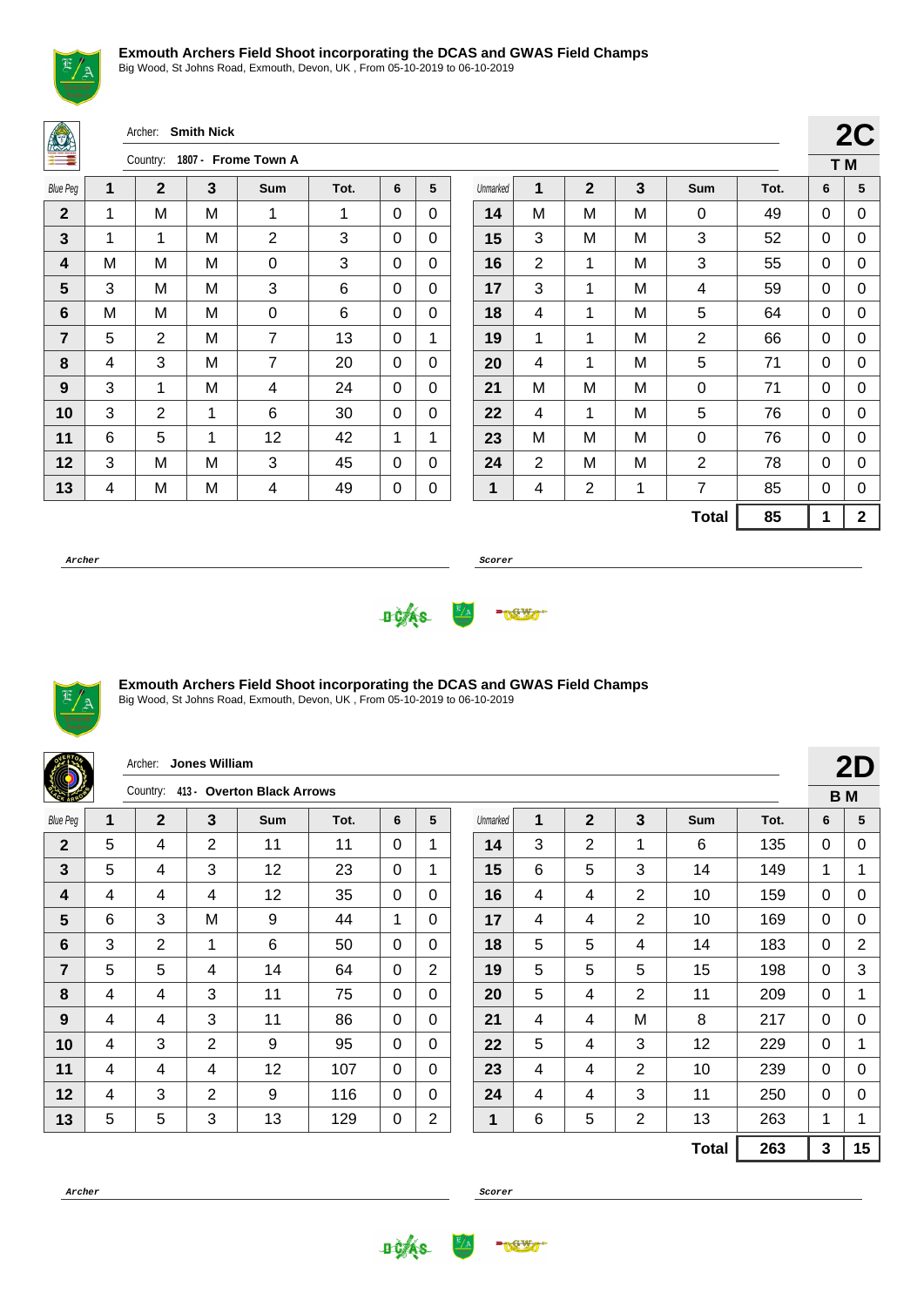

Big Wood, St Johns Road, Exmouth, Devon, UK , From 05-10-2019 to 06-10-2019

|                |   | Archer:        | <b>Whitter Mal</b> |            |      |              |                |              |              |                |                |              |      |                | 3A             |
|----------------|---|----------------|--------------------|------------|------|--------------|----------------|--------------|--------------|----------------|----------------|--------------|------|----------------|----------------|
|                |   | Country:       | 69 - Pentref B     |            |      |              |                |              |              |                |                |              |      |                | C M            |
| Red Peg        | 1 | $\overline{2}$ | 3                  | <b>Sum</b> | Tot. | 6            | 5              | Unmarked     | $\mathbf{1}$ | $\overline{2}$ | $\mathbf{3}$   | Sum          | Tot. | 6              | 5              |
| $\mathbf{3}$   | 6 | 5              | 5                  | 16         | 16   | 1            | $\overline{2}$ | 15           | 6            | 6              | 4              | 16           | 197  | 2              | 0              |
| 4              | 6 | 5              | 4                  | 15         | 31   | 1            | 1              | 16           | 6            | 5              | $\overline{2}$ | 13           | 210  | 1              | 1              |
| 5              | 5 | 4              | 4                  | 13         | 44   | $\Omega$     |                | 17           | 6            | 6              | 4              | 16           | 226  | $\overline{2}$ | 0              |
| $6\phantom{1}$ | 6 | 4              | 4                  | 14         | 58   | 1            | $\Omega$       | 18           | 6            | 5              | 5              | 16           | 242  | 1              | $\overline{2}$ |
| $\overline{7}$ | 6 | 6              | 5                  | 17         | 75   | 2            |                | 19           | 5            | 4              | 4              | 13           | 255  | 0              | 1              |
| 8              | 6 | 6              | 5                  | 17         | 92   | 2            | 1              | 20           | 6            | 5              | 4              | 15           | 270  | 1              | 1              |
| 9              | 5 | 4              | 4                  | 13         | 105  | $\Omega$     | $\mathbf 1$    | 21           | 6            | 5              | 4              | 15           | 285  | 1              | 1              |
| 10             | 5 | 5              | 4                  | 14         | 119  | $\Omega$     | $\overline{2}$ | 22           | 6            | 5              | 5              | 16           | 301  | 1              | $\overline{2}$ |
| 11             | 5 | 5              | 4                  | 14         | 133  | $\Omega$     | $\overline{2}$ | 23           | 4            | 4              | 4              | 12           | 313  | $\mathbf{0}$   | 0              |
| 12             | 6 | 5              | 5                  | 16         | 149  | $\mathbf{1}$ | $\overline{2}$ | 24           | 6            | 5              | 4              | 15           | 328  | 1              | 1              |
| 13             | 6 | 5              | 5                  | 16         | 165  | 1            | $\overline{2}$ | 1            | 6            | 5              | 5              | 16           | 344  | 1              | $\mathbf 2$    |
| 14             | 6 | 5              | 5                  | 16         | 181  | 1            | $\overline{c}$ | $\mathbf{2}$ | 6            | 5              | 5              | 16           | 360  | 1              | $\overline{2}$ |
|                |   |                |                    |            |      |              |                |              |              |                |                | <b>Total</b> | 360  | 22             | 30             |
|                |   |                |                    |            |      |              |                |              |              |                |                |              |      |                |                |

**Archer Scorer**





#### **Exmouth Archers Field Shoot incorporating the DCAS and GWAS Field Champs**

Big Wood, St Johns Road, Exmouth, Devon, UK , From 05-10-2019 to 06-10-2019

| Archer:          |              |                                                                                                                                                                                                        |  |  |                  |  |  |              |  |  |  |              |           |                 | 3B              |
|------------------|--------------|--------------------------------------------------------------------------------------------------------------------------------------------------------------------------------------------------------|--|--|------------------|--|--|--------------|--|--|--|--------------|-----------|-----------------|-----------------|
| Country:         |              | $\overline{2}$<br>$\mathbf{3}$<br>$\overline{2}$<br>$\mathbf{3}$<br>$5\phantom{.0}$<br>6<br>1<br>Sum<br>Tot.<br>Sum<br>Tot.<br>$\mathbf 0$<br>15<br>$\mathbf 0$<br>$\boldsymbol{0}$<br>$\pmb{0}$<br>16 |  |  |                  |  |  |              |  |  |  |              |           |                 |                 |
|                  | $\mathbf{1}$ |                                                                                                                                                                                                        |  |  |                  |  |  |              |  |  |  |              |           | $6\phantom{1}6$ | $5\phantom{.0}$ |
| $\mathbf{3}$     |              |                                                                                                                                                                                                        |  |  |                  |  |  |              |  |  |  |              |           |                 |                 |
| $\boldsymbol{4}$ |              |                                                                                                                                                                                                        |  |  |                  |  |  |              |  |  |  |              |           |                 |                 |
| $5\phantom{1}$   |              |                                                                                                                                                                                                        |  |  | $\boldsymbol{0}$ |  |  | 17           |  |  |  |              | $\pmb{0}$ |                 |                 |
| $\bf 6$          |              |                                                                                                                                                                                                        |  |  | $\boldsymbol{0}$ |  |  | 18           |  |  |  |              | $\pmb{0}$ |                 |                 |
| $\overline{7}$   |              |                                                                                                                                                                                                        |  |  | $\pmb{0}$        |  |  | 19           |  |  |  |              | $\pmb{0}$ |                 |                 |
| 8                |              |                                                                                                                                                                                                        |  |  | $\pmb{0}$        |  |  | 20           |  |  |  |              | $\pmb{0}$ |                 |                 |
| $\boldsymbol{9}$ |              |                                                                                                                                                                                                        |  |  | $\pmb{0}$        |  |  | 21           |  |  |  |              | $\pmb{0}$ |                 |                 |
| 10               |              |                                                                                                                                                                                                        |  |  | $\pmb{0}$        |  |  | 22           |  |  |  |              | $\pmb{0}$ |                 |                 |
| 11               |              |                                                                                                                                                                                                        |  |  | $\pmb{0}$        |  |  | 23           |  |  |  |              | $\pmb{0}$ |                 |                 |
| 12               |              |                                                                                                                                                                                                        |  |  | $\boldsymbol{0}$ |  |  | 24           |  |  |  |              | $\pmb{0}$ |                 |                 |
| 13               |              |                                                                                                                                                                                                        |  |  | $\boldsymbol{0}$ |  |  | $\mathbf 1$  |  |  |  |              | $\pmb{0}$ |                 |                 |
| 14               |              |                                                                                                                                                                                                        |  |  | $\pmb{0}$        |  |  | $\mathbf{2}$ |  |  |  |              | $\pmb{0}$ |                 |                 |
|                  |              |                                                                                                                                                                                                        |  |  |                  |  |  |              |  |  |  | <b>Total</b> | $\pmb{0}$ | $\bf{0}$        | $\mathbf 0$     |







**3A**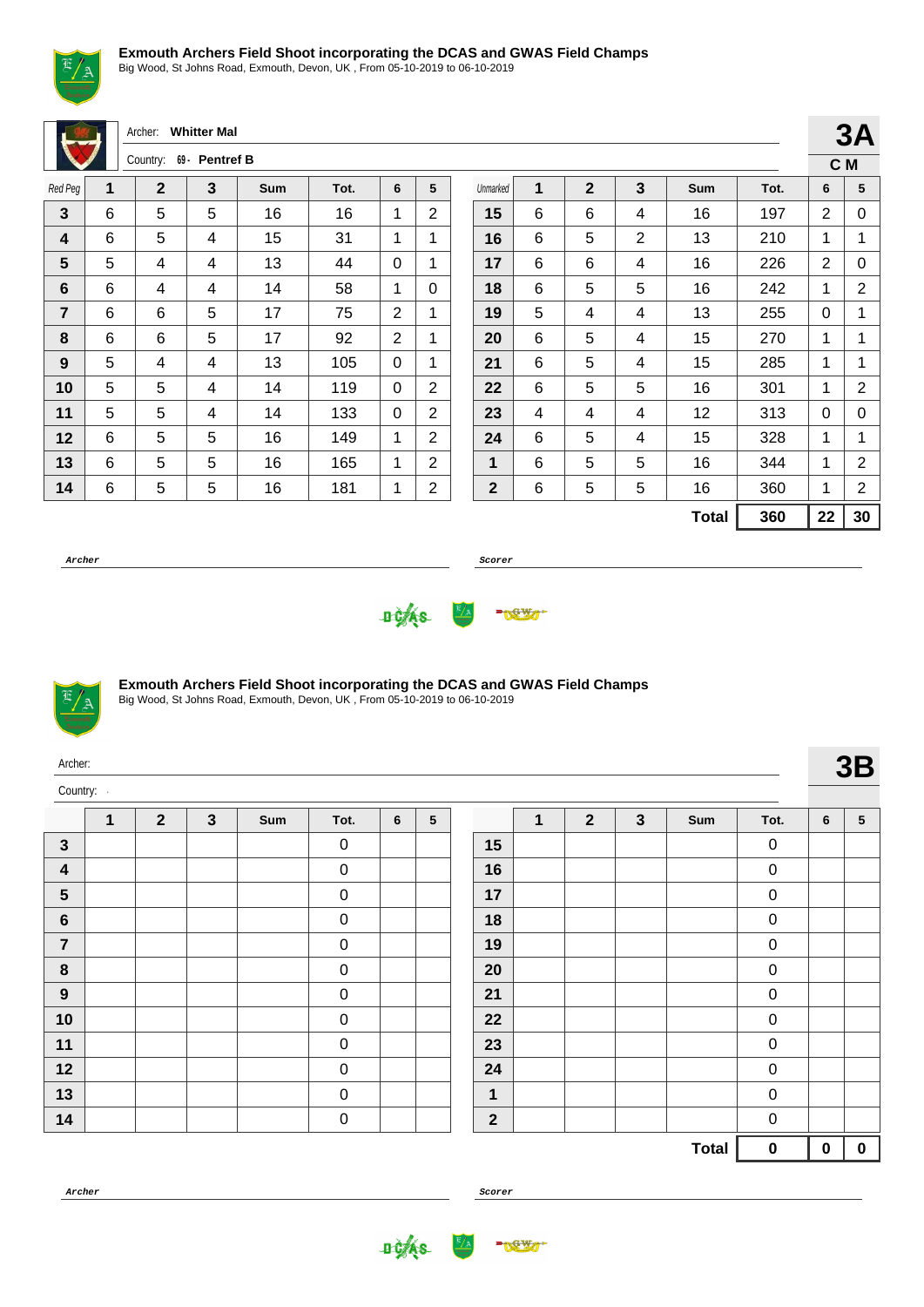

Big Wood, St Johns Road, Exmouth, Devon, UK , From 05-10-2019 to 06-10-2019

Archer: **Evans Ian**

|                 |   | Country:       | 660 - Exmouth A |     |      |   |   |
|-----------------|---|----------------|-----------------|-----|------|---|---|
| <b>Blue Peg</b> | 1 | $\mathbf 2$    | 3               | Sum | Tot. | 6 | 5 |
| 3               | 1 | 1              | M               | 2   | 2    | 0 | 0 |
| 4               | 1 | M              | M               | 1   | 3    | 0 | 0 |
| 5               | 3 | 1              | 1               | 5   | 8    | 0 | 0 |
| 6               | 1 | M              | M               | 1   | 9    | 0 | 0 |
| 7               | 3 | 3              | 2               | 8   | 17   | 0 | 0 |
| 8               | 2 | 1              | 1               | 4   | 21   | 0 | 0 |
| 9               | 4 | 4              | M               | 8   | 29   | 0 | 0 |
| 10              | 2 | $\overline{2}$ | M               | 4   | 33   | 0 | 0 |
| 11              | 3 | 3              | Μ               | 6   | 39   | 0 | 0 |
| 12              | 3 | M              | M               | 3   | 42   | 0 | 0 |
| 13              | 4 | 2              | 1               | 7   | 49   | 0 | 0 |
| 14              | 4 | 3              | $\overline{2}$  | 9   | 58   | 0 | 0 |

|              |                                                                                           |                |   |              |      |   | v v |
|--------------|-------------------------------------------------------------------------------------------|----------------|---|--------------|------|---|-----|
|              |                                                                                           |                |   |              |      |   | A M |
| Unmarked     | 1                                                                                         | $\mathbf{2}$   | 3 | Sum          | Tot. | 6 | 5   |
| 15           | 2<br>4<br>М<br>6<br>2<br>1<br>3<br>M<br>$\overline{2}$<br>2<br>M<br>4<br>M<br>M<br>М<br>0 |                |   |              |      | 0 | 0   |
| 16           |                                                                                           |                |   |              | 67   | 0 | 0   |
| 17           |                                                                                           |                |   |              | 71   | 0 | 0   |
| 18           |                                                                                           |                |   |              | 71   | 0 | 0   |
| 19           | 2                                                                                         | 2              | M | 4            | 75   | 0 | 0   |
| 20           | 6                                                                                         | 4              | 4 | 14           | 89   | 1 | 0   |
| 21           | 3                                                                                         | M              | Μ | 3            | 92   | 0 | 0   |
| 22           | 2                                                                                         | 1              | M | 3            | 95   | 0 | 0   |
| 23           | 4                                                                                         | 1              | M | 5            | 100  | 0 | 0   |
| 24           | 2                                                                                         | $\overline{2}$ | M | 4            | 104  | 0 | 0   |
| 1            | 2                                                                                         | 1              | М | 3            | 107  | 0 | 0   |
| $\mathbf{2}$ | 3                                                                                         | 3              | Μ | 6            | 113  | 0 | 0   |
|              |                                                                                           |                |   | <b>Total</b> | 113  | 1 | 0   |

 $3C$ 

**Archer Scorer**





#### **Exmouth Archers Field Shoot incorporating the DCAS and GWAS Field Champs**

| a <sup>WDS</sup> 8p |   | Archer:        |                | <b>Strachan-Stephens Adam</b> |      |                |             |              |   |                |                |                |      |                | 3D             |
|---------------------|---|----------------|----------------|-------------------------------|------|----------------|-------------|--------------|---|----------------|----------------|----------------|------|----------------|----------------|
| <b>CHERY CLUB</b>   |   | Country:       | $539 -$        | <b>Ballands B</b>             |      |                |             |              |   |                |                |                |      |                | <b>BM</b>      |
| <b>Blue Peg</b>     | 1 | $\overline{2}$ | 3              | <b>Sum</b>                    | Tot. | 6              | 5           | Unmarked     | 1 | $\overline{2}$ | 3              | <b>Sum</b>     | Tot. | 6              | 5              |
| 3                   | 6 | 5              | 4              | 15                            | 15   | 1              | 1           | 15           | 5 | 3              | 1              | 9              | 164  | $\Omega$       | 1              |
| 4                   | 5 | 4              | 3              | 12                            | 27   | 0              | 1           | 16           | 4 | 2              | 1              | $\overline{7}$ | 171  | $\Omega$       | 0              |
| 5                   | 6 | 5              | $\overline{2}$ | 13                            | 40   | 1              | 1           | 17           | 5 | 5              | 4              | 14             | 185  | 0              | $\overline{2}$ |
| 6                   | 6 | 5              | 4              | 15                            | 55   | 1              | 1           | 18           | 4 | 3              | 2              | 9              | 194  | 0              | 0              |
| 7                   | 6 | 6              | 4              | 16                            | 71   | $\overline{2}$ | $\Omega$    | 19           | 6 | 5              | 4              | 15             | 209  | 1              | 1              |
| 8                   | 4 | 4              | 4              | 12                            | 83   | 0              | $\Omega$    | 20           | 6 | 4              | 4              | 14             | 223  | 1              | 0              |
| 9                   | 5 | 4              | 4              | 13                            | 96   | 0              | 1           | 21           | 3 | $\overline{2}$ | $\overline{2}$ | $\overline{7}$ | 230  | $\Omega$       | 0              |
| 10                  | 4 | 4              | 2              | 10                            | 106  | 0              | 0           | 22           | 6 | 6              | 4              | 16             | 246  | $\overline{2}$ | 0              |
| 11                  | 6 | 5              | 4              | 15                            | 121  | 1              | $\mathbf 1$ | 23           | 4 | 3              | $\overline{2}$ | 9              | 255  | $\Omega$       | 0              |
| 12                  | 5 | $\overline{2}$ | 1              | 8                             | 129  | 0              | 1           | 24           | 4 | 3              | 1              | 8              | 263  | $\Omega$       | 0              |
| 13                  | 6 | 4              | 3              | 13                            | 142  | 1              | $\Omega$    | 1            | 6 | 6              | 5              | 17             | 280  | $\overline{2}$ | 1              |
| 14                  | 6 | 4              | 3              | 13                            | 155  | 1              | 0           | $\mathbf{2}$ | 4 | 3              | 1              | 8              | 288  | 0              | 0              |
|                     |   |                |                |                               |      |                |             |              |   |                |                | <b>Total</b>   | 288  | 14             | 12             |



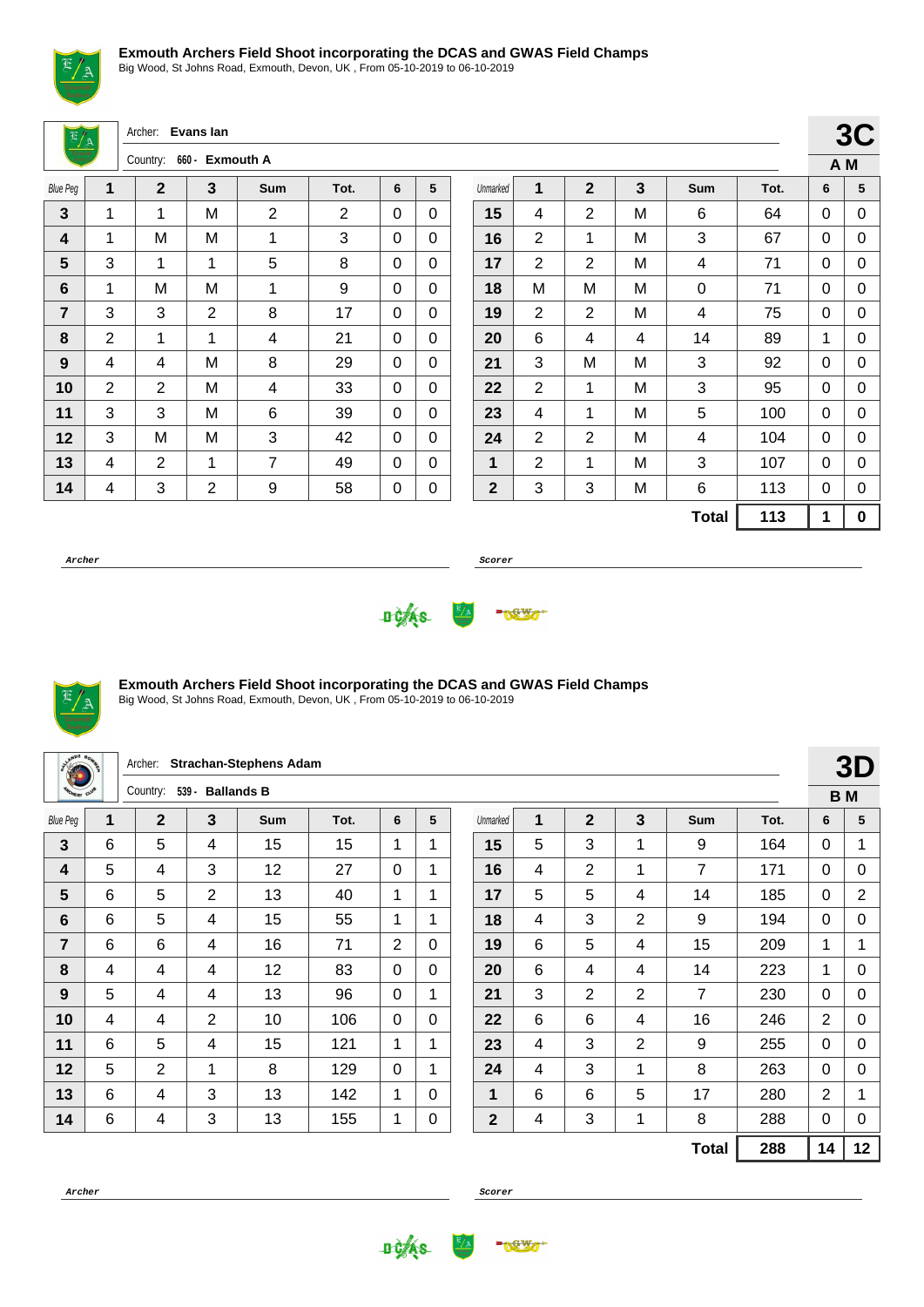

|                  | Archer:<br>Country:<br>$\overline{2}$<br>$\overline{2}$<br>$\mathbf{3}$<br>$\mathbf{3}$<br>1<br>1<br>Sum<br>Tot.<br>6<br>5<br>Sum<br>Tot.<br>$\mathbf 0$<br>$\mathbf 0$<br>16 |  |  |  |                  |  |  |              |  |  |  |              |                  |                |                |
|------------------|-------------------------------------------------------------------------------------------------------------------------------------------------------------------------------|--|--|--|------------------|--|--|--------------|--|--|--|--------------|------------------|----------------|----------------|
|                  |                                                                                                                                                                               |  |  |  |                  |  |  |              |  |  |  |              |                  |                | 4A             |
|                  |                                                                                                                                                                               |  |  |  |                  |  |  |              |  |  |  |              |                  | $6\phantom{1}$ | 5 <sup>5</sup> |
| $\boldsymbol{4}$ |                                                                                                                                                                               |  |  |  |                  |  |  |              |  |  |  |              |                  |                |                |
| $5\phantom{.0}$  |                                                                                                                                                                               |  |  |  | $\pmb{0}$        |  |  | 17           |  |  |  |              | $\mathbf 0$      |                |                |
| $\boldsymbol{6}$ |                                                                                                                                                                               |  |  |  | $\pmb{0}$        |  |  | 18           |  |  |  |              | $\mathbf 0$      |                |                |
| $\overline{7}$   |                                                                                                                                                                               |  |  |  | $\pmb{0}$        |  |  | 19           |  |  |  |              | $\pmb{0}$        |                |                |
| $\boldsymbol{8}$ |                                                                                                                                                                               |  |  |  | $\pmb{0}$        |  |  | 20           |  |  |  |              | $\boldsymbol{0}$ |                |                |
| $\boldsymbol{9}$ |                                                                                                                                                                               |  |  |  | $\boldsymbol{0}$ |  |  | 21           |  |  |  |              | $\pmb{0}$        |                |                |
| 10               |                                                                                                                                                                               |  |  |  | $\pmb{0}$        |  |  | 22           |  |  |  |              | $\mathbf 0$      |                |                |
| 11               |                                                                                                                                                                               |  |  |  | $\pmb{0}$        |  |  | 23           |  |  |  |              | $\pmb{0}$        |                |                |
| 12               |                                                                                                                                                                               |  |  |  | $\pmb{0}$        |  |  | 24           |  |  |  |              | $\boldsymbol{0}$ |                |                |
| 13               |                                                                                                                                                                               |  |  |  | $\pmb{0}$        |  |  | $\mathbf 1$  |  |  |  |              | $\pmb{0}$        |                |                |
| 14               |                                                                                                                                                                               |  |  |  | $\pmb{0}$        |  |  | $\mathbf{2}$ |  |  |  |              | $\pmb{0}$        |                |                |
| 15               |                                                                                                                                                                               |  |  |  | $\pmb{0}$        |  |  | $\mathbf{3}$ |  |  |  |              | $\boldsymbol{0}$ |                |                |
|                  |                                                                                                                                                                               |  |  |  |                  |  |  |              |  |  |  | <b>Total</b> | $\bf{0}$         | $\mathbf 0$    | $\mathbf 0$    |

**Archer Scorer**





## **Exmouth Archers Field Shoot incorporating the DCAS and GWAS Field Champs**

Big Wood, St Johns Road, Exmouth, Devon, UK , From 05-10-2019 to 06-10-2019

|                                                                                                                                                |                                                                                                              | Archer:      | <b>Pinder Robert</b> |                       |      |                |                |                |   |              |                |              |      |                | 4B |
|------------------------------------------------------------------------------------------------------------------------------------------------|--------------------------------------------------------------------------------------------------------------|--------------|----------------------|-----------------------|------|----------------|----------------|----------------|---|--------------|----------------|--------------|------|----------------|----|
|                                                                                                                                                |                                                                                                              | Country:     |                      | 57 - Radnor Foresters |      |                |                |                |   |              |                |              |      | C JM           |    |
| Red Peg                                                                                                                                        | $\mathbf{1}$                                                                                                 | $\mathbf{2}$ | $\mathbf{3}$         | <b>Sum</b>            | Tot. | 6              | 5              | Unmarked       | 1 | $\mathbf{2}$ | 3              | Sum          | Tot. | 6              | 5  |
| 4                                                                                                                                              | 5                                                                                                            | 4            | 4                    | 13                    | 13   | $\Omega$       | 1              | 16             | 6 | 5            | 4              | 15           | 165  | $\mathbf{1}$   | 1  |
| 5                                                                                                                                              | 5                                                                                                            | 5            | 4                    | 14                    | 27   | $\mathbf{0}$   | $\overline{2}$ | 17             | 5 | 4            | 3              | 12           | 177  | $\mathbf{0}$   | 1  |
| $6\phantom{1}6$                                                                                                                                | 5                                                                                                            | 5            | 3                    | 13                    | 40   | $\Omega$       | $\overline{2}$ | 18             | 6 | 6            | 3              | 15           | 192  | $\overline{2}$ | 0  |
| 7                                                                                                                                              | 5                                                                                                            | 5            | 4                    | 14                    | 54   | $\Omega$       | 2              | 19             | 6 | 4            | 3              | 13           | 205  | 1              | 0  |
| 8                                                                                                                                              | 6                                                                                                            | 6            | 3                    | 15                    | 69   | $\overline{2}$ | $\Omega$       | 20             | 6 | 4            | 1              | 11           | 216  | $\mathbf{1}$   | 0  |
| 5<br>$\overline{7}$<br>$\overline{2}$<br>$\overline{2}$<br>8<br>$\mathbf{1}$<br>21<br>9<br>1<br>76<br>4<br>224<br>$\mathbf{0}$<br>$\mathbf{1}$ |                                                                                                              |              |                      |                       |      |                |                |                |   |              |                |              |      |                | 0  |
| 10                                                                                                                                             | $\mathbf{0}$<br>6<br>6<br>6<br>$\overline{2}$<br>4<br>14<br>90<br>16<br>240<br>4<br>1<br>$\Omega$<br>22<br>4 |              |                      |                       |      |                |                |                |   |              |                |              |      |                |    |
| 11                                                                                                                                             | 5                                                                                                            | 5            | 3                    | 13                    | 103  | $\Omega$       | $\overline{2}$ | 23             | 6 | 4            | M              | 10           | 250  | 1              | 0  |
| 12                                                                                                                                             | 5                                                                                                            | 4            | 3                    | 12                    | 115  | $\Omega$       | $\mathbf 1$    | 24             | 6 | 6            | 3              | 15           | 265  | $\overline{2}$ | 0  |
| 13                                                                                                                                             | 5                                                                                                            | 5            | 4                    | 14                    | 129  | $\mathbf{0}$   | $\overline{2}$ | 1              | 6 | 6            | $\overline{2}$ | 14           | 279  | $\overline{2}$ | 0  |
| 14                                                                                                                                             | 4                                                                                                            | 4            | 3                    | 11                    | 140  | $\Omega$       | $\Omega$       | $\overline{2}$ | 5 | 4            | 4              | 13           | 292  | $\Omega$       | 1  |
| 15                                                                                                                                             | 4                                                                                                            | 4            | $\overline{2}$       | 10                    | 150  | 0              | 0              | 3              | 6 | 4            | 4              | 14           | 306  | $\mathbf 1$    | 0  |
|                                                                                                                                                |                                                                                                              |              |                      |                       |      |                |                |                |   |              |                | <b>Total</b> | 306  | 16             | 16 |



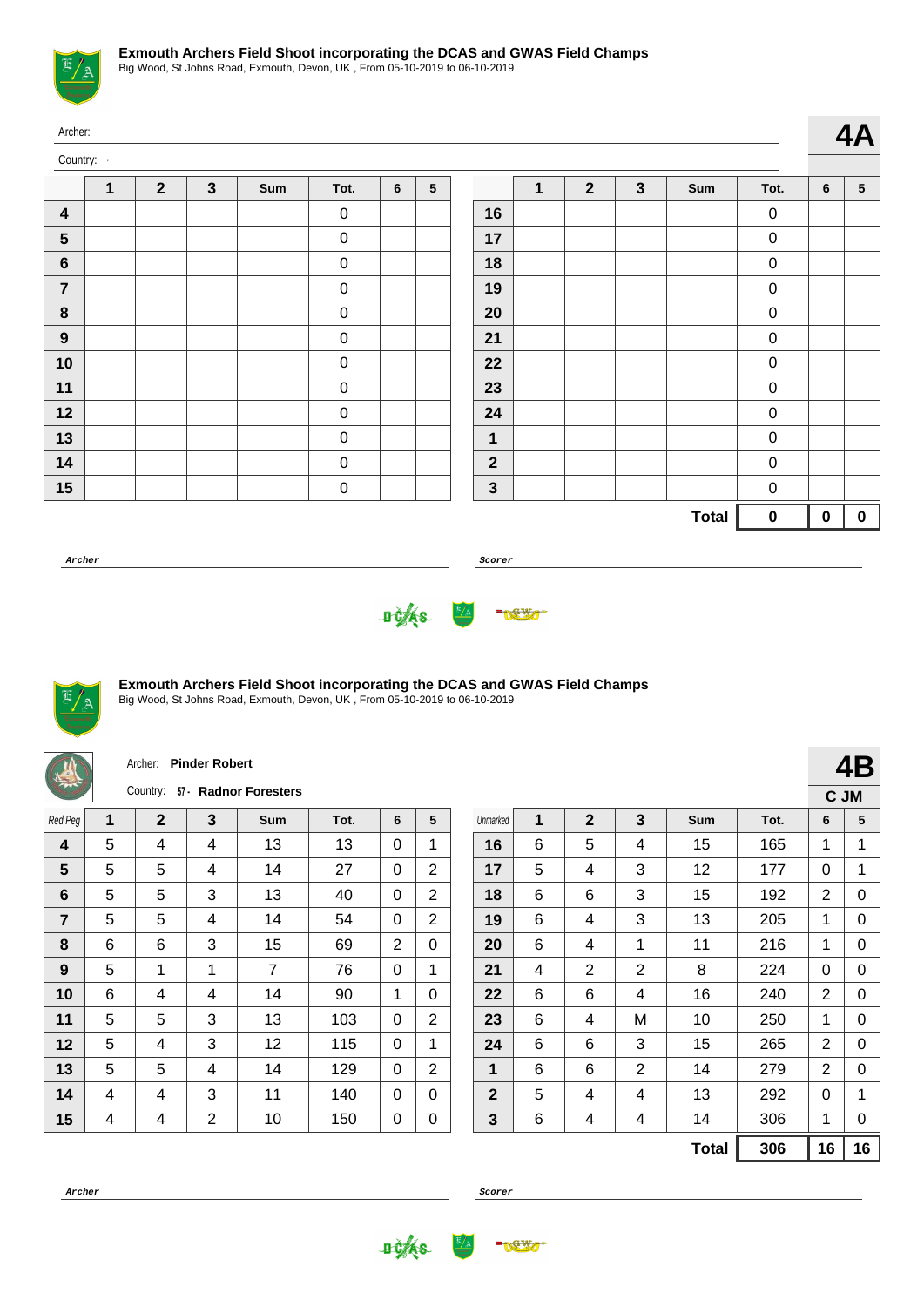

Big Wood, St Johns Road, Exmouth, Devon, UK , From 05-10-2019 to 06-10-2019

Archer: **Wise Freya**

| <b>KEITEN ST</b>        |   | Country:       | 951 - Kendal B |                |      |   |   |
|-------------------------|---|----------------|----------------|----------------|------|---|---|
| <b>Blue Peg</b>         | 1 | $\mathbf 2$    | 3              | Sum            | Tot. | 6 | 5 |
| $\overline{\mathbf{4}}$ | 4 | $\overline{2}$ | M              | 6              | 6    | 0 | 0 |
| 5                       | 4 | 4              | 2              | 10             | 16   | 0 | 0 |
| 6                       | 4 | 1              | Μ              | 5              | 21   | 0 | 0 |
| $\overline{7}$          | 3 | 2              | 1              | 6              | 27   | 0 | 0 |
| 8                       | 3 | M              | M              | 3              | 30   | 0 | 0 |
| 9                       | 2 | 1              | 1              | 4              | 34   | 0 | 0 |
| 10                      | 1 | 1              | Μ              | $\overline{2}$ | 36   | 0 | 0 |
| 11                      | 3 | 2              | M              | 5              | 41   | 0 | 0 |
| 12                      | 3 | 2              | M              | 5              | 46   | 0 | 0 |
| 13                      | 1 | 1              | 1              | 3              | 49   | 0 | 0 |
| 14                      | 1 | M              | Μ              | 1              | 50   | 0 | 0 |
| 15                      | 3 | 3              | M              | 6              | 56   | 0 | 0 |

|                  |                |                |   |                |      |    | 4C |
|------------------|----------------|----------------|---|----------------|------|----|----|
|                  |                |                |   |                |      | LW |    |
| Unmarked         | 1              | $\overline{2}$ | 3 | Sum            | Tot. | 6  | 5  |
| 16               | M              | M              | M | 0              | 56   | 0  | 0  |
| 17               | 6              | 3              | M | 9              | 65   | 1  | 0  |
| 18               | 5              | M              | M | 5              | 70   | 0  | 1  |
| 19               | 2              | 1              | 1 | 4              | 74   | 0  | 0  |
| 20               | 4              | 1              | M | 5              | 79   | 0  | 0  |
| 21               | $\overline{2}$ | M              | M | $\overline{2}$ | 81   | 0  | 0  |
| 22               | 4              | 3              | 3 | 10             | 91   | 0  | 0  |
| 23               | $\overline{2}$ | M              | М | 2              | 93   | 0  | 0  |
| 24               | $\overline{2}$ | 1              | M | 3              | 96   | 0  | 0  |
| 1                | 1              | M              | M | 1              | 97   | 0  | 0  |
| $\boldsymbol{2}$ | 5              | $\overline{2}$ | M | $\overline{7}$ | 104  | 0  | 1  |
| $\mathbf{3}$     | 5              | 5              | 3 | 13             | 117  | 0  | 2  |
|                  |                |                |   | <b>Total</b>   | 117  | 1  | 4  |

**Archer Scorer**





# **Exmouth Archers Field Shoot incorporating the DCAS and GWAS Field Champs**

Big Wood, St Johns Road, Exmouth, Devon, UK , From 05-10-2019 to 06-10-2019

|                 |                                                                                                         | Archer:               | <b>Meeson Paul</b> |     |      |                |                |          |   |              |   |              |      |                | 4D             |
|-----------------|---------------------------------------------------------------------------------------------------------|-----------------------|--------------------|-----|------|----------------|----------------|----------|---|--------------|---|--------------|------|----------------|----------------|
| jarchery        |                                                                                                         | Country: 4 Archery GB |                    |     |      |                |                |          |   |              |   |              |      |                | <b>BM</b>      |
| <b>Blue Peg</b> | 1                                                                                                       | $\mathbf{2}$          | 3                  | Sum | Tot. | 6              | 5              | Unmarked | 1 | $\mathbf{2}$ | 3 | Sum          | Tot. | 6              | 5              |
| 4               | 6                                                                                                       | 5                     | 4                  | 15  | 15   | 1              | $\mathbf{1}$   | 16       | 5 | 4            | 3 | 12           | 179  | $\Omega$       | 1              |
| 5               | 5                                                                                                       | 4                     | 3                  | 12  | 27   | $\mathbf 0$    | $\mathbf{1}$   | 17       | 6 | 6            | 5 | 17           | 196  | $\overline{2}$ | 1              |
| 6               | 6                                                                                                       | 3                     | 3                  | 12  | 39   | 1              | $\Omega$       | 18       | 5 | 4            | 4 | 13           | 209  | $\Omega$       | $\mathbf{1}$   |
| $\overline{7}$  | 6                                                                                                       | 6                     | 5                  | 17  | 56   | 2              | $\mathbf{1}$   | 19       | 5 | 5            | 4 | 14           | 223  | $\mathbf{0}$   | $\overline{2}$ |
| 8               | 5<br>5<br>5<br>15<br>6<br>16<br>71<br>3<br>20<br>6<br>239<br>$\overline{2}$<br>$\Omega$<br>4            |                       |                    |     |      |                |                |          |   |              |   |              |      |                |                |
| 9               | 5<br>87<br>6<br>6<br>16<br>$\overline{2}$<br>21<br>13<br>252<br>4<br>$\Omega$<br>4<br>$\mathbf{0}$<br>4 |                       |                    |     |      |                |                |          |   |              |   |              |      |                |                |
| 10              | 6<br>6<br>6<br>3<br>12<br>99<br>0<br>18<br>4<br>$\Omega$<br>270<br>4<br>22<br>4                         |                       |                    |     |      |                |                |          |   |              |   |              |      |                |                |
| 11              | 6                                                                                                       | 6                     | 5                  | 17  | 116  | $\overline{2}$ | 1              | 23       | 5 | 4            | 4 | 13           | 283  | $\mathbf{0}$   | 1              |
| 12              | 4                                                                                                       | 4                     | 3                  | 11  | 127  | $\Omega$       | $\mathbf{0}$   | 24       | 5 | 5            | 4 | 14           | 297  | $\mathbf{0}$   | $\overline{2}$ |
| 13              | 5                                                                                                       | 4                     | 3                  | 12  | 139  | $\mathbf{0}$   | 1              | 1        | 6 | 5            | 4 | 15           | 312  | $\mathbf{1}$   | 1              |
| 14              | 6                                                                                                       | 5                     | 3                  | 14  | 153  | 1              | 1              | 2        | 6 | 5            | 4 | 15           | 327  | $\mathbf{1}$   | 1              |
| 15              | 5                                                                                                       | 5                     | 4                  | 14  | 167  | 0              | $\overline{2}$ | 3        | 6 | 6            | 6 | 18           | 345  | 3              | 0              |
|                 |                                                                                                         |                       |                    |     |      |                |                |          |   |              |   | <b>Total</b> | 345  | 21             | 22             |



**DCAS** 

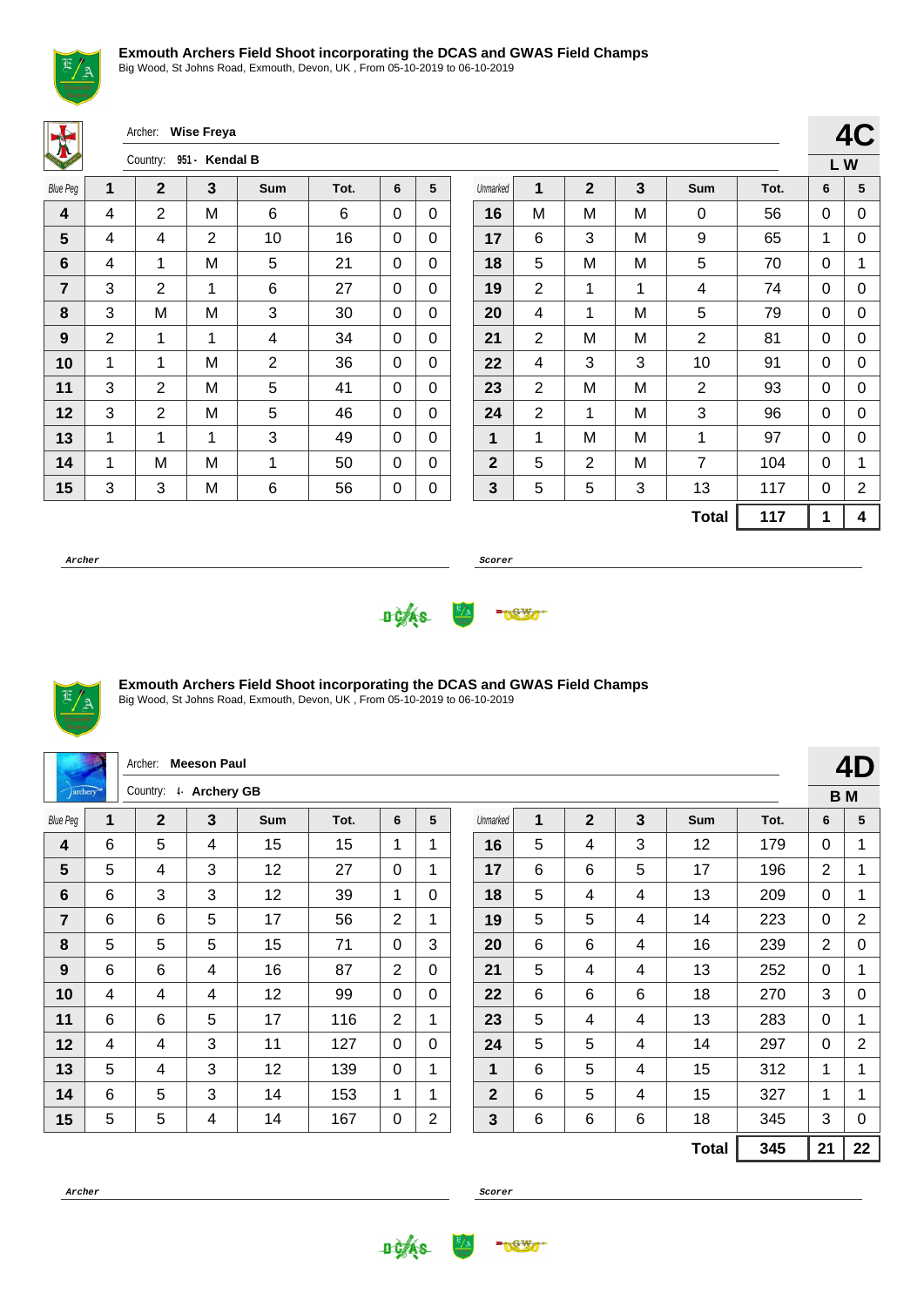

|    | Archer:<br>Country:<br>$\mathbf{2}$<br>$\mathbf{3}$<br>$\overline{2}$<br>$\mathbf{3}$<br>1<br>1<br>$5\phantom{.0}$<br>Sum<br>Sum<br>Tot.<br>6<br>Tot.<br>$\pmb{0}$<br>$\mathbf 0$<br>21<br>22<br>$\boldsymbol{0}$<br>0<br>23<br>$\pmb{0}$<br>$\pmb{0}$<br>$\boldsymbol{0}$<br>24<br>$\pmb{0}$<br>$\pmb{0}$<br>1<br>0 |  |  |  |                  |  |  |                         |  |  |  |              |           |          |                 |
|----|----------------------------------------------------------------------------------------------------------------------------------------------------------------------------------------------------------------------------------------------------------------------------------------------------------------------|--|--|--|------------------|--|--|-------------------------|--|--|--|--------------|-----------|----------|-----------------|
|    |                                                                                                                                                                                                                                                                                                                      |  |  |  |                  |  |  |                         |  |  |  |              |           |          | <b>9A</b>       |
|    |                                                                                                                                                                                                                                                                                                                      |  |  |  |                  |  |  |                         |  |  |  |              |           | 6        | $5\phantom{.0}$ |
| 9  |                                                                                                                                                                                                                                                                                                                      |  |  |  |                  |  |  |                         |  |  |  |              |           |          |                 |
| 10 |                                                                                                                                                                                                                                                                                                                      |  |  |  |                  |  |  |                         |  |  |  |              |           |          |                 |
| 11 |                                                                                                                                                                                                                                                                                                                      |  |  |  |                  |  |  |                         |  |  |  |              |           |          |                 |
| 12 |                                                                                                                                                                                                                                                                                                                      |  |  |  |                  |  |  |                         |  |  |  |              |           |          |                 |
| 13 |                                                                                                                                                                                                                                                                                                                      |  |  |  |                  |  |  |                         |  |  |  |              |           |          |                 |
| 14 |                                                                                                                                                                                                                                                                                                                      |  |  |  | $\pmb{0}$        |  |  | $\mathbf{2}$            |  |  |  |              | $\pmb{0}$ |          |                 |
| 15 |                                                                                                                                                                                                                                                                                                                      |  |  |  | $\pmb{0}$        |  |  | 3                       |  |  |  |              | $\pmb{0}$ |          |                 |
| 16 |                                                                                                                                                                                                                                                                                                                      |  |  |  | $\pmb{0}$        |  |  | $\overline{\mathbf{4}}$ |  |  |  |              | 0         |          |                 |
| 17 |                                                                                                                                                                                                                                                                                                                      |  |  |  | $\pmb{0}$        |  |  | 5                       |  |  |  |              | $\pmb{0}$ |          |                 |
| 18 |                                                                                                                                                                                                                                                                                                                      |  |  |  | $\pmb{0}$        |  |  | 6                       |  |  |  |              | 0         |          |                 |
| 19 |                                                                                                                                                                                                                                                                                                                      |  |  |  | $\boldsymbol{0}$ |  |  | $\overline{7}$          |  |  |  |              | 0         |          |                 |
| 20 |                                                                                                                                                                                                                                                                                                                      |  |  |  | $\pmb{0}$        |  |  | 8                       |  |  |  |              | $\pmb{0}$ |          |                 |
|    |                                                                                                                                                                                                                                                                                                                      |  |  |  |                  |  |  |                         |  |  |  | <b>Total</b> | $\pmb{0}$ | $\bf{0}$ | $\bf{0}$        |

**Archer Scorer**





## **Exmouth Archers Field Shoot incorporating the DCAS and GWAS Field Champs**

Big Wood, St Johns Road, Exmouth, Devon, UK , From 05-10-2019 to 06-10-2019

| 50      |   | Archer:                  | <b>Kalmaru Tia</b> |            |      |              |                |                |   |                |   |              |      |                 | <b>9B</b>      |
|---------|---|--------------------------|--------------------|------------|------|--------------|----------------|----------------|---|----------------|---|--------------|------|-----------------|----------------|
| 尽       |   | Country: 1126 - Castle A |                    |            |      |              |                |                |   |                |   |              |      |                 | C W            |
| Red Peg | 1 | $\mathbf{2}$             | 3                  | <b>Sum</b> | Tot. | 6            | 5              | Unmarked       | 1 | $\overline{2}$ | 3 | Sum          | Tot. | 6               | 5              |
| 9       | 4 | 4                        | 4                  | 12         | 12   | $\Omega$     | $\mathbf{0}$   | 21             | 5 | 4              | 4 | 13           | 159  | $\mathbf 0$     | 1              |
| 10      | 4 | 4                        | 3                  | 11         | 23   | $\Omega$     | $\mathbf{0}$   | 22             | 6 | 5              | 4 | 15           | 174  | 1               | 1              |
| 11      | 6 | 5                        | 3                  | 14         | 37   | 1            | 1              | 23             | 6 | 3              | M | 9            | 183  | 1               | 0              |
| 12      | 5 | 4                        | 3                  | 12         | 49   | $\Omega$     | 1              | 24             | 5 | 5              | 3 | 13           | 196  | 0               | $\overline{2}$ |
| 13      | 5 | 4                        | 4                  | 13         | 62   | $\Omega$     | 1              | 1              | 6 | 5              | 4 | 15           | 211  | 1               | 1              |
| 14      | 4 | 4                        | 3                  | 11         | 73   | $\mathbf{0}$ | $\mathbf 0$    | $\overline{2}$ | 6 | 5              | 5 | 16           | 227  | 1               | $\overline{2}$ |
| 15      | 5 | 4                        | 4                  | 13         | 86   | $\Omega$     | 1              | 3              | 5 | 4              | 4 | 13           | 240  | $\mathbf{0}$    | 1              |
| 16      | 5 | 4                        | 4                  | 13         | 99   | $\Omega$     | 1              | 4              | 5 | 4              | 3 | 12           | 252  | 0               | 1              |
| 17      | 4 | 3                        | 3                  | 10         | 109  | $\Omega$     | $\mathbf{0}$   | 5              | 3 | 3              | 3 | 9            | 261  | $\mathbf{0}$    | 0              |
| 18      | 5 | 4                        | 4                  | 13         | 122  | $\Omega$     | $\mathbf{1}$   | 6              | 4 | 4              | 1 | 9            | 270  | $\Omega$        | 0              |
| 19      | 5 | 3                        | 2                  | 10         | 132  | $\Omega$     | 1              | 7              | 5 | 5              | 4 | 14           | 284  | $\mathbf{0}$    | $\overline{2}$ |
| 20      | 5 | 5                        | 4                  | 14         | 146  | 0            | $\overline{2}$ | 8              | 5 | 4              | 4 | 13           | 297  | 0               | 1              |
|         |   |                          |                    |            |      |              |                |                |   |                |   | <b>Total</b> | 297  | $5\phantom{.0}$ | 21             |

**Archer Scorer**

**DCAS** 

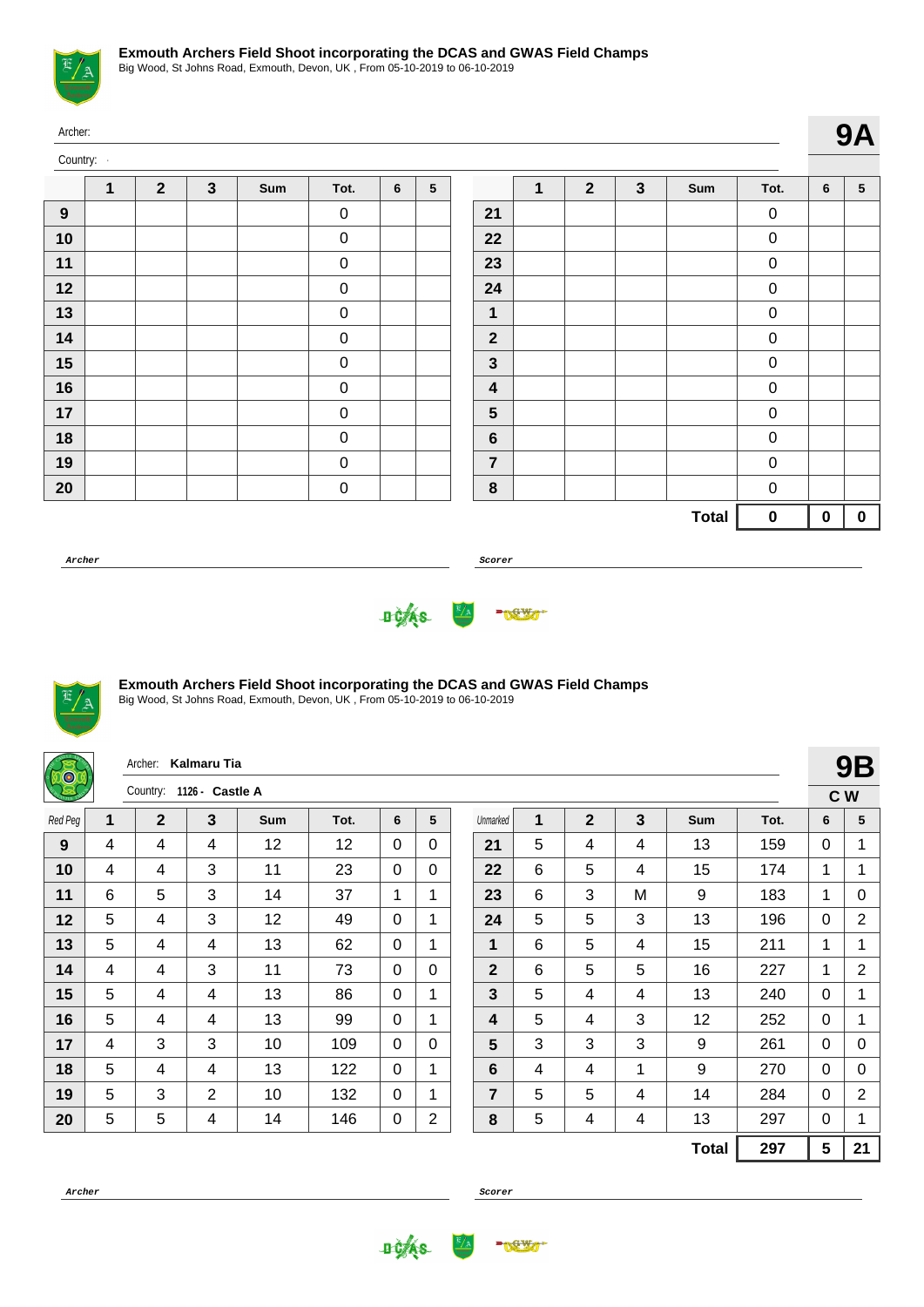

Big Wood, St Johns Road, Exmouth, Devon, UK , From 05-10-2019 to 06-10-2019

Archer: **Hawker Francesca CLEV** Country: **570 - Cleve A** Blue Peg **1 2 3 Sum Tot. 6 5**  $\overline{\phantom{a}}$  | 4 | 4 | 3 | 11 | 11 | 0 | 0 | 5 | 4 | 4 | 13 | 24 | 0 | 1 | 6 | 6 | 3 | 15 | 39 | 2 | 0 | 4 | 4 | 3 | 11 | 50 | 0 | 0 | 5 | 4 | 3 | 12 | 62 | 0 | 1 | 6 | 5 | 4 | 15 | 77 | 1 | 1 | 5 | 4 | 14 | 91 | 0 | 2 3 3 1 7 98 0 0 | 6 | 5 | 4 | 15 | 113 | 1 | 1 4 4 4 3 11 124 0 0 | 6 | 4 | 3 | 13 | 137 | 1 | 0

|                |   |                |                |                |      |    | B W |
|----------------|---|----------------|----------------|----------------|------|----|-----|
| Unmarked       | 1 | $\mathbf{2}$   | 3              | Sum            | Tot. | 6  | 5   |
| 21             | 4 | 4              | 1              | 9              | 159  | 0  | 0   |
| 22             | 6 | 6              | 4              | 16             | 175  | 2  | 0   |
| 23             | 5 | 5              | 1              | 11             | 186  | 0  | 2   |
| 24             | 6 | 3              | 2              | 11             | 197  | 1  | 0   |
| 1              | 4 | 4              | 4              | 12             | 209  | 0  | 0   |
| $\mathbf{2}$   | 4 | 3              | 2              | 9              | 218  | 0  | 0   |
| 3              | 6 | 4              | 4              | 14             | 232  | 1  | 0   |
| 4              | 6 | 3              | 3              | 12             | 244  | 1  | 0   |
| 5              | 3 | 3              | $\overline{2}$ | 8              | 252  | 0  | 0   |
| 6              | 4 | $\overline{2}$ | 1              | $\overline{7}$ | 259  | 0  | 0   |
| $\overline{7}$ | 5 | 4              | 1              | 10             | 269  | 0  | 1   |
| 8              | 5 | 4              | 4              | 13             | 282  | 0  | 1   |
|                |   |                |                | <b>Total</b>   | 282  | 10 | 11  |

**9C**

**Archer Scorer**





## **Exmouth Archers Field Shoot incorporating the DCAS and GWAS Field Champs**

Big Wood, St Johns Road, Exmouth, Devon, UK , From 05-10-2019 to 06-10-2019

| 5 | 4 | 4 | 13 | 150 | 0 | 1

|                          |   | Archer:        | <b>Williams Victoria</b> |     |      |   |                |                |   |                |                |              |      |                | 9D             |
|--------------------------|---|----------------|--------------------------|-----|------|---|----------------|----------------|---|----------------|----------------|--------------|------|----------------|----------------|
| $\sqrt{archery^{\circ}}$ |   | Country:       | 5004 - Rsm A             |     |      |   |                |                |   |                |                |              |      | <b>BW</b>      |                |
| <b>Blue Peg</b>          | 1 | $\overline{2}$ | 3                        | Sum | Tot. | 6 | 5              | Unmarked       | 1 | $\overline{2}$ | 3              | <b>Sum</b>   | Tot. | 6              | 5              |
| 9                        | 5 | 5              | 4                        | 14  | 14   | 0 | 2              | 21             | 4 | 3              | 2              | 9            | 174  | 0              | 0              |
| 10                       | 5 | 4              | 4                        | 13  | 27   | 0 | $\mathbf 1$    | 22             | 5 | 5              | 4              | 14           | 188  | 0              | $\overline{2}$ |
| 11                       | 6 | 5              | 4                        | 15  | 42   | 1 | 1              | 23             | 5 | 4              | 3              | 12           | 200  | 0              | 1              |
| 12                       | 4 | 4              | M                        | 8   | 50   | 0 | $\mathbf{0}$   | 24             | 5 | 4              | 4              | 13           | 213  | 0              | 1              |
| 13                       | 6 | 4              | 3                        | 13  | 63   | 1 | 0              | 1              | 6 | 6              | 4              | 16           | 229  | $\overline{2}$ | 0              |
| 14                       | 6 | 4              | 2                        | 12  | 75   | 1 | $\Omega$       | $\overline{2}$ | 6 | 5              | 3              | 14           | 243  | 1              | 1              |
| 15                       | 5 | 5              | 4                        | 14  | 89   | 0 | $\overline{2}$ | 3              | 5 | 5              | 4              | 14           | 257  | 0              | 2              |
| 16                       | 5 | 5              | 4                        | 14  | 103  | 0 | $\overline{2}$ | 4              | 5 | 4              | 4              | 13           | 270  | 0              | 1              |
| 17                       | 6 | 5              | 4                        | 15  | 118  | 1 | 1              | 5              | 5 | 4              | $\overline{2}$ | 11           | 281  | 0              | 1              |
| 18                       | 6 | 5              | 4                        | 15  | 133  | 1 | 1              | 6              | 4 | 4              | 3              | 11           | 292  | 0              | 0              |
| 19                       | 6 | 5              | 5                        | 16  | 149  | 1 | 2              | 7              | 6 | 5              | 4              | 15           | 307  | 1              | 1              |
| 20                       | 6 | 5              | 5                        | 16  | 165  | 1 | 2              | 8              | 6 | 4              | 4              | 14           | 321  | 1              | 0              |
|                          |   |                |                          |     |      |   |                |                |   |                |                | <b>Total</b> | 321  | 12             | 24             |



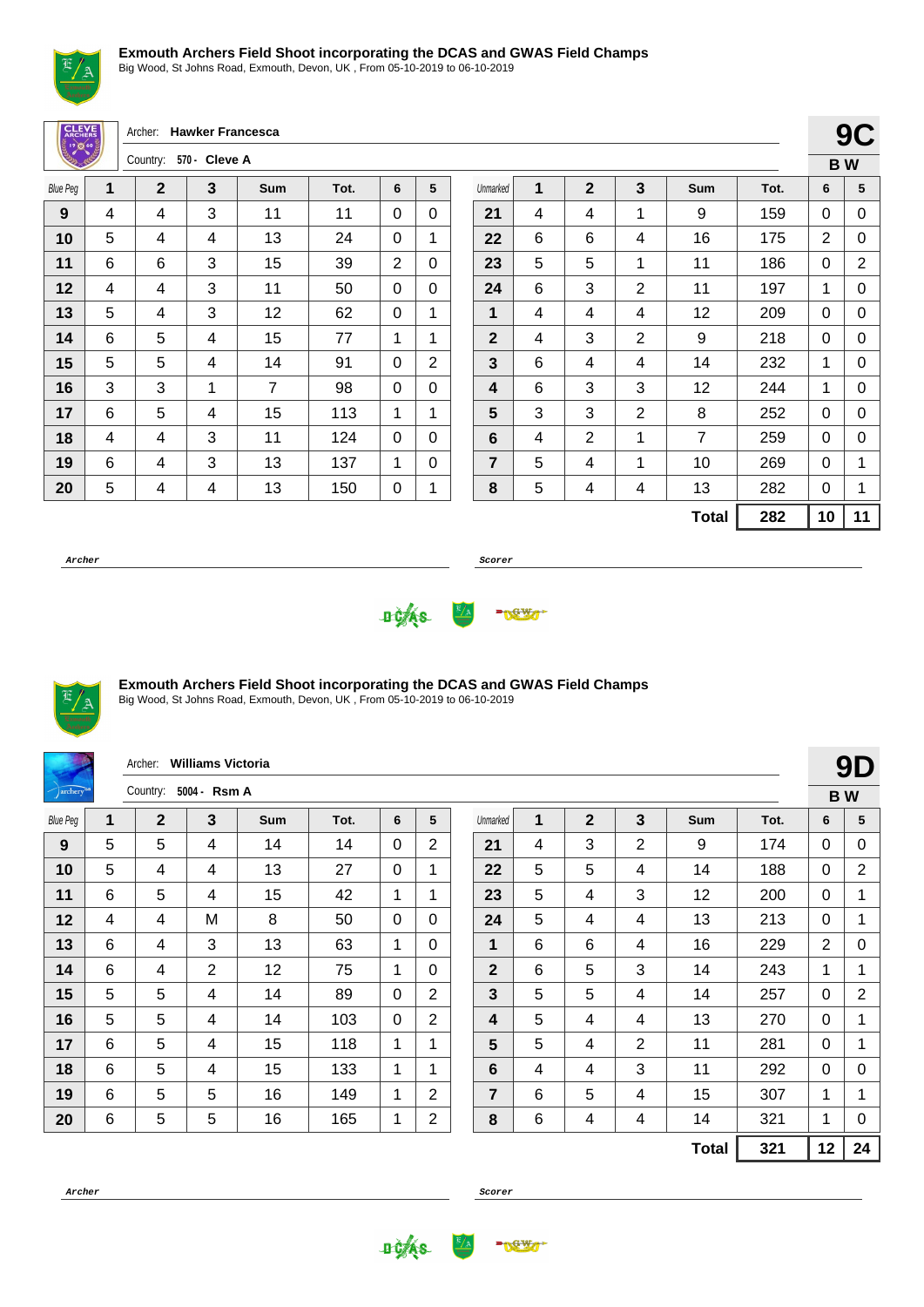

Big Wood, St Johns Road, Exmouth, Devon, UK , From 05-10-2019 to 06-10-2019

|                      |   | Archer:        | <b>Price Simon</b>      |            |      |             |                |                |   |              |                         |              |      |                 |                |
|----------------------|---|----------------|-------------------------|------------|------|-------------|----------------|----------------|---|--------------|-------------------------|--------------|------|-----------------|----------------|
| archery <sup>®</sup> |   | Country:       | 5004 - Rsm A            |            |      |             |                |                |   |              |                         |              |      | 10/             | W M            |
| <b>Blue Peg</b>      | 1 | $\overline{2}$ | $\overline{\mathbf{3}}$ | <b>Sum</b> | Tot. | 6           | 5              | Unmarked       | 1 | $\mathbf{2}$ | $\overline{\mathbf{3}}$ | <b>Sum</b>   | Tot. | 6               | 5              |
| 10                   | 6 | 4              | 3                       | 13         | 13   | 1           | 0              | 22             | 6 | 5            | 5                       | 16           | 165  | 1               | $\overline{2}$ |
| 11                   | 5 | 5              | 4                       | 14         | 27   | 0           | $\overline{2}$ | 23             | 5 | 4            | 4                       | 13           | 178  | $\mathbf 0$     | 1              |
| 12                   | 4 | 3              | $\overline{2}$          | 9          | 36   | $\Omega$    | $\Omega$       | 24             | 6 | 6            | 5                       | 17           | 195  | $\overline{2}$  | 1              |
| 13                   | 5 | 4              | 4                       | 13         | 49   | 0           | 1              | 1              | 5 | 4            | 4                       | 13           | 208  | $\Omega$        | 1              |
| 14                   | 5 | 4              | 4                       | 13         | 62   | $\mathbf 0$ | 1              | $\mathbf{2}$   | 5 | 5            | 4                       | 14           | 222  | $\mathbf 0$     | $\overline{2}$ |
| 15                   | 5 | 5              | 4                       | 14         | 76   | 0           | $\overline{2}$ | $\overline{3}$ | 6 | 5            | 4                       | 15           | 237  | 1               | 1              |
| 16                   | 6 | 5              | 4                       | 15         | 91   | 1           | 1              | 4              | 4 | 4            | 3                       | 11           | 248  | $\Omega$        | C              |
| 17                   | 6 | 4              | 3                       | 13         | 104  | 1           | $\mathbf 0$    | 5              | 6 | 3            | 3                       | 12           | 260  | 1               | C              |
| 18                   | 4 | 3              | 3                       | 10         | 114  | 0           | $\Omega$       | 6              | 4 | 4            | 3                       | 11           | 271  | 0               | C              |
| 19                   | 6 | 4              | 3                       | 13         | 127  | 1           | $\Omega$       | $\overline{7}$ | 6 | 5            | 5                       | 16           | 287  | 1               | 2              |
| 20                   | 4 | 4              | 4                       | 12         | 139  | 0           | $\Omega$       | 8              | 5 | 4            | 4                       | 13           | 300  | $\mathbf 0$     | 1              |
| 21                   | 4 | 3              | 3                       | 10         | 149  | 0           | $\mathbf 0$    | 9              | 6 | 6            | 5                       | 17           | 317  | $\overline{2}$  | 1              |
|                      |   |                |                         |            |      |             |                |                |   |              |                         | <b>Total</b> | 317  | 12 <sub>2</sub> | 1 <sub>1</sub> |
|                      |   |                |                         |            |      |             |                |                |   |              |                         |              |      |                 |                |

**Archer Scorer**





#### **Exmouth Archers Field Shoot incorporating the DCAS and GWAS Field Champs**

Big Wood, St Johns Road, Exmouth, Devon, UK , From 05-10-2019 to 06-10-2019

| Archer:  |   |              |   |     |                  |   |                 |                         |   |              |              |     |                  |   | <b>10B</b> |
|----------|---|--------------|---|-----|------------------|---|-----------------|-------------------------|---|--------------|--------------|-----|------------------|---|------------|
| Country: |   |              |   |     |                  |   |                 |                         |   |              |              |     |                  |   |            |
|          | 1 | $\mathbf{2}$ | 3 | Sum | Tot.             | 6 | $5\phantom{.0}$ |                         | 1 | $\mathbf{2}$ | $\mathbf{3}$ | Sum | Tot.             | 6 | $\sqrt{5}$ |
| 10       |   |              |   |     | $\pmb{0}$        |   |                 | 22                      |   |              |              |     | $\pmb{0}$        |   |            |
| 11       |   |              |   |     | $\pmb{0}$        |   |                 | 23                      |   |              |              |     | $\pmb{0}$        |   |            |
| 12       |   |              |   |     | $\boldsymbol{0}$ |   |                 | 24                      |   |              |              |     | $\mathbf 0$      |   |            |
| 13       |   |              |   |     | 0                |   |                 | 1                       |   |              |              |     | $\pmb{0}$        |   |            |
| 14       |   |              |   |     | $\boldsymbol{0}$ |   |                 | $\overline{2}$          |   |              |              |     | $\mathbf 0$      |   |            |
| 15       |   |              |   |     | 0                |   |                 | $\mathbf{3}$            |   |              |              |     | $\pmb{0}$        |   |            |
| 16       |   |              |   |     | $\boldsymbol{0}$ |   |                 | $\overline{\mathbf{4}}$ |   |              |              |     | $\pmb{0}$        |   |            |
| 17       |   |              |   |     | $\pmb{0}$        |   |                 | 5                       |   |              |              |     | $\mathbf 0$      |   |            |
| 18       |   |              |   |     | $\mathbf 0$      |   |                 | $6\phantom{1}6$         |   |              |              |     | $\mathbf 0$      |   |            |
| 19       |   |              |   |     | $\pmb{0}$        |   |                 | $\overline{7}$          |   |              |              |     | $\mathbf 0$      |   |            |
| 20       |   |              |   |     | $\mathbf 0$      |   |                 | 8                       |   |              |              |     | $\boldsymbol{0}$ |   |            |
| 21       |   |              |   |     | $\pmb{0}$        |   |                 | $9$                     |   |              |              |     | $\pmb{0}$        |   |            |

**Archer Scorer**





**Total 0 0 0**

**Total 317 12 19**

**10A W M**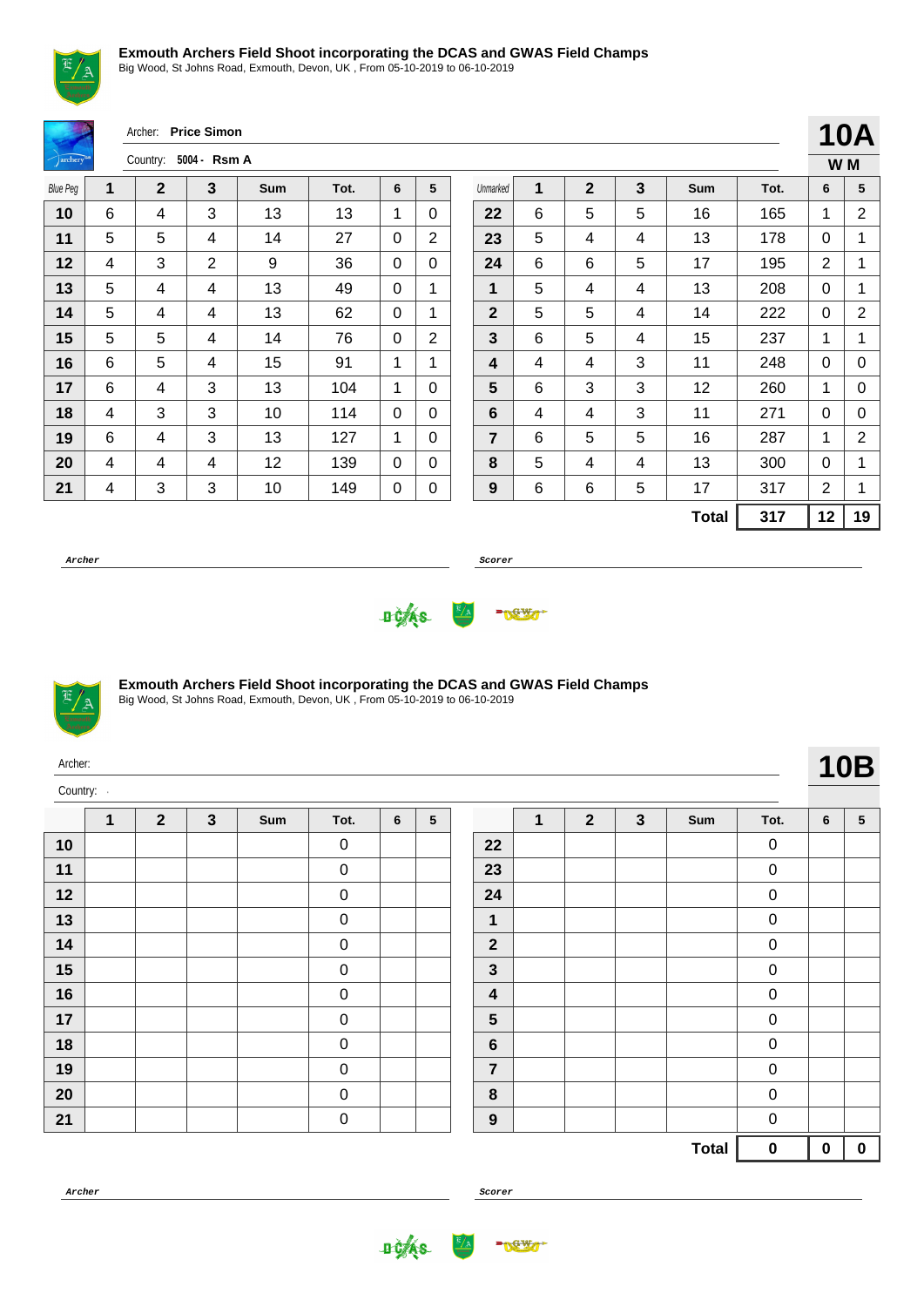

Big Wood, St Johns Road, Exmouth, Devon, UK , From 05-10-2019 to 06-10-2019

|                 | $\mathcal{P}$  | Archer:        |                  | <b>Walker-Matthews Charlotte</b> |      |                |              |                  |                |                |                |                |      |             | <b>10C</b>     |
|-----------------|----------------|----------------|------------------|----------------------------------|------|----------------|--------------|------------------|----------------|----------------|----------------|----------------|------|-------------|----------------|
| Purbeck         |                | Country:       | 1336 - Purbeck A |                                  |      |                |              |                  |                |                |                |                |      |             | <b>BW</b>      |
| <b>Blue Peg</b> | 1              | $\mathbf{2}$   | 3                | <b>Sum</b>                       | Tot. | 6              | 5            | Unmarked         | 1              | $\mathbf{2}$   | 3              | Sum            | Tot. | 6           | 5              |
| 10              | 5              | 4              | 3                | 12                               | 12   | $\Omega$       | 1            | 22               | 6              | 5              | 4              | 15             | 122  | 1           | 1              |
| 11              | 5              | 4              | 3                | 12                               | 24   | $\mathbf{0}$   | 1            | 23               | $\overline{2}$ | 1              | M              | 3              | 125  | 0           | $\mathbf 0$    |
| 12              | 3              | $\overline{2}$ | М                | 5                                | 29   | $\mathbf{0}$   | $\Omega$     | 24               | 5              | 1              | 1              | $\overline{7}$ | 132  | 0           | 1              |
| 13              | 3              | $\overline{2}$ | $\overline{2}$   | $\overline{7}$                   | 36   | $\Omega$       | $\Omega$     | 1                | 3              | $\overline{2}$ | $\overline{2}$ | $\overline{7}$ | 139  | $\mathbf 0$ | 0              |
| 14              | 4              | 1              | М                | 5                                | 41   | $\Omega$       | $\Omega$     | $\overline{2}$   | 4              | 4              | 3              | 11             | 150  | $\Omega$    | 0              |
| 15              | 6              | 5              | 1                | 12                               | 53   | 1              | $\mathbf{1}$ | $\mathbf{3}$     | 4              | 4              | M              | 8              | 158  | 0           | 0              |
| 16              | 5              | 1              | M                | 6                                | 59   | $\Omega$       | 1            | 4                | 6              | 4              | 3              | 13             | 171  | 1           | 0              |
| 17              | 6              | 6              | 3                | 15                               | 74   | $\overline{2}$ | 0            | 5                | 3              | 1              | M              | 4              | 175  | 0           | $\mathbf 0$    |
| 18              | 3              | 3              | 3                | 9                                | 83   | $\Omega$       | 0            | 6                | 1              | 1              | M              | $\overline{2}$ | 177  | $\mathbf 0$ | 0              |
| 19              | 6              | 6              | $\overline{2}$   | 14                               | 97   | 2              | $\Omega$     | $\overline{7}$   | 4              | 4              | 4              | 12             | 189  | 0           | 0              |
| 20              | 4              | 3              | 1                | 8                                | 105  | $\Omega$       | 0            | 8                | 4              | 3              | 3              | 10             | 199  | 0           | 0              |
| 21              | $\overline{2}$ | M              | M                | $\overline{2}$                   | 107  | 0              | 0            | $\boldsymbol{9}$ | 5              | 4              | 4              | 13             | 212  | 0           | 1              |
|                 |                |                |                  |                                  |      |                |              |                  |                |                |                | <b>Total</b>   | 212  | 7           | $\overline{7}$ |

**Archer Scorer**





#### **Exmouth Archers Field Shoot incorporating the DCAS and GWAS Field Champs**

Big Wood, St Johns Road, Exmouth, Devon, UK , From 05-10-2019 to 06-10-2019

|           | $\mathcal{P}$ | Archer:        |                  | <b>Walker-Matthews James</b> |      |          |                |             |   |                |                         |                |      |              | 10D            |
|-----------|---------------|----------------|------------------|------------------------------|------|----------|----------------|-------------|---|----------------|-------------------------|----------------|------|--------------|----------------|
| Purbeck   |               | Country:       | 1336 - Purbeck A |                              |      |          |                |             |   |                |                         |                |      |              | <b>B JM</b>    |
| White Peg | 1             | $\overline{2}$ | 3                | Sum                          | Tot. | 6        | 5              | Unmarked    | 1 | $\overline{2}$ | $\overline{\mathbf{3}}$ | Sum            | Tot. | 6            | 5              |
| 10        | 3             | 3              | 3                | 9                            | 9    | $\Omega$ | 0              | 22          | 5 | 4              | 3                       | 12             | 144  | 0            |                |
| 11        | 4             | 3              | 3                | 10                           | 19   | $\Omega$ | $\Omega$       | 23          | 5 | 3              | $\overline{2}$          | 10             | 154  | $\mathbf{0}$ | 1              |
| 12        | 6             | $\mathbf{1}$   | 1                | 8                            | 27   | 1        | $\Omega$       | 24          | 5 | 4              | 4                       | 13             | 167  | $\mathbf{0}$ | 1              |
| 13        | 5             | 5              | 4                | 14                           | 41   | $\Omega$ | $\overline{2}$ | 1           | 6 | 4              | 3                       | 13             | 180  | 1            | 0              |
| 14        | 6             | 4              | 3                | 13                           | 54   | 1        | $\Omega$       | $\mathbf 2$ | 4 | 3              | 2                       | 9              | 189  | $\mathbf{0}$ | 0              |
| 15        | 5             | 4              | $\overline{2}$   | 11                           | 65   | $\Omega$ | 1              | 3           | 4 | 3              | M                       | $\overline{7}$ | 196  | $\mathbf{0}$ | 0              |
| 16        | 4             | $\overline{2}$ | 1                | 7                            | 72   | $\Omega$ | $\Omega$       | 4           | 3 | 3              | 3                       | 9              | 205  | $\mathbf{0}$ | 0              |
| 17        | 5             | 4              | 3                | 12                           | 84   | 0        | 1              | 5           | 4 | 4              | 4                       | 12             | 217  | $\Omega$     | 0              |
| 18        | 6             | 5              | 5                | 16                           | 100  | 1        | $\overline{2}$ | 6           | 5 | 5              | 4                       | 14             | 231  | $\mathbf{0}$ | $\overline{2}$ |
| 19        | 4             | 4              | 3                | 11                           | 111  | $\Omega$ | $\Omega$       | 7           | 4 | 4              | 3                       | 11             | 242  | $\mathbf{0}$ | 0              |
| 20        | 4             | 4              | 3                | 11                           | 122  | $\Omega$ | $\Omega$       | 8           | 3 | 3              | 1                       | 7              | 249  | $\mathbf{0}$ | 0              |
| 21        | 5             | 3              | $\overline{2}$   | 10                           | 132  | 0        | 1              | 9           | 4 | $\mathbf{3}$   | 3                       | 10             | 259  | $\Omega$     | $\pmb{0}$      |
|           |               |                |                  |                              |      |          |                |             |   |                |                         | <b>Total</b>   | 259  | 4            | 12             |



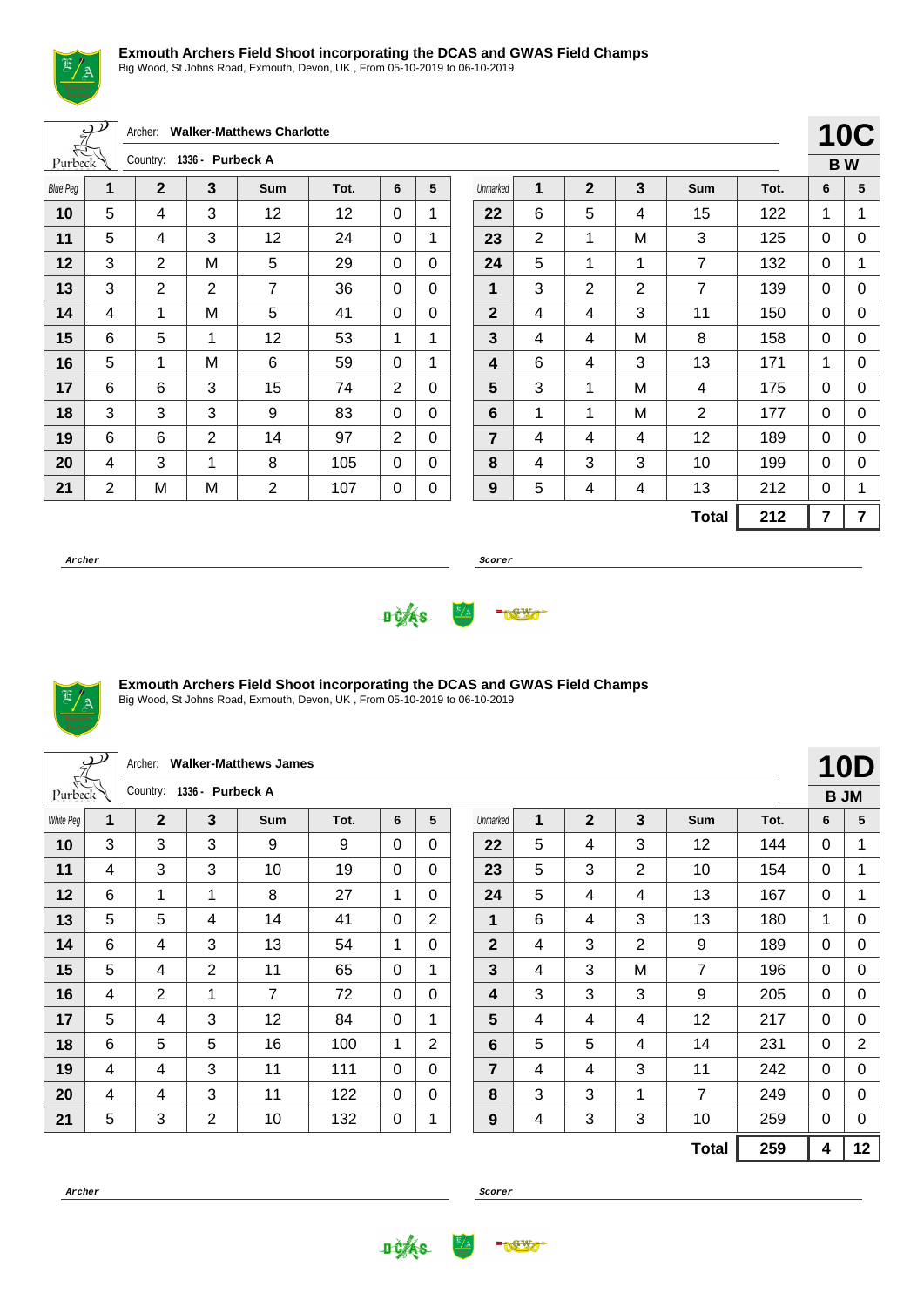

Big Wood, St Johns Road, Exmouth, Devon, UK , From 05-10-2019 to 06-10-2019

Archer: **Tideswell Tony**

| VA.     |   | Country: | 951 - Kendal B |            |      |   |   |
|---------|---|----------|----------------|------------|------|---|---|
| Red Peg | 1 | 2        | 3              | <b>Sum</b> | Tot. | 6 | 5 |
| 11      | 5 | 4        | 4              | 13         | 13   | 0 | 1 |
| 12      | 5 | 4        | 3              | 12         | 25   | 0 | 1 |
| 13      | 5 | 4        | 3              | 12         | 37   | 0 | 1 |
| 14      | 5 | 3        | 3              | 11         | 48   | 0 | 1 |
| 15      | 3 | 3        | M              | 6          | 54   | 0 | 0 |
| 16      | 5 | 1        | M              | 6          | 60   | 0 | 1 |
| 17      | 4 | 4        | 4              | 12         | 72   | 0 | 0 |
| 18      | 4 | 4        | 3              | 11         | 83   | 0 | 0 |
| 19      | 5 | 4        | 4              | 13         | 96   | 0 | 1 |
| 20      | 6 | 5        | 3              | 14         | 110  | 1 | 1 |
| 21      | 4 | 4        | 3              | 11         | 121  | 0 | 0 |
| 22      | 4 | 3        | 3              | 10         | 131  | 0 | 0 |

|                         |   |                |   |              |      |   | 11A |
|-------------------------|---|----------------|---|--------------|------|---|-----|
|                         |   |                |   |              |      |   | F M |
| Unmarked                | 1 | $\overline{2}$ | 3 | Sum          | Tot. | 6 | 5   |
| 23                      | 5 | 2              | 2 | 9            | 140  | 0 | 1   |
| 24                      | 5 | 5              | 3 | 13           | 153  | 0 | 2   |
| 1                       | 6 | 4              | 3 | 13           | 166  | 1 | 0   |
| $\mathbf{2}$            | 5 | 4              | 4 | 13           | 179  | 0 | 1   |
| $\mathbf{3}$            | 5 | 4              | 4 | 13           | 192  | 0 | 1   |
| $\overline{\mathbf{4}}$ | 3 | 3              | 2 | 8            | 200  | 0 | 0   |
| 5                       | 6 | 4              | 4 | 14           | 214  | 1 | 0   |
| 6                       | 4 | 4              | 4 | 12           | 226  | 0 | 0   |
| $\overline{\mathbf{r}}$ | 4 | 4              | 4 | 12           | 238  | 0 | 0   |
| 8                       | 4 | 4              | 3 | 11           | 249  | 0 | 0   |
| 9                       | 5 | 5              | 4 | 14           | 263  | 0 | 2   |
| 10                      | 4 | 3              | 1 | 8            | 271  | 0 | 0   |
|                         |   |                |   | <b>Total</b> | 271  | 3 | 14  |

**Archer Scorer**





#### **Exmouth Archers Field Shoot incorporating the DCAS and GWAS Field Champs**

Big Wood, St Johns Road, Exmouth, Devon, UK , From 05-10-2019 to 06-10-2019

| 着       |   | Archer:           | <b>Pinder Paul</b> |                         |      |                |                |                |   |                |   |              |      |                | 11B            |
|---------|---|-------------------|--------------------|-------------------------|------|----------------|----------------|----------------|---|----------------|---|--------------|------|----------------|----------------|
|         |   | $57-$<br>Country: |                    | <b>Radnor Foresters</b> |      |                |                |                |   |                |   |              |      | C M            |                |
| Red Peg | 1 | $\mathbf 2$       | $\mathbf{3}$       | <b>Sum</b>              | Tot. | 6              | 5              | Unmarked       | 1 | $\overline{2}$ | 3 | <b>Sum</b>   | Tot. | 6              | 5              |
| 11      | 6 | 5                 | 4                  | 15                      | 15   | $\mathbf{1}$   | 1              | 23             | 6 | 6              | 5 | 17           | 208  | 2              | 1              |
| 12      | 6 | 6                 | 5                  | 17                      | 32   | $\overline{2}$ | 1              | 24             | 6 | 6              | 6 | 18           | 226  | 3              | 0              |
| 13      | 6 | 6                 | 5                  | 17                      | 49   | 2              | 1              | 1              | 6 | 6              | 6 | 18           | 244  | 3              | 0              |
| 14      | 6 | 6                 | 6                  | 18                      | 67   | 3              | 0              | $\overline{2}$ | 6 | 6              | 6 | 18           | 262  | 3              | 0              |
| 15      | 5 | 5                 | 5                  | 15                      | 82   | 0              | 3              | 3              | 5 | 5              | 4 | 14           | 276  | $\mathbf{0}$   | $\overline{2}$ |
| 16      | 6 | 6                 | 5                  | 17                      | 99   | 2              | 1              | 4              | 6 | 6              | 5 | 17           | 293  | $\overline{2}$ | 1              |
| 17      | 6 | 5                 | 5                  | 16                      | 115  | $\mathbf 1$    | $\overline{2}$ | 5              | 4 | 4              | 4 | 12           | 305  | $\mathbf{0}$   | 0              |
| 18      | 6 | 6                 | 5                  | 17                      | 132  | 2              | 1              | 6              | 5 | 5              | 5 | 15           | 320  | $\mathbf{0}$   | 3              |
| 19      | 6 | 6                 | 5                  | 17                      | 149  | 2              | 1              | $\overline{7}$ | 6 | 6              | 5 | 17           | 337  | $\overline{2}$ | 1              |
| 20      | 6 | 5                 | 2                  | 13                      | 162  | 1              | 1              | 8              | 6 | 6              | 5 | 17           | 354  | $\overline{2}$ | 1              |
| 21      | 5 | 5                 | 4                  | 14                      | 176  | 0              | $\overline{2}$ | 9              | 5 | 5              | 4 | 14           | 368  | $\mathbf{0}$   | $\overline{2}$ |
| 22      | 6 | 5                 | 4                  | 15                      | 191  | $\mathbf{1}$   | 1              | 10             | 5 | 5              | 4 | 14           | 382  | 0              | $\overline{c}$ |
|         |   |                   |                    |                         |      |                |                |                |   |                |   | <b>Total</b> | 382  | 34             | 28             |



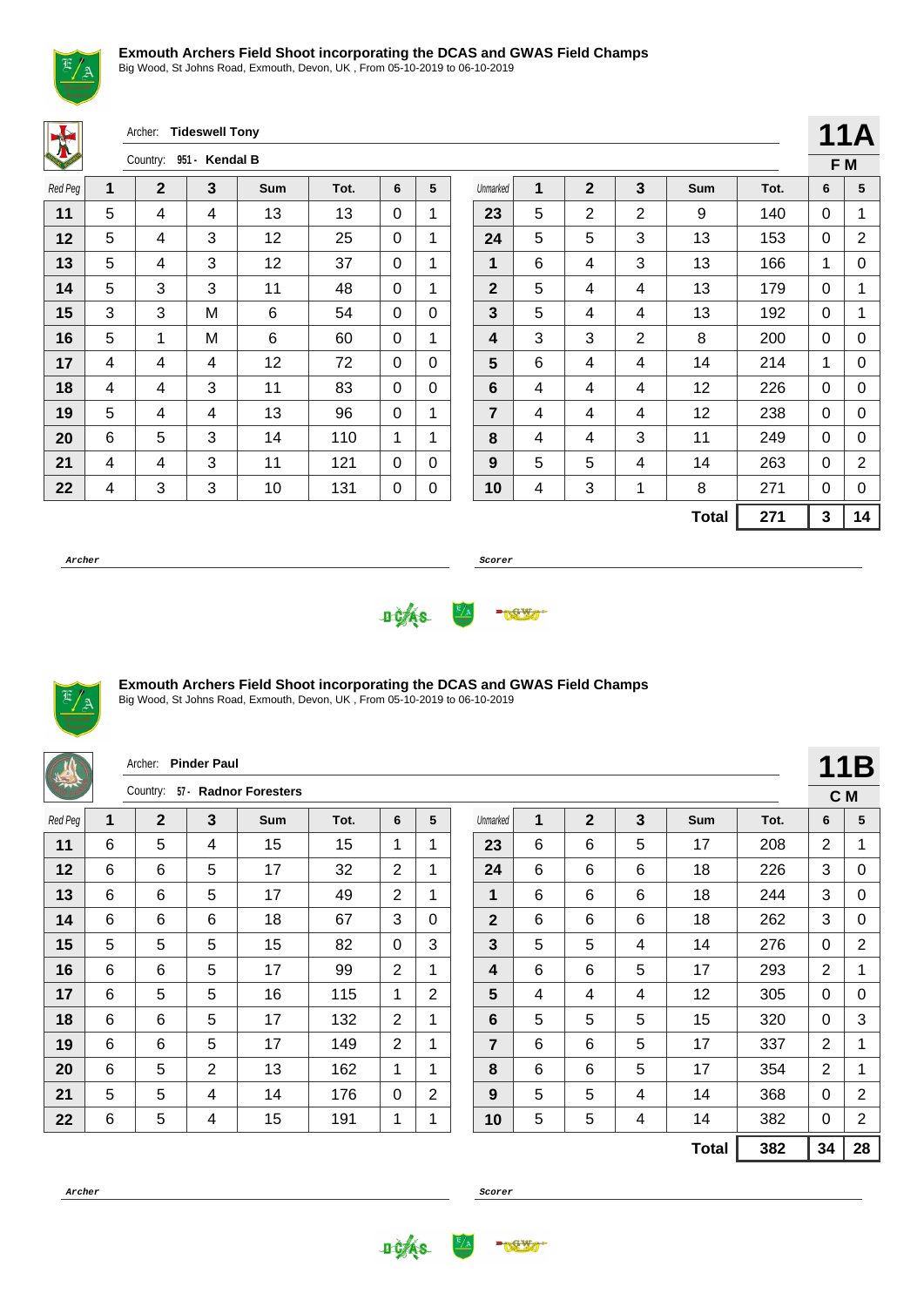

Big Wood, St Johns Road, Exmouth, Devon, UK , From 05-10-2019 to 06-10-2019

Archer: **Brown Samantha**

|                 |   | Country:    | 660 - Exmouth A |                |      |   |   |
|-----------------|---|-------------|-----------------|----------------|------|---|---|
| <b>Blue Peg</b> | 1 | $\mathbf 2$ | 3               | <b>Sum</b>     | Tot. | 6 | 5 |
| 11              | 2 | M           | M               | $\overline{2}$ | 2    | 0 | 0 |
| 12              | 1 | Μ           | M               | 1              | 3    | 0 | 0 |
| 13              | 2 | М           | M               | $\overline{2}$ | 5    | 0 | 0 |
| 14              | 6 | M           | M               | 6              | 11   | 1 | 0 |
| 15              | 3 | M           | M               | 3              | 14   | 0 | 0 |
| 16              | M | M           | M               | 0              | 14   | 0 | 0 |
| 17              | 3 | M           | M               | 3              | 17   | 0 | 0 |
| 18              | 2 | Μ           | M               | 2              | 19   | 0 | 0 |
| 19              | 2 | Μ           | M               | 2              | 21   | 0 | 0 |
| 20              | 4 | 2           | 1               | 7              | 28   | 0 | 0 |
| 21              | M | M           | M               | 0              | 28   | 0 | 0 |
| 22              | 5 | 1           | M               | 6              | 34   | 0 | 1 |

|                |                |                |   |              |      |             | <b>11C</b>  |
|----------------|----------------|----------------|---|--------------|------|-------------|-------------|
|                |                |                |   |              |      | A W         |             |
| Unmarked       | 1              | $\overline{2}$ | 3 | Sum          | Tot. | 6           | 5           |
| 23             | 3              | 1              | М | 4            | 38   | 0           | 0           |
| 24             | 3              | 1              | M | 4            | 42   | 0           | 0           |
| 1              | 6              | 4              | M | 10           | 52   | 1           | 0           |
| $\mathbf{2}$   | 3              | $\overline{2}$ | M | 5            | 57   | 0           | 0           |
| 3              | 3              | 3              |   | 6            | 63   | 0           | 0           |
| 4              | 3              | $\overline{2}$ | 1 | 6            | 69   | 0           | 0           |
| 5              |                |                |   |              | 69   |             |             |
| 6              | М              | M              | М | 0            | 69   | 0           | 0           |
| $\overline{7}$ | 5              | 3              | M | 8            | 77   | 0           | 1           |
| 8              | 3              | 2              | M | 5            | 82   | 0           | 0           |
| 9              | $\overline{2}$ | 1              | М | 3            | 85   | 0           | 0           |
| 10             | M              | M              | M | 0            | 85   | 0           | 0           |
|                |                |                |   | <b>Total</b> | 85   | $\mathbf 2$ | $\mathbf 2$ |

**Archer Scorer**





## **Exmouth Archers Field Shoot incorporating the DCAS and GWAS Field Champs**

Big Wood, St Johns Road, Exmouth, Devon, UK , From 05-10-2019 to 06-10-2019

| $\frac{E/A}{E}$                                                                                           |                | Archer:        | <b>Brown Ben</b> |                |      |          |              |  |                |                |                |                |                |              |              | 11D         |
|-----------------------------------------------------------------------------------------------------------|----------------|----------------|------------------|----------------|------|----------|--------------|--|----------------|----------------|----------------|----------------|----------------|--------------|--------------|-------------|
|                                                                                                           |                | Country:       | 660 - Exmouth A  |                |      |          |              |  |                |                |                |                |                |              | T JM         |             |
| White Peg                                                                                                 | 1              | $\mathbf{2}$   | 3                | Sum            | Tot. | 6        | 5            |  | Unmarked       | 1              | $\overline{2}$ | 3              | Sum            | Tot.         | 6            | 5           |
| 11                                                                                                        | $\mathbf{1}$   | M              | M                | 1              | 1    | $\Omega$ | $\mathbf{0}$ |  | 23             | $\overline{2}$ | M              | м              | $\overline{2}$ | 67           | $\mathbf{0}$ | 0           |
| 12                                                                                                        | 1              | 1              | м                | $\overline{2}$ | 3    | $\Omega$ | $\Omega$     |  | 24             | 4              | 3              | M              | $\overline{7}$ | 74           | $\mathbf{0}$ | 0           |
| 13                                                                                                        | 4              | 3              | $\overline{2}$   | 9              | 12   | 0        | $\mathbf{0}$ |  | 1              | $\overline{2}$ | M              | М              | $\overline{2}$ | 76           | $\mathbf{0}$ | 0           |
| 14<br>6<br>$\mathbf{2}$<br>M<br>$\mathbf{1}$<br>18<br>$\Omega$<br>M<br>80<br>4<br>1<br>$\Omega$<br>4<br>4 |                |                |                  |                |      |          |              |  |                |                |                |                |                | $\mathbf{0}$ | 0            |             |
| 15<br>3<br>3<br>3<br>M<br>22<br>M<br>1<br>$\Omega$<br>1<br>84<br>4<br>$\mathbf{0}$<br>4                   |                |                |                  |                |      |          |              |  |                |                |                |                |                | $\mathbf{0}$ | 0            |             |
| 16                                                                                                        | M              | M              | M                | $\overline{0}$ | 22   | $\Omega$ | $\Omega$     |  | 4              | 3              | M              | M              | 3              | 87           | $\Omega$     | $\mathbf 0$ |
| 17                                                                                                        | 6              | 3              | M                | 9              | 31   | 1        | $\Omega$     |  | 5              | 3              | $\overline{2}$ | $\overline{2}$ | $\overline{7}$ | 94           | $\mathbf{0}$ | 0           |
| 18                                                                                                        | $\overline{2}$ | $\overline{2}$ | 1                | 5              | 36   | 0        | $\Omega$     |  | 6              | 3              | 3              | 3              | 9              | 103          | $\Omega$     | 0           |
| 19                                                                                                        | 3              | 2              | M                | 5              | 41   | $\Omega$ | $\mathbf{0}$ |  | $\overline{7}$ | 4              | 1              | м              | 5              | 108          | $\mathbf{0}$ | 0           |
| 20                                                                                                        | 4              | 4              | $\overline{2}$   | 10             | 51   | $\Omega$ | $\mathbf{0}$ |  | 8              | 4              | 1              | м              | 5              | 113          | $\Omega$     | 0           |
| 21                                                                                                        | 4              | 3              | 2                | 9              | 60   | 0        | $\mathbf{0}$ |  | 9              | 2              | 1              | м              | 3              | 116          | $\mathbf{0}$ | 0           |
| 22                                                                                                        | 3              | $\overline{2}$ | M                | 5              | 65   | 0        | 0            |  | 10             | 4              | 3              | 2              | 9              | 125          | $\Omega$     | 0           |
|                                                                                                           |                |                |                  |                |      |          |              |  |                |                |                |                | <b>Total</b>   | 125          | 1            | $\mathbf 0$ |



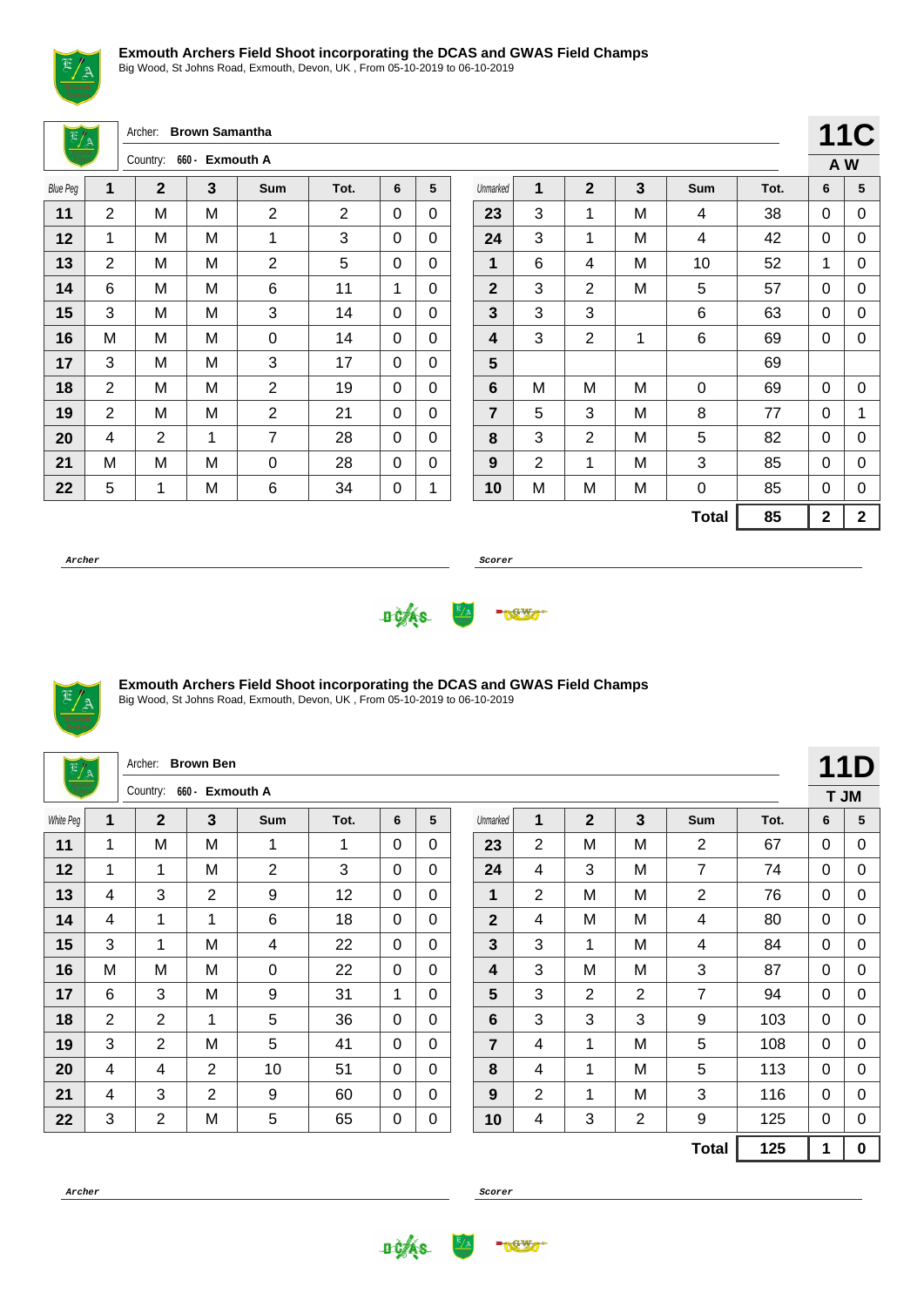

Big Wood, St Johns Road, Exmouth, Devon, UK , From 05-10-2019 to 06-10-2019

Archer: **Nicholas Lucy** Country: **2220 - Junction A 12A F W** Red Peg **1 2 3 Sum Tot. 6 5** 0 0 0 0 0 0 0 0 0 0 0 0 Unmarked **1 2 3 Sum Tot. 6 5** 0 0 0 0 0 0 0 0 0 0 0 0 **Total 0 0 0**

**Archer Scorer**





## **Exmouth Archers Field Shoot incorporating the DCAS and GWAS Field Champs**

Big Wood, St Johns Road, Exmouth, Devon, UK , From 05-10-2019 to 06-10-2019

|         | $\rightarrow$ | Archer: Nicholas David     |              |     |                  |   |                 |                  |              |                |              |              |                  |             | 12B         |
|---------|---------------|----------------------------|--------------|-----|------------------|---|-----------------|------------------|--------------|----------------|--------------|--------------|------------------|-------------|-------------|
|         |               | Country: 2220 - Junction A |              |     |                  |   |                 |                  |              |                |              |              |                  |             | F M         |
| Red Peg | $\mathbf{1}$  | $\overline{2}$             | $\mathbf{3}$ | Sum | Tot.             | 6 | $5\phantom{.0}$ | Unmarked         | $\mathbf{1}$ | $\overline{2}$ | $\mathbf{3}$ | Sum          | Tot.             | 6           | $\sqrt{5}$  |
| 12      |               |                            |              |     | $\pmb{0}$        |   |                 | 24               |              |                |              |              | $\pmb{0}$        |             |             |
| 13      |               |                            |              |     | $\boldsymbol{0}$ |   |                 | $\mathbf{1}$     |              |                |              |              | $\pmb{0}$        |             |             |
| 14      |               |                            |              |     | $\pmb{0}$        |   |                 | $\mathbf{2}$     |              |                |              |              | $\pmb{0}$        |             |             |
| 15      |               |                            |              |     | $\pmb{0}$        |   |                 | $\mathbf{3}$     |              |                |              |              | $\boldsymbol{0}$ |             |             |
| 16      |               |                            |              |     | $\pmb{0}$        |   |                 | 4                |              |                |              |              | $\pmb{0}$        |             |             |
| 17      |               |                            |              |     | $\pmb{0}$        |   |                 | 5                |              |                |              |              | $\pmb{0}$        |             |             |
| 18      |               |                            |              |     | $\mathbf 0$      |   |                 | $\bf 6$          |              |                |              |              | $\boldsymbol{0}$ |             |             |
| 19      |               |                            |              |     | $\boldsymbol{0}$ |   |                 | 7                |              |                |              |              | $\pmb{0}$        |             |             |
| 20      |               |                            |              |     | $\boldsymbol{0}$ |   |                 | $\bf 8$          |              |                |              |              | $\pmb{0}$        |             |             |
| 21      |               |                            |              |     | $\pmb{0}$        |   |                 | $\boldsymbol{9}$ |              |                |              |              | $\pmb{0}$        |             |             |
| 22      |               |                            |              |     | $\mathbf 0$      |   |                 | 10               |              |                |              |              | $\pmb{0}$        |             |             |
| 23      |               |                            |              |     | $\boldsymbol{0}$ |   |                 | 11               |              |                |              |              | $\boldsymbol{0}$ |             |             |
|         |               |                            |              |     |                  |   |                 |                  |              |                |              | <b>Total</b> | $\pmb{0}$        | $\mathbf 0$ | $\mathbf 0$ |
|         |               |                            |              |     |                  |   |                 |                  |              |                |              |              |                  |             |             |



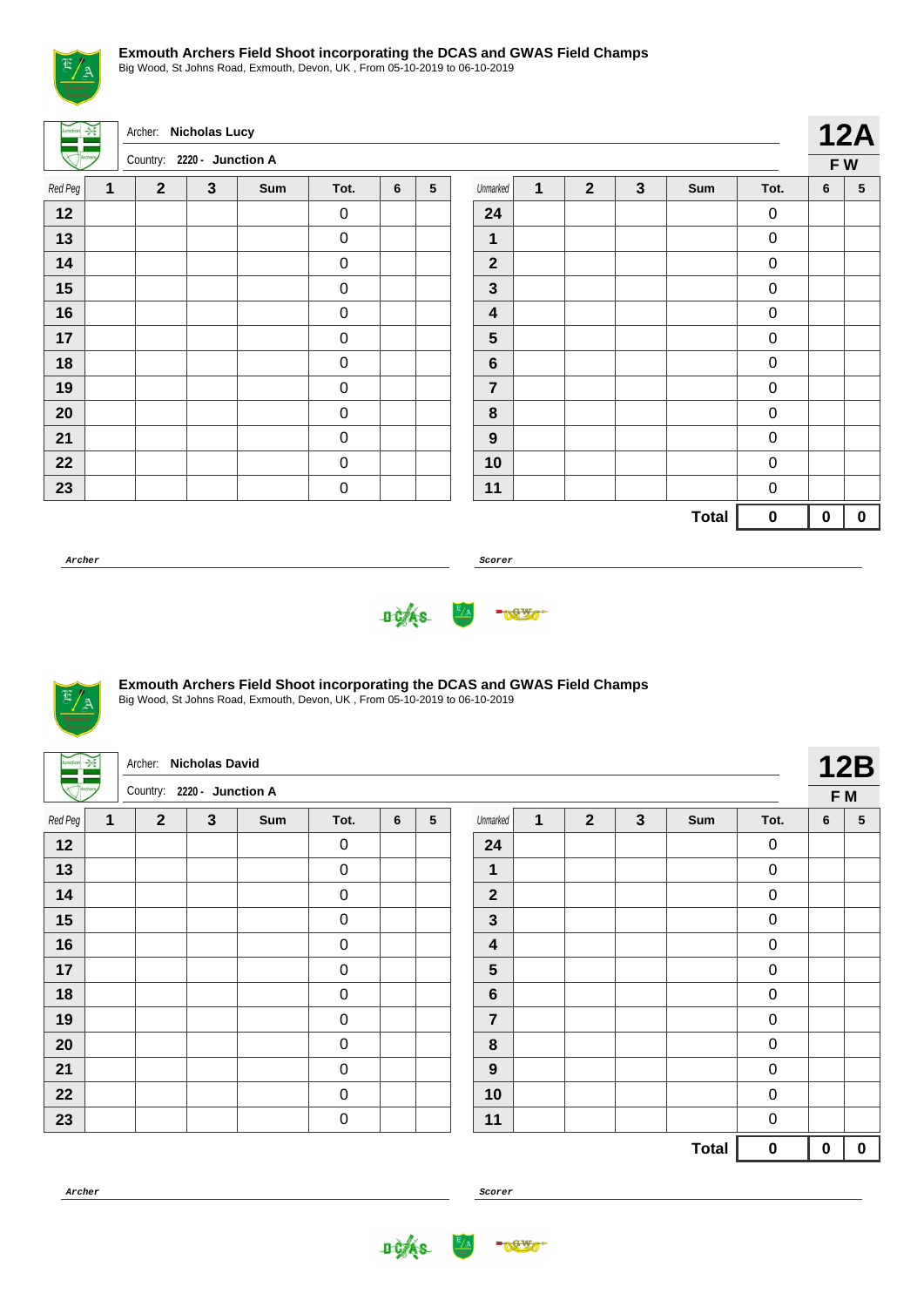

Big Wood, St Johns Road, Exmouth, Devon, UK , From 05-10-2019 to 06-10-2019

| awps            |              |                           |              | Archer: Vaughan-Jackson Jennie |           |   |                 |                         |              |                |   |              |                     |             | <b>12C</b>  |
|-----------------|--------------|---------------------------|--------------|--------------------------------|-----------|---|-----------------|-------------------------|--------------|----------------|---|--------------|---------------------|-------------|-------------|
|                 |              | Country: 539 - Ballands B |              |                                |           |   |                 |                         |              |                |   |              |                     |             | <b>BW</b>   |
| <b>Blue Peg</b> | $\mathbf{1}$ | $\overline{2}$            | $\mathbf{3}$ | Sum                            | Tot.      | 6 | $5\phantom{.0}$ | Unmarked                | $\mathbf{1}$ | $\overline{2}$ | 3 | Sum          | Tot.                | 6           | 5           |
| 12              |              |                           |              |                                | $\pmb{0}$ |   |                 | 24                      |              |                |   |              | $\mathbf 0$         |             |             |
| 13              |              |                           |              |                                | $\pmb{0}$ |   |                 | 1                       |              |                |   |              | $\mathsf{O}\xspace$ |             |             |
| 14              |              |                           |              |                                | $\pmb{0}$ |   |                 | $\overline{2}$          |              |                |   |              | $\mathsf{O}\xspace$ |             |             |
| 15              |              |                           |              |                                | $\pmb{0}$ |   |                 | $\mathbf{3}$            |              |                |   |              | $\mathbf 0$         |             |             |
| 16              |              |                           |              |                                | $\pmb{0}$ |   |                 | $\overline{\mathbf{4}}$ |              |                |   |              | $\pmb{0}$           |             |             |
| 17              |              |                           |              |                                | $\pmb{0}$ |   |                 | $5\phantom{1}$          |              |                |   |              | $\pmb{0}$           |             |             |
| 18              |              |                           |              |                                | $\pmb{0}$ |   |                 | $\bf 6$                 |              |                |   |              | $\mathsf{O}\xspace$ |             |             |
| 19              |              |                           |              |                                | $\pmb{0}$ |   |                 | $\overline{7}$          |              |                |   |              | $\pmb{0}$           |             |             |
| 20              |              |                           |              |                                | $\pmb{0}$ |   |                 | $\bf{8}$                |              |                |   |              | $\pmb{0}$           |             |             |
| 21              |              |                           |              |                                | $\pmb{0}$ |   |                 | $\boldsymbol{9}$        |              |                |   |              | $\pmb{0}$           |             |             |
| 22              |              |                           |              |                                | $\pmb{0}$ |   |                 | 10                      |              |                |   |              | $\pmb{0}$           |             |             |
| 23              |              |                           |              |                                | $\pmb{0}$ |   |                 | 11                      |              |                |   |              | $\pmb{0}$           |             |             |
|                 |              |                           |              |                                |           |   |                 |                         |              |                |   | <b>Total</b> | $\pmb{0}$           | $\mathbf 0$ | $\mathbf 0$ |
|                 |              |                           |              |                                |           |   |                 |                         |              |                |   |              |                     |             |             |

**Archer Scorer**





## **Exmouth Archers Field Shoot incorporating the DCAS and GWAS Field Champs**

Big Wood, St Johns Road, Exmouth, Devon, UK , From 05-10-2019 to 06-10-2019

| $\frac{\pi}{\lambda}$ |              | Archer: Dance Lucas      |              |     |                  |                 |                 |                  |              |                |              |              |                  |             | <b>12D</b>      |
|-----------------------|--------------|--------------------------|--------------|-----|------------------|-----------------|-----------------|------------------|--------------|----------------|--------------|--------------|------------------|-------------|-----------------|
| Ē                     |              | Country: 660 - Exmouth A |              |     |                  |                 |                 |                  |              |                |              |              |                  | C JM        |                 |
| White Peg             | $\mathbf{1}$ | $\overline{2}$           | $\mathbf{3}$ | Sum | Tot.             | $6\phantom{1}6$ | $5\phantom{.0}$ | Unmarked         | $\mathbf{1}$ | $\overline{2}$ | $\mathbf{3}$ | Sum          | Tot.             | 6           | $5\phantom{.0}$ |
| 12                    |              |                          |              |     | $\pmb{0}$        |                 |                 | 24               |              |                |              |              | $\pmb{0}$        |             |                 |
| 13                    |              |                          |              |     | $\boldsymbol{0}$ |                 |                 | $\mathbf{1}$     |              |                |              |              | $\boldsymbol{0}$ |             |                 |
| 14                    |              |                          |              |     | $\pmb{0}$        |                 |                 | $\mathbf{2}$     |              |                |              |              | $\pmb{0}$        |             |                 |
| 15                    |              |                          |              |     | $\pmb{0}$        |                 |                 | $\mathbf{3}$     |              |                |              |              | $\boldsymbol{0}$ |             |                 |
| 16                    |              |                          |              |     | $\mathbf 0$      |                 |                 | 4                |              |                |              |              | $\boldsymbol{0}$ |             |                 |
| 17                    |              |                          |              |     | $\boldsymbol{0}$ |                 |                 | 5                |              |                |              |              | $\boldsymbol{0}$ |             |                 |
| 18                    |              |                          |              |     | $\pmb{0}$        |                 |                 | $\boldsymbol{6}$ |              |                |              |              | $\pmb{0}$        |             |                 |
| 19                    |              |                          |              |     | $\pmb{0}$        |                 |                 | 7                |              |                |              |              | $\boldsymbol{0}$ |             |                 |
| 20                    |              |                          |              |     | $\pmb{0}$        |                 |                 | $\bf 8$          |              |                |              |              | $\boldsymbol{0}$ |             |                 |
| 21                    |              |                          |              |     | $\boldsymbol{0}$ |                 |                 | $\boldsymbol{9}$ |              |                |              |              | $\boldsymbol{0}$ |             |                 |
| 22                    |              |                          |              |     | $\mathbf 0$      |                 |                 | 10               |              |                |              |              | $\overline{0}$   |             |                 |
| 23                    |              |                          |              |     | $\pmb{0}$        |                 |                 | 11               |              |                |              |              | $\pmb{0}$        |             |                 |
|                       |              |                          |              |     |                  |                 |                 |                  |              |                |              | <b>Total</b> | $\bf{0}$         | $\mathbf 0$ | $\mathbf 0$     |

**Archer Scorer**

**DOAS** 

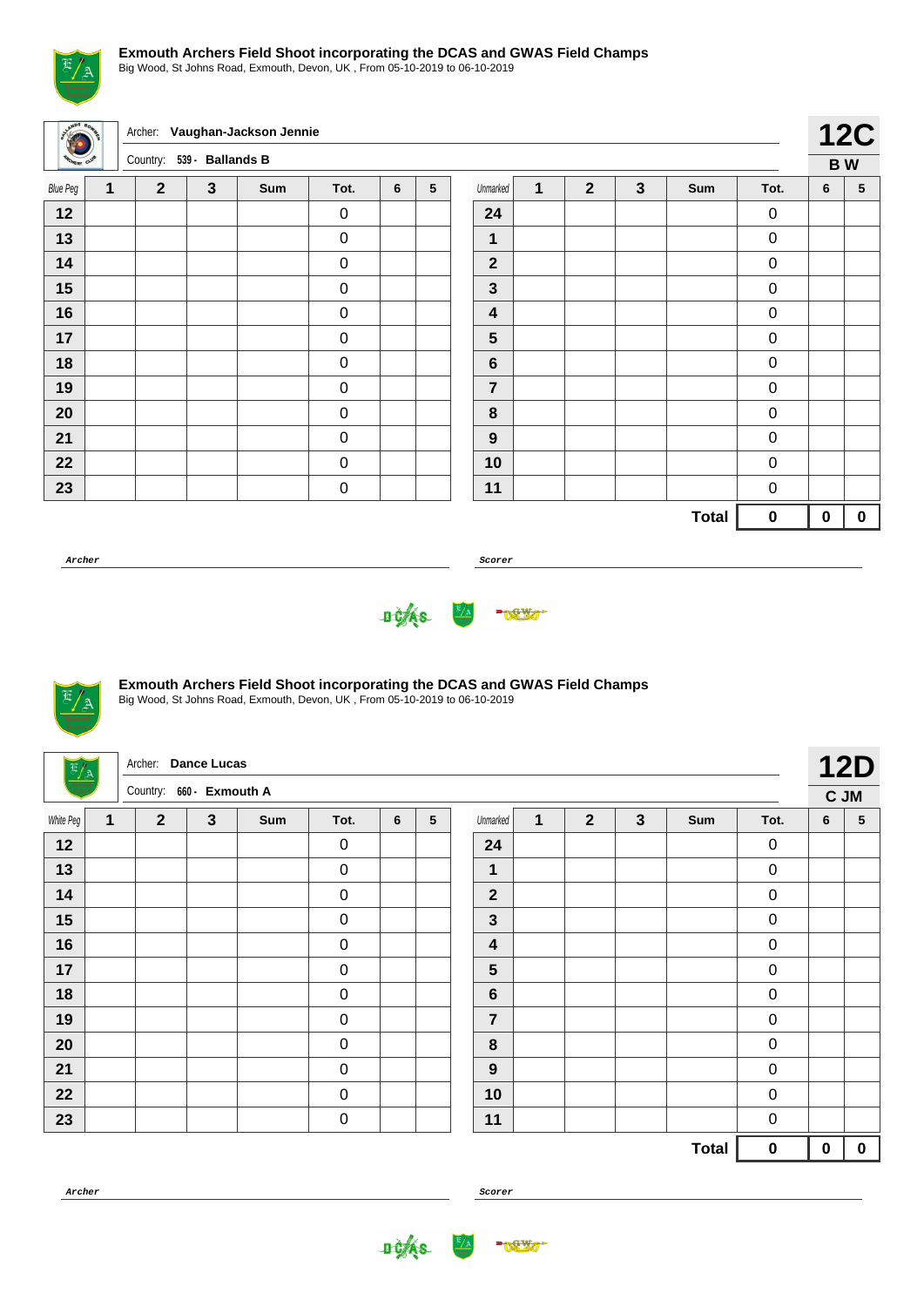

Big Wood, St Johns Road, Exmouth, Devon, UK , From 05-10-2019 to 06-10-2019

| $\sim$       |   |                     |                |     |      |              |                |                |       |                |              |              |      |                |              |
|--------------|---|---------------------|----------------|-----|------|--------------|----------------|----------------|-------|----------------|--------------|--------------|------|----------------|--------------|
| <b>CLEVE</b> |   | Archer: Hawker Paul |                |     |      |              |                |                |       |                |              |              |      |                | <b>13A</b>   |
|              |   | Country:            | 570 - Cleve A  |     |      |              |                |                |       |                |              |              |      |                | C M          |
| Red Peg      | 1 | $\mathbf{2}$        | 3              | Sum | Tot. | 6            | 5              | Unmarked       | 1     | $\overline{2}$ | $\mathbf{3}$ | Sum          | Tot. | 6              | 5            |
| 13           | 6 | 5                   | 4              | 15  | 15   | 1            | 1              | 1              | 4     | 4              | 4            | 12           | 192  | 0              | 0            |
| 14           | 6 | 5                   | $\overline{4}$ | 15  | 30   | 1            | 1              | $\overline{2}$ | 6     | 6              | 5            | 17           | 209  | $\overline{2}$ | $\mathbf{1}$ |
| 15           | 5 | 4                   | 4              | 13  | 43   | $\mathbf{0}$ | 1              | 3              | $\,6$ | 6              | 5            | 17           | 226  | $\overline{2}$ | 1            |
| 16           | 6 | 5                   | 4              | 15  | 58   | 1            | 1              | 4              | 5     | 4              | 4            | 13           | 239  | 0              | 1            |
| 17           | 6 | 5                   | $\overline{4}$ | 15  | 73   | 1            | 1              | 5              | 6     | 5              | 4            | 15           | 254  | 1              | 1            |
| 18           | 6 | 5                   | 4              | 15  | 88   | 1            | $\mathbf 1$    | 6              | 5     | 4              | 3            | 12           | 266  | 0              | 1            |
| 19           | 6 | 4                   | 4              | 14  | 102  | 1            | $\Omega$       | $\overline{7}$ | 6     | 6              | 4            | 16           | 282  | $\overline{2}$ | 0            |
| 20           | 6 | 5                   | 4              | 15  | 117  | 1            | 1              | 8              | 6     | 6              | 6            | 18           | 300  | 3              | 0            |
| 21           | 5 | 5                   | $\overline{4}$ | 14  | 131  | $\Omega$     | $\overline{2}$ | 9              | 6     | 5              | 4            | 15           | 315  | 1              | $\mathbf{1}$ |
| 22           | 6 | 6                   | 6              | 18  | 149  | 3            | $\Omega$       | 10             | 5     | 4              | 4            | 13           | 328  | $\overline{0}$ | 1            |
| 23           | 6 | 5                   | 4              | 15  | 164  | 1            | 1              | 11             | 6     | 4              | 4            | 14           | 342  | 1              | 0            |
| 24           | 6 | 5                   | 5              | 16  | 180  | 1            | 2              | 12             | 5     | 5              | 5            | 15           | 357  | 0              | 3            |
|              |   |                     |                |     |      |              |                |                |       |                |              | <b>Total</b> | 357  | 24             | 22           |
|              |   |                     |                |     |      |              |                |                |       |                |              |              |      |                |              |

**Archer Scorer**





## **Exmouth Archers Field Shoot incorporating the DCAS and GWAS Field Champs**

Big Wood, St Johns Road, Exmouth, Devon, UK , From 05-10-2019 to 06-10-2019

|         |   | Archer:      | <b>List Stephen</b> |            |      |          |              |                |   |              |                |              |      |          | <b>13B</b>     |
|---------|---|--------------|---------------------|------------|------|----------|--------------|----------------|---|--------------|----------------|--------------|------|----------|----------------|
|         |   | Country:     | 402 - Wight B AC    |            |      |          |              |                |   |              |                |              |      |          | F M            |
| Red Peg | 1 | $\mathbf{2}$ | 3                   | <b>Sum</b> | Tot. | 6        | 5            | Unmarked       | 1 | $\mathbf{2}$ | 3              | <b>Sum</b>   | Tot. | 6        | 5              |
| 13      | 4 | 4            | 3                   | 11         | 11   | 0        | $\Omega$     | 1              | 4 | 4            | 3              | 11           | 143  | 0        | 0              |
| 14      | 3 | 1            | 1                   | 5          | 16   | $\Omega$ | $\Omega$     | $\overline{2}$ | 5 | 4            | 4              | 13           | 156  | 0        | 1              |
| 15      | 5 | 5            | 4                   | 14         | 30   | 0        | 2            | 3              | 5 | 4            | 4              | 13           | 169  | 0        | 1              |
| 16      | 4 | 4            | $\mathbf{3}$        | 11         | 41   | $\Omega$ | $\Omega$     | 4              | 6 | 5            | 3              | 14           | 183  | 1        | 1              |
| 17      | 6 | 5            | 1                   | 12         | 53   | 1        | 1            | 5              | 3 | 1            | M              | 4            | 187  | 0        | 0              |
| 18      | 5 | 3            | 3                   | 11         | 64   | 0        | 1            | 6              | 5 | 4            | 4              | 13           | 200  | $\Omega$ | 1              |
| 19      | 6 | 5            | M                   | 11         | 75   | 1        | 1            | 7              | 4 | 4            | 3              | 11           | 211  | 0        | 0              |
| 20      | 5 | 4            | 3                   | 12         | 87   | 0        | $\mathbf{1}$ | 8              | 4 | 3            | $\overline{2}$ | 9            | 220  | 0        | 0              |
| 21      | 4 | 3            | $\overline{2}$      | 9          | 96   | $\Omega$ | $\Omega$     | 9              | 4 | 3            | $\overline{2}$ | 9            | 229  | 0        | 0              |
| 22      | 5 | 4            | 2                   | 11         | 107  | 0        | $\mathbf{1}$ | 10             | 5 | 3            | $\overline{2}$ | 10           | 239  | 0        | 1              |
| 23      | 5 | 3            | $\overline{2}$      | 10         | 117  | 0        | $\mathbf{1}$ | 11             | 4 | 3            | 1              | 8            | 247  | 0        | 0              |
| 24      | 5 | 5            | 5                   | 15         | 132  | 0        | 3            | 12             | 5 | 5            | 2              | 12           | 259  | 0        | $\overline{2}$ |
|         |   |              |                     |            |      |          |              |                |   |              |                | <b>Total</b> | 259  | 3        | 18             |



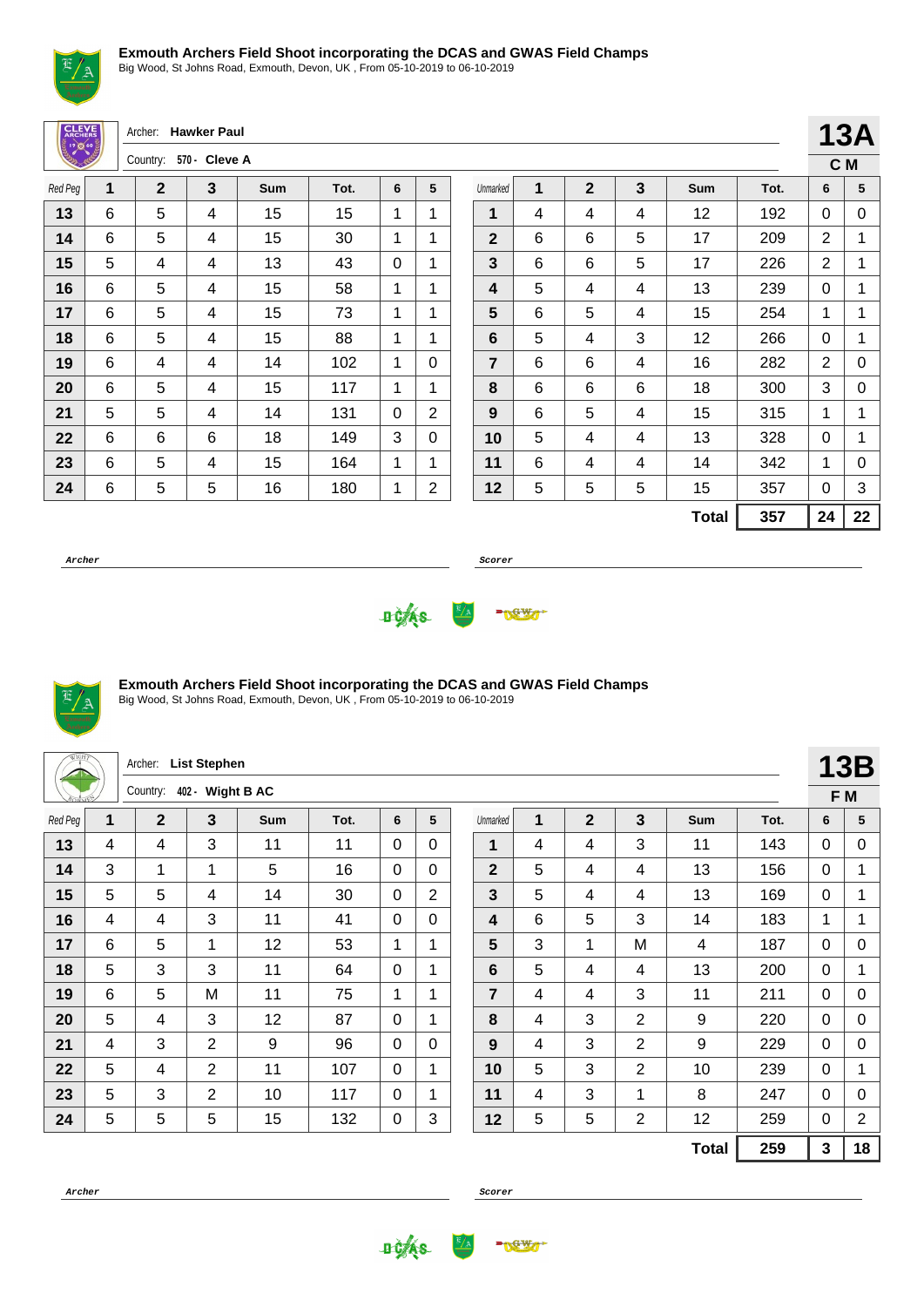

Big Wood, St Johns Road, Exmouth, Devon, UK , From 05-10-2019 to 06-10-2019

|                 |                | Archer: Cain Pasty         |                |                |      |                |             |                |                |                         |                |                |      | 130            |   |
|-----------------|----------------|----------------------------|----------------|----------------|------|----------------|-------------|----------------|----------------|-------------------------|----------------|----------------|------|----------------|---|
|                 |                | Country: 649 - Yelverton B |                |                |      |                |             |                |                |                         |                |                |      | <b>BM</b>      |   |
| <b>Blue Peg</b> | 1              | $\mathbf{2}$               | 3              | <b>Sum</b>     | Tot. | 6              | 5           | Unmarked       | 1              | $\overline{2}$          | $\mathbf{3}$   | Sum            | Tot. | 6              | 5 |
| 13              | 5              | 3                          | 2              | 10             | 10   | $\Omega$       | 1           | 1              | 6              | 6                       | 3              | 15             | 129  | 2              | C |
| 14              | 3              | 3                          | 1              | $\overline{7}$ | 17   | $\Omega$       | $\Omega$    | $\overline{2}$ | 4              | 3                       | 1              | 8              | 137  | 0              | C |
| 15              | $\overline{4}$ | 4                          | 3              | 11             | 28   | $\mathbf 0$    | $\mathbf 0$ | $\overline{3}$ | 6              | $\overline{4}$          | 3              | 13             | 150  | 1              | С |
| 16              | 6              | 6                          | M              | 12             | 40   | $\overline{2}$ | 0           | 4              | $6\phantom{1}$ | 6                       | 3              | 15             | 165  | $\overline{2}$ | C |
| 17              | 5              | 4                          | 3              | 12             | 52   | $\mathbf 0$    | 1           | 5              | 4              | 3                       | M              | $\overline{7}$ | 172  | $\mathbf 0$    | C |
| 18              | 3              | 3                          | $\overline{2}$ | 8              | 60   | $\Omega$       | $\mathbf 0$ | $6\phantom{1}$ | 3              | M                       | M              | 3              | 175  | $\mathbf 0$    | C |
| 19              | $6\phantom{1}$ | 3                          | $\overline{2}$ | 11             | 71   | 1              | $\Omega$    | $\overline{7}$ | 6              | 4                       | 4              | 14             | 189  | 1              | C |
| 20              | 4              | 4                          | 4              | 12             | 83   | $\Omega$       | $\Omega$    | 8              | 5              | $\overline{2}$          | M              | $\overline{7}$ | 196  | $\mathbf 0$    | 1 |
| 21              | M              | Μ                          | M              | 0              | 83   | $\Omega$       | $\Omega$    | 9              | 6              | 5                       | 4              | 15             | 211  | 1              | 1 |
| 22              | 6              | 5                          | $\overline{2}$ | 13             | 96   | 1              | 1           | 10             | 5              | $\overline{\mathbf{4}}$ | $\overline{2}$ | 11             | 222  | $\mathbf 0$    | 1 |
| 23              | 3              | 3                          | $\overline{2}$ | 8              | 104  | $\Omega$       | 0           | 11             | 6              | 5                       | 4              | 15             | 237  | 1              | 1 |
| 24              | 4              | 4                          | $\overline{2}$ | 10             | 114  | 0              | 0           | 12             | 5              | 3                       | 3              | 11             | 248  | $\Omega$       | 1 |
|                 |                |                            |                |                |      |                |             |                |                |                         |                | <b>Total</b>   | 248  | 12             | 8 |
|                 |                |                            |                |                |      |                |             |                |                |                         |                |                |      |                |   |

**Archer Scorer**

**13C B M**





#### **Exmouth Archers Field Shoot incorporating the DCAS and GWAS Field Champs**

Big Wood, St Johns Road, Exmouth, Devon, UK , From 05-10-2019 to 06-10-2019

|                 |                | Archer:        | Inson John     |                |      |              |              |                |                |                |              |                |      |   | <b>13D</b>     |
|-----------------|----------------|----------------|----------------|----------------|------|--------------|--------------|----------------|----------------|----------------|--------------|----------------|------|---|----------------|
|                 |                | Country:       | 69 - Pentref B |                |      |              |              |                |                |                |              |                |      |   | <b>BM</b>      |
| <b>Blue Peg</b> | 1              | $\overline{2}$ | 3              | Sum            | Tot. | 6            | 5            | Unmarked       | 1              | $\overline{2}$ | 3            | Sum            | Tot. | 6 | 5              |
| 13              | 4              | M              | M              | 4              | 4    | $\Omega$     | $\Omega$     | 1              | 4              | 3              | 2            | 9              | 87   | 0 | 0              |
| 14              | 3              | 3              | 1              | $\overline{7}$ | 11   | $\mathbf{0}$ | $\mathbf{0}$ | $\overline{2}$ | 4              | 3              | M            | $\overline{7}$ | 94   | 0 | 0              |
| 15              | 6              | 4              | 3              | 13             | 24   | 1            | $\Omega$     | 3              | 5              | 3              | M            | 8              | 102  | 0 | 1              |
| 16              | 1              | M              | M              | 1              | 25   | $\Omega$     | 0            | 4              | 6              | $\overline{2}$ | 1            | 9              | 111  | 1 | 0              |
| 17              | 5              | 3              | $\overline{2}$ | 10             | 35   | $\Omega$     | 1            | 5              | 5              | 4              | 3            | 12             | 123  | 0 | 1              |
| 18              | $\overline{2}$ | 1              | M              | 3              | 38   | $\Omega$     | 0            | 6              | $\overline{2}$ | M              | M            | 2              | 125  | 0 | 0              |
| 19              | 3              | 1              | M              | 4              | 42   | $\Omega$     | $\Omega$     | $\overline{7}$ | 5              | 4              | $\mathbf{1}$ | 10             | 135  | 0 | 1              |
| 20              | 5              | 4              | 1              | 10             | 52   | $\Omega$     | 1            | 8              | 5              | 4              | 2            | 11             | 146  | 0 | 1              |
| 21              | 3              | $\overline{2}$ | M              | 5              | 57   | $\mathbf{0}$ | $\mathbf{0}$ | 9              | 5              | 3              | 3            | 11             | 157  | 0 | 1              |
| 22              | 6              | 4              | 3              | 13             | 70   | 1            | $\mathbf{0}$ | 10             | 3              | $\overline{2}$ | M            | 5              | 162  | 0 | 0              |
| 23              | 2              | 2              | M              | 4              | 74   | $\Omega$     | $\mathbf{0}$ | 11             | 6              | 5              | 5            | 16             | 178  | 1 | $\overline{2}$ |
| 24              | 4              | M              | M              | 4              | 78   | 0            | $\pmb{0}$    | 12             | 3              | $\overline{2}$ | 2            | 7              | 185  | 0 | 0              |
|                 |                |                |                |                |      |              |              |                |                |                |              | <b>Total</b>   | 185  | 4 | 9              |



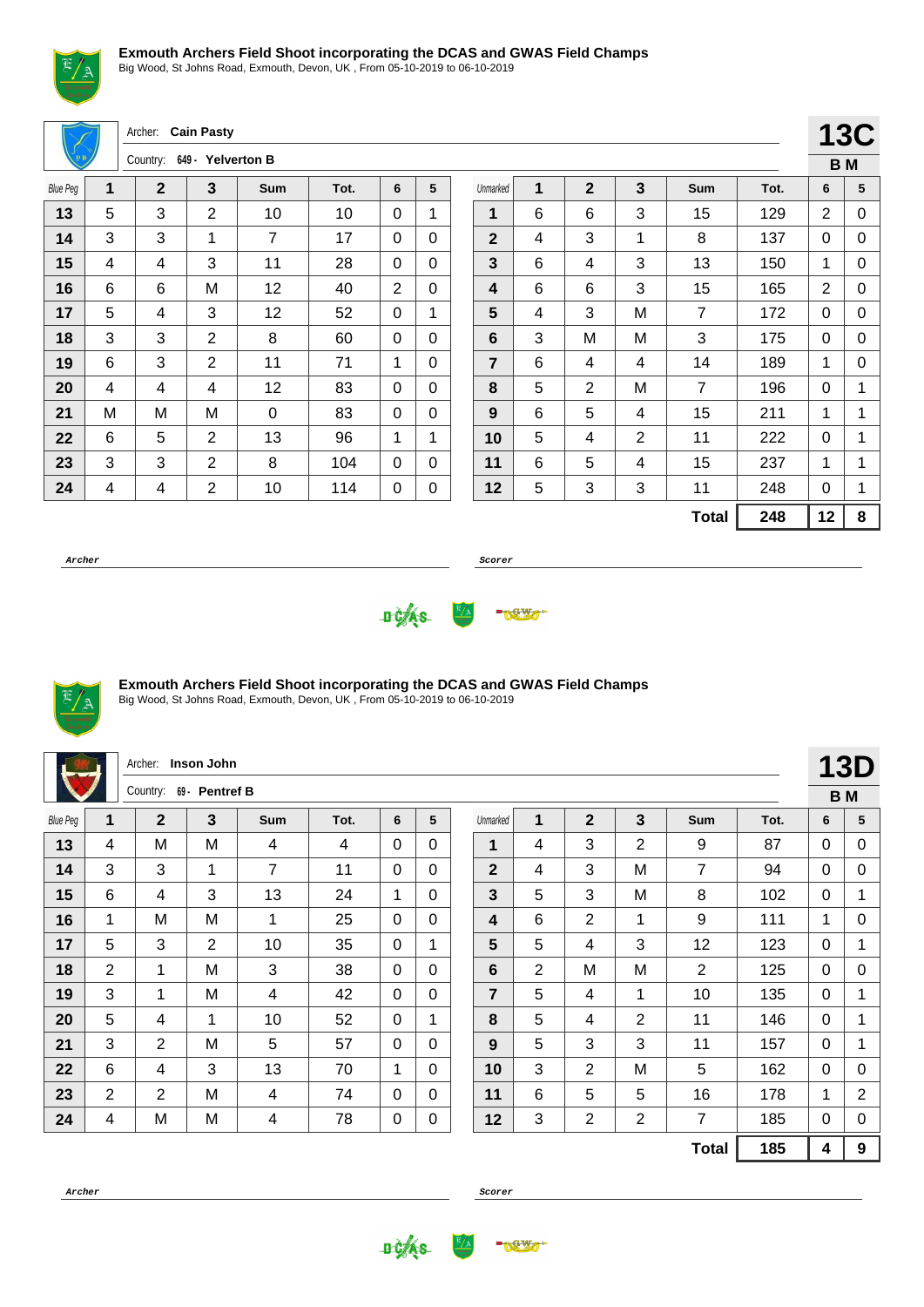

Big Wood, St Johns Road, Exmouth, Devon, UK , From 05-10-2019 to 06-10-2019

| <b>Bere</b> |                       | Archer: Cassidy Kevin |
|-------------|-----------------------|-----------------------|
|             | $C_{\text{O}}$ intri- | Enrest<br>$121 -$     |

Country: **421 - Forest of Bere B**

| Red Peg      | 1 | $\mathbf 2$ | 3 | <b>Sum</b> | Tot. | 6 | 5 |
|--------------|---|-------------|---|------------|------|---|---|
| 17           | 6 | 6           | 5 | 17         | 17   | 2 | 1 |
| 18           | 5 | 5           | 4 | 14         | 31   | 0 | 2 |
| 19           | 6 | 5           | 4 | 15         | 46   | 1 | 1 |
| 20           | 6 | 5           | 4 | 15         | 61   | 1 | 1 |
| 21           | 6 | 5           | 4 | 15         | 76   | 1 | 1 |
| 22           | 6 | 6           | 5 | 17         | 93   | 2 | 1 |
| 23           | 5 | 4           | 4 | 13         | 106  | 0 | 1 |
| 24           | 6 | 5           | 5 | 16         | 122  | 1 | 2 |
| 1            | 6 | 5           | 4 | 15         | 137  | 1 | 1 |
| $\mathbf{2}$ | 6 | 5           | 5 | 16         | 153  | 1 | 2 |
| 3            | 6 | 6           | 5 | 17         | 170  | 2 | 1 |
| 4            | 5 | 5           | 5 | 15         | 185  | 0 | 3 |

|                |   |              |   |              |      |                | 17A |
|----------------|---|--------------|---|--------------|------|----------------|-----|
|                |   |              |   |              |      | C <sub>M</sub> |     |
| Unmarked       | 1 | $\mathbf{2}$ | 3 | Sum          | Tot. | 6              | 5   |
| 5              | 5 | 5            | 4 | 14           | 199  | 0              | 2   |
| 6              | 4 | 4            | 4 | 12           | 211  | 0              | 0   |
| $\overline{7}$ | 6 | 5            | 4 | 15           | 226  | 1              | 1   |
| 8              | 6 | 5            | 4 | 15           | 241  | 1              | 1   |
| 9              | 6 | 5            | 4 | 15           | 256  | 1              | 1   |
| 10             | 6 | 6            | 4 | 16           | 272  | 2              | 0   |
| 11             | 4 | 4            | 4 | 12           | 284  | 0              | 0   |
| 12             | 6 | 6            | 5 | 17           | 301  | 2              | 1   |
| 13             | 6 | 5            | 4 | 15           | 316  | 1              | 1   |
| 14             | 6 | 4            | 4 | 14           | 330  | 1              | 0   |
| 15             | 6 | 5            | 5 | 16           | 346  | 1              | 2   |
| 16             | 6 | 5            | 4 | 15           | 361  | 1              | 1   |
|                |   |              |   | <b>Total</b> | 361  | 23             | 27  |

**Archer Scorer**





## **Exmouth Archers Field Shoot incorporating the DCAS and GWAS Field Champs**

|                |   | Archer:     | <b>Pinder Ryan</b> |                       |      |                |                |                |   |                |   |              |      |              | <b>17B</b>     |
|----------------|---|-------------|--------------------|-----------------------|------|----------------|----------------|----------------|---|----------------|---|--------------|------|--------------|----------------|
|                |   | Country:    |                    | 57 - Radnor Foresters |      |                |                |                |   |                |   |              |      | F M          |                |
| Red Peg        | 1 | $\mathbf 2$ | 3                  | <b>Sum</b>            | Tot. | 6              | 5              | Unmarked       | 1 | $\mathbf{2}$   | 3 | Sum          | Tot. | 6            | 5              |
| 17             | 5 | 5           | 3                  | 13                    | 13   | $\Omega$       | $\overline{2}$ | 5              | 6 | 5              | 4 | 15           | 183  | 1            | 1              |
| 18             | 5 | 5           | 3                  | 13                    | 26   | $\mathbf 0$    | $\overline{2}$ | 6              | 6 | 5              | 4 | 15           | 198  | 1            | 1              |
| 19             | 6 | 4           | 4                  | 14                    | 40   | 1              | 0              | $\overline{7}$ | 6 | 5              | 4 | 15           | 213  | $\mathbf 1$  | 1              |
| 20             | 4 | 4           | 3                  | 11                    | 51   | $\Omega$       | $\Omega$       | 8              | 5 | 5              | 4 | 14           | 227  | $\Omega$     | $\overline{2}$ |
| 21             | 4 | 4           | м                  | 8                     | 59   | $\Omega$       | 0              | 9              | 4 | 4              | 4 | 12           | 239  | $\Omega$     | 0              |
| 22             | 6 | 6           | 5                  | 17                    | 76   | $\overline{2}$ | 1              | 10             | 6 | $\overline{4}$ | 4 | 14           | 253  | 1            | 0              |
| 23             | 6 | 5           | 3                  | 14                    | 90   | 1              | 1              | 11             | 5 | 4              | 3 | 12           | 265  | $\Omega$     | $\mathbf{1}$   |
| 24             | 6 | 5           | 4                  | 15                    | 105  | 1              | 1              | 12             | 5 | 5              | 4 | 14           | 279  | $\Omega$     | $\overline{2}$ |
| 1              | 6 | 6           | 4                  | 16                    | 121  | 2              | 0              | 13             | 5 | 5              | 5 | 15           | 294  | $\Omega$     | 3              |
| $\overline{2}$ | 6 | 6           | 6                  | 18                    | 139  | 3              | $\Omega$       | 14             | 4 | $\overline{4}$ | 4 | 12           | 306  | $\mathbf{0}$ | $\mathbf 0$    |
| 3              | 5 | 5           | 4                  | 14                    | 153  | 0              | 2              | 15             | 5 | 5              | 4 | 14           | 320  | $\Omega$     | $\overline{2}$ |
| 4              | 6 | 5           | 4                  | 15                    | 168  | 1              | 1              | 16             | 5 | 5              | 4 | 14           | 334  | 0            | $\overline{2}$ |
|                |   |             |                    |                       |      |                |                |                |   |                |   | <b>Total</b> | 334  | 15           | 25             |



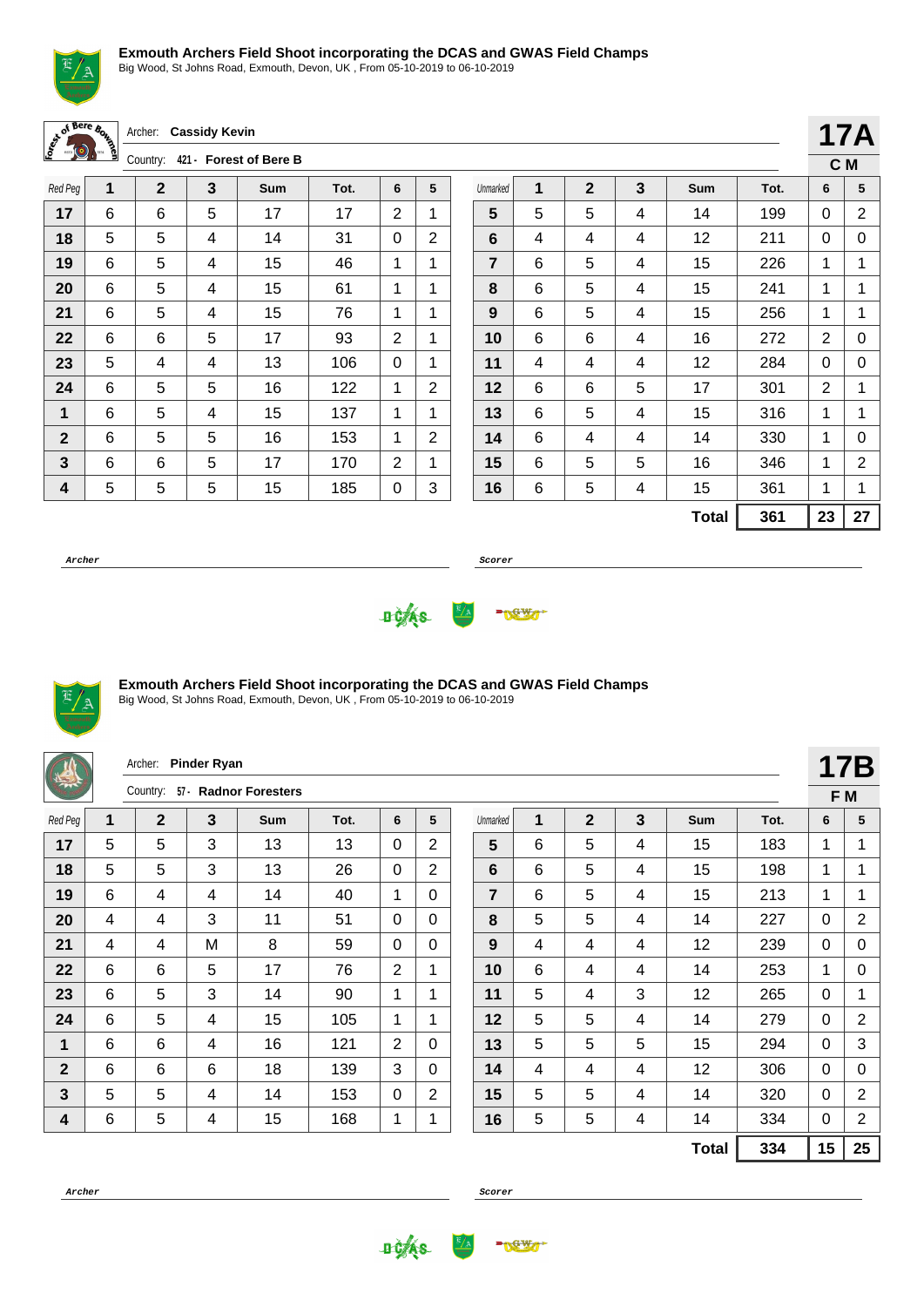

Big Wood, St Johns Road, Exmouth, Devon, UK , From 05-10-2019 to 06-10-2019

|                         |                         | Archer:                  | <b>Neill Seth</b> |             |      |          |             |                |                |                |              |         |
|-------------------------|-------------------------|--------------------------|-------------------|-------------|------|----------|-------------|----------------|----------------|----------------|--------------|---------|
|                         |                         | Country: 654 - Redruth A |                   |             |      |          |             |                |                |                |              |         |
| <b>Blue Peg</b>         | $\overline{\mathbf{1}}$ | $\overline{2}$           | 3                 | Sum         | Tot. | 6        | 5           | Unmarked       | 1              | $\overline{2}$ | $\mathbf{3}$ | $S_{l}$ |
| 17                      | 4                       | 1                        | M                 | 5           | 5    | $\Omega$ | $\Omega$    | 5              | $\overline{2}$ | M              | M            |         |
| 18                      | 3                       | M                        | M                 | 3           | 8    | 0        | $\Omega$    | $6\phantom{1}$ | М              | M              | M            |         |
| 19                      | M                       | M                        | M                 | $\mathbf 0$ | 8    | 0        | $\mathbf 0$ | $\overline{7}$ | 3              | 1              | 1            |         |
| 20                      | $\mathbf{1}$            | M                        | M                 | 1           | 9    | 0        | $\Omega$    | 8              | $\overline{2}$ | M              | M            |         |
| 21                      | M                       | M                        | M                 | 0           | 9    | 0        | $\Omega$    | 9              | 6              | 3              | Μ            |         |
| 22                      | $\mathbf{1}$            | 1                        | M                 | 2           | 11   | 0        | $\Omega$    | 10             | 5              | 3              | M            |         |
| 23                      | $\overline{2}$          | 2                        | M                 | 4           | 15   | 0        | $\Omega$    | 11             | $\mathbf{1}$   | M              | M            |         |
| 24                      | 5                       | 1                        | M                 | 6           | 21   | $\Omega$ | 1           | 12             | М              | M              | Μ            |         |
| $\mathbf 1$             | $\overline{2}$          | 1                        | M                 | 3           | 24   | 0        | $\mathbf 0$ | 13             | 3              | 1              | M            |         |
| $\mathbf{2}$            | $\mathbf{1}$            | M                        | M                 | 1           | 25   | 0        | $\Omega$    | 14             | 2              | 1              | M            |         |
| $\overline{\mathbf{3}}$ | $\overline{2}$          | 2                        | $\overline{2}$    | 6           | 31   | 0        | $\Omega$    | 15             | 3              | $\overline{2}$ | M            |         |
| 4                       | 3                       | 1                        | M                 | 4           | 35   | 0        | 0           | 16             | 4              | M              | M            |         |
|                         |                         |                          |                   |             |      |          |             |                |                |                |              | Т       |

Unmarked **1 2 3 Sum Tot. 6 5** | 2 | M | M | 2 | 37 | 0 | 0 | M | M | M | 0 | 37 | 0 | 0 | 3 | 1 | 1 | 5 | 42 | 0 | 0 | 2 | M | M | 2 | 44 | 0 | 0 | 6 | 3 | M | 9 | 53 | 1 | 0 | 5 | 3 | M | 8 | 61 | 0 | 1 | 1 | M | M | 1 | 62 | 0 | 0 | M | M | M | 0 | 62 | 0 | 0 | 3 | 1 | M | 4 | 66 | 0 | 0 | 2 | 1 | M | 3 | 69 | 0 | 0 | 3 | 2 | M | 5 | 74 | 0 | 0 | 4 | M | M | 4 | 78 | 0 | 0 **Total 78 1 2**

**17C T M**

**Archer Scorer**





#### **Exmouth Archers Field Shoot incorporating the DCAS and GWAS Field Champs**

| $\frac{E/A}{2}$ |                | Archer:        | <b>Priestley lan</b> |     |      |              |              |                |   |                |                |                 |      |              | 17D                     |
|-----------------|----------------|----------------|----------------------|-----|------|--------------|--------------|----------------|---|----------------|----------------|-----------------|------|--------------|-------------------------|
|                 |                | Country:       | 660 - Exmouth A      |     |      |              |              |                |   |                |                |                 |      |              | <b>BM</b>               |
| <b>Blue Peg</b> | 1              | $\overline{2}$ | 3                    | Sum | Tot. | 6            | 5            | Unmarked       | 1 | $\overline{2}$ | 3              | Sum             | Tot. | 6            | 5                       |
| 17              | 4              | 3              | $\mathbf 1$          | 8   | 8    | 0            | $\Omega$     | 5              | 2 | $\overline{2}$ | M              | 4               | 87   | $\Omega$     | 0                       |
| 18              | 6              | 4              | 3                    | 13  | 21   | 1            | $\Omega$     | 6              | M | M              | M              | 0               | 87   | $\Omega$     | 0                       |
| 19              | 4              | $\overline{2}$ | M                    | 6   | 27   | 0            | $\Omega$     | $\overline{7}$ | 6 | 4              | $\overline{2}$ | 12              | 99   | 1            | $\Omega$                |
| 20              | 5              | 4              | 3                    | 12  | 39   | 0            | 1            | 8              | 5 | M              | M              | 5               | 104  | 0            |                         |
| 21              | M              | M              | M                    | 0   | 39   | $\mathbf{0}$ | $\Omega$     | 9              | 3 | 3              | 3              | 9               | 113  | $\Omega$     | $\Omega$                |
| 22              | 5              | 3              | 1                    | 9   | 48   | $\Omega$     | 1            | 10             | 4 | $\overline{2}$ | M              | 6               | 119  | $\Omega$     | 0                       |
| 23              | 1              | M              | M                    | 1   | 49   | 0            | $\mathbf 0$  | 11             | 3 | 3              | 3              | 9               | 128  | $\Omega$     | 0                       |
| 24              | $\overline{2}$ | 1              | M                    | 3   | 52   | $\Omega$     | $\Omega$     | 12             | 1 | M              | M              | 1               | 129  | $\Omega$     | $\Omega$                |
| 1               | 4              | $\overline{2}$ | M                    | 6   | 58   | $\mathbf 0$  | $\Omega$     | 13             | 6 | 4              | $\overline{2}$ | 12              | 141  | $\mathbf{1}$ | 0                       |
| $\mathbf{2}$    | 6              | 3              | 3                    | 12  | 70   | 1            | $\mathbf{0}$ | 14             | 4 | 2              | M              | $6\phantom{1}6$ | 147  | $\Omega$     | 0                       |
| $\mathbf{3}$    | 2              | $\overline{2}$ | $\mathbf{1}$         | 5   | 75   | 0            | $\Omega$     | 15             | 4 | $\overline{2}$ | M              | 6               | 153  | 0            | $\mathbf 0$             |
| 4               | 4              | $\overline{2}$ | $\overline{2}$       | 8   | 83   | 0            | 0            | 16             | 3 | $\overline{2}$ | M              | 5               | 158  | $\Omega$     | $\Omega$                |
|                 |                |                |                      |     |      |              |              |                |   |                |                | <b>Total</b>    | 158  | 4            | $\overline{\mathbf{3}}$ |



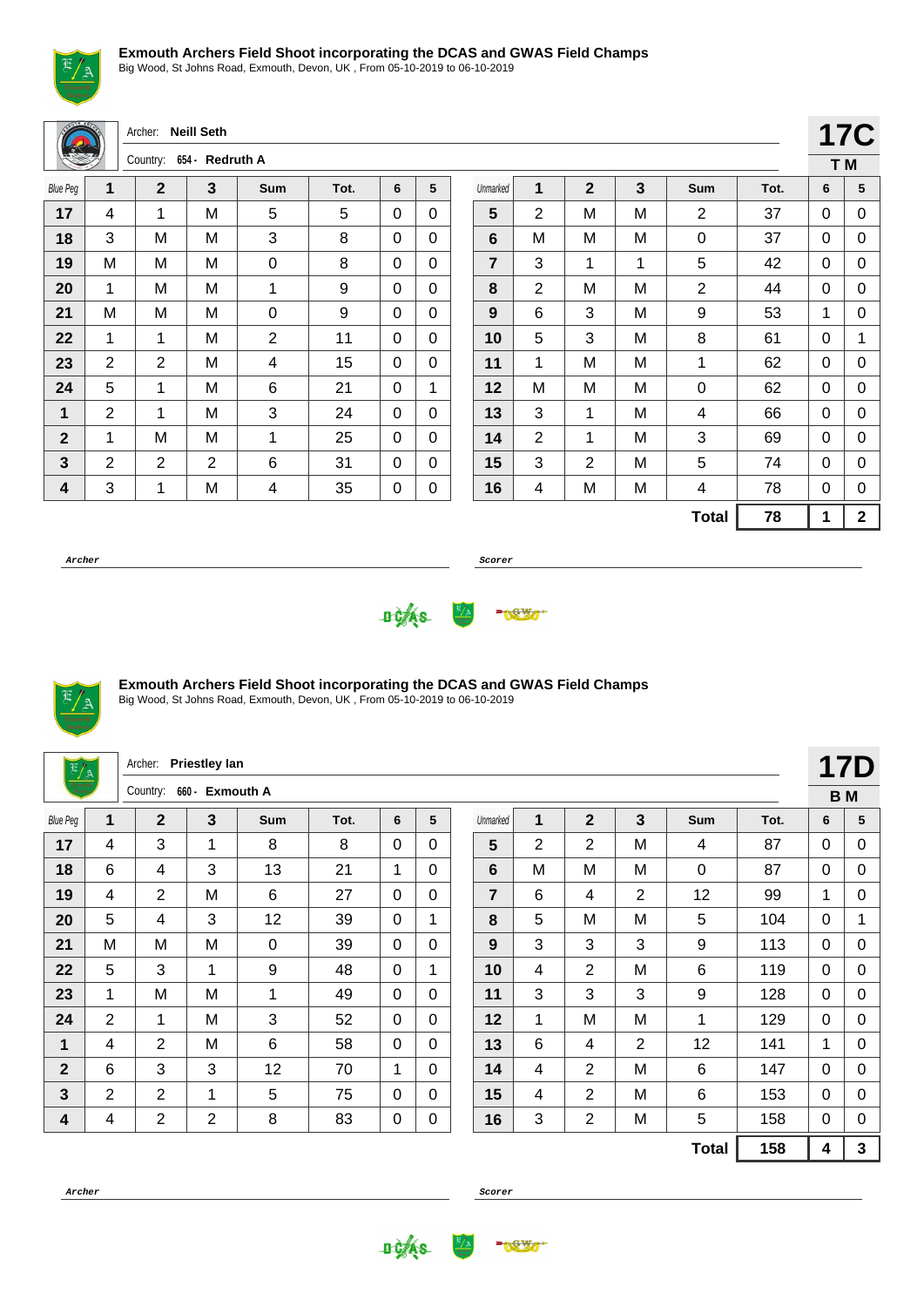

Big Wood, St Johns Road, Exmouth, Devon, UK , From 05-10-2019 to 06-10-2019

Archer: **Nash David**

|              |   | 660 - Exmouth A<br>Country: |   |     |      |   |   |  |  |
|--------------|---|-----------------------------|---|-----|------|---|---|--|--|
| Red Peg      | 1 | $\mathbf{2}$                | 3 | Sum | Tot. | 6 | 5 |  |  |
| 18           | 4 | $\overline{2}$              | 2 | 8   | 8    | 0 | 0 |  |  |
| 19           | 5 | 4                           | M | 9   | 17   | 0 | 1 |  |  |
| 20           | 6 | 6                           | 5 | 17  | 34   | 2 | 1 |  |  |
| 21           | 5 | 4                           | M | 9   | 43   | 0 | 1 |  |  |
| 22           | 6 | 6                           | 5 | 17  | 60   | 2 | 1 |  |  |
| 23           | 3 | 3                           | 3 | 9   | 69   | 0 | 0 |  |  |
| 24           | 5 | 5                           | 5 | 15  | 84   | 0 | 3 |  |  |
| 1            | 6 | 5                           | 4 | 15  | 99   | 1 | 1 |  |  |
| $\mathbf{2}$ | 6 | 6                           | 5 | 17  | 116  | 2 | 1 |  |  |
| 3            | 6 | 6                           | 5 | 17  | 133  | 2 | 1 |  |  |
| 4            | 6 | 5                           | 4 | 15  | 148  | 1 | 1 |  |  |
| 5            | 5 | 4                           | 2 | 11  | 159  | 0 | 1 |  |  |

|                |   |             |   |              |      |    | רשו |
|----------------|---|-------------|---|--------------|------|----|-----|
|                |   |             |   |              |      |    | C M |
| Unmarked       | 1 | $\mathbf 2$ | 3 | <b>Sum</b>   | Tot. | 6  | 5   |
| 6              | 5 | 5           | 3 | 13           | 172  | 0  | 2   |
| $\overline{7}$ | 4 | 4           | 3 | 11           | 183  | 0  | 0   |
| 8              | 6 | 5           | 4 | 15           | 198  | 1  | 1   |
| 9              | 5 | 4           | 4 | 13           | 211  | 0  | 1   |
| 10             | 4 | 4           | 4 | 12           | 223  | 0  | 0   |
| 11             | 6 | 4           | 3 | 13           | 236  | 1  | 0   |
| 12             | 4 | 3           | 3 | 10           | 246  | 0  | 0   |
| 13             | 5 | 5           | 4 | 14           | 260  | 0  | 2   |
| 14             | 6 | 5           | 3 | 14           | 274  | 1  | 1   |
| 15             | 4 | 4           | 3 | 11           | 285  | 0  | 0   |
| 16             | 6 | 6           | 3 | 15           | 300  | 2  | 0   |
| 17             | 6 | 5           | 4 | 15           | 315  | 1  | 1   |
|                |   |             |   | <b>Total</b> | 315  | 16 | 20  |

**18A**

**Archer Scorer**





#### **Exmouth Archers Field Shoot incorporating the DCAS and GWAS Field Champs**

|              |   | Archer:        | <b>Carstensen Matt</b> |                        |      |                |                |                |   |                |                |            |      |                | <b>18B</b>  |
|--------------|---|----------------|------------------------|------------------------|------|----------------|----------------|----------------|---|----------------|----------------|------------|------|----------------|-------------|
|              |   | Country:       |                        | 1557 - Canford Magna B |      |                |                |                |   |                |                |            |      | C M            |             |
| Red Peg      | 1 | $\mathbf{2}$   | 3                      | Sum                    | Tot. | 6              | 5              | Unmarked       | 1 | $\mathbf{2}$   | 3              | <b>Sum</b> | Tot. | 6              | 5           |
| 18           | M | M              | M                      | 0                      | 0    | $\Omega$       | 0              | 6              | 6 | 5              | 5              | 16         | 157  | 1              | 2           |
| 19           | 4 | 4              | $\overline{2}$         | 10                     | 10   | 0              | $\Omega$       | $\overline{7}$ | 5 | 4              | 4              | 13         | 170  | 0              | $\mathbf 1$ |
| 20           | 5 | $\overline{4}$ | 4                      | 13                     | 23   | 0              | 1              | 8              | 5 | 5              | 5              | 15         | 185  | $\Omega$       | 3           |
| 21           | 4 | 3              | 3                      | 10                     | 33   | 0              | 0              | 9              | 4 | 4              | $\overline{2}$ | 10         | 195  | 0              | 0           |
| 22           | 6 | 6              | 4                      | 16                     | 49   | $\overline{2}$ | $\Omega$       | 10             | 4 | 3              | 3              | 10         | 205  | $\Omega$       | 0           |
| 23           | 4 | 3              | 3                      | 10                     | 59   | 0              | $\mathbf{0}$   | 11             | 5 | 4              | 3              | 12         | 217  | 0              |             |
| 24           | 5 | 5              | 4                      | 14                     | 73   | 0              | $\overline{2}$ | 12             | 4 | 4              | 4              | 12         | 229  | 0              | $\Omega$    |
| 1            | 6 | 5              | 4                      | 15                     | 88   | 1              | 1              | 13             | 5 | 4              | 4              | 13         | 242  | $\Omega$       |             |
| $\mathbf{2}$ | 6 | 6              | 5                      | 17                     | 105  | 2              | 1              | 14             | 6 | 4              | 4              | 14         | 256  | 1              | 0           |
| 3            | 6 | 5              | 4                      | 15                     | 120  | 1              | 1              | 15             | 4 | $\overline{2}$ | $\overline{2}$ | 8          | 264  | $\Omega$       | $\Omega$    |
| 4            | 5 | 4              | 4                      | 13                     | 133  | 0              | 1              | 16             | 4 | 3              | 3              | 10         | 274  | $\Omega$       | 0           |
| 5            | 4 | $\overline{4}$ | M                      | 8                      | 141  | 0              | $\pmb{0}$      | 17             | 6 | 6              | 4              | 16         | 290  | $\overline{2}$ | 0           |
|              |   |                |                        |                        |      |                |                |                |   |                |                | Total      | 290  | 10             | 15          |



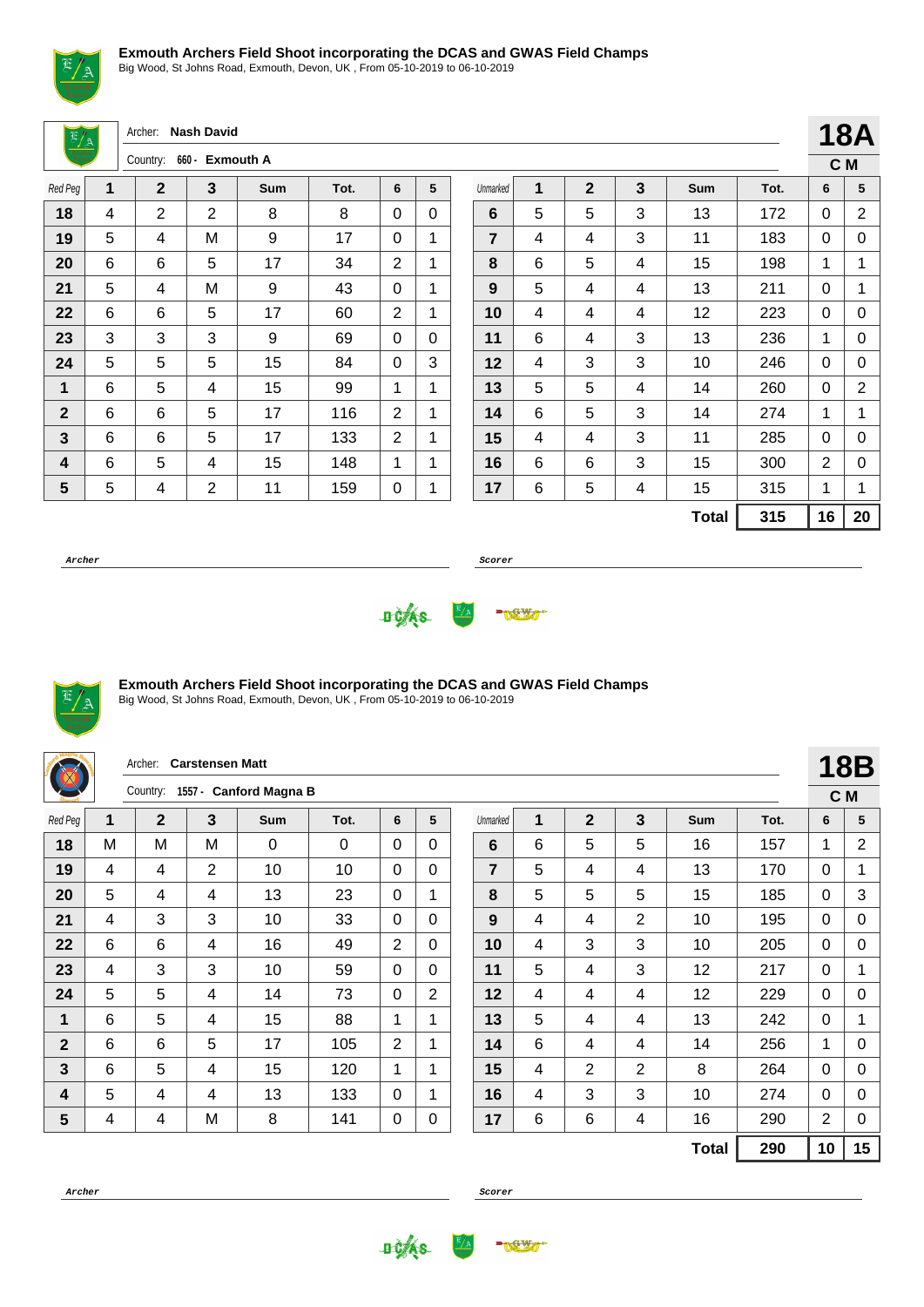

Big Wood, St Johns Road, Exmouth, Devon, UK , From 05-10-2019 to 06-10-2019

Archer: **Edwards Bob**

| <b>NEWSLAY BOWMEN</b> |   | Country:    |   | 630 - Newquay B |      |   |   |
|-----------------------|---|-------------|---|-----------------|------|---|---|
| <b>Blue Peg</b>       | 1 | $\mathbf 2$ | 3 | Sum             | Tot. | 6 | 5 |
| 18                    | 1 | M           | M | 1               | 1    | 0 | 0 |
| 19                    | 3 | 1           | M | 4               | 5    | 0 | 0 |
| 20                    | 5 | 5           | 1 | 11              | 16   | 0 | 2 |
| 21                    | 1 | M           | M | 1               | 17   | 0 | 0 |
| 22                    | 3 | 3           | M | 6               | 23   | 0 | 0 |
| 23                    | 1 | M           | M | 1               | 24   | 0 | 0 |
| 24                    | 3 | 3           | 1 | 7               | 31   | 0 | 0 |
| 1                     | M | M           | M | 0               | 31   | 0 | 0 |
| $\mathbf{2}$          | 4 | 3           | M | 7               | 38   | 0 | 0 |
| $\mathbf{3}$          | 4 | 3           | M | 7               | 45   | 0 | 0 |
| 4                     | 4 | 2           | 2 | 8               | 53   | 0 | 0 |
| 5                     | 3 | M           | M | 3               | 56   | 0 | 0 |

|                |   |                |                |              |      |     | <b>18C</b> |
|----------------|---|----------------|----------------|--------------|------|-----|------------|
|                |   |                |                |              |      | T M |            |
| Unmarked       | 1 | $\overline{2}$ | 3              | Sum          | Tot. | 6   | 5          |
| 6              | 5 | M              | M              | 5            | 61   | 0   | 1          |
| $\overline{7}$ | 4 | 4              | $\overline{2}$ | 10           | 71   | 0   | 0          |
| 8              | 3 | 3              | M              | 6            | 77   | 0   | 0          |
| 9              | 3 | 1              | 1              | 5            | 82   | 0   | 0          |
| 10             | 4 | 2              | M              | 6            | 88   | 0   | 0          |
| 11             | 5 | 3              | $\overline{2}$ | 10           | 98   | 0   | 1          |
| 12             | 4 | 1              | M              | 5            | 103  | 0   | 0          |
| 13             | 4 | 1              | М              | 5            | 108  | 0   | 0          |
| 14             | 4 | M              | M              | 4            | 112  | 0   | 0          |
| 15             | 3 | 2              | M              | 5            | 117  | 0   | 0          |
| 16             | M | M              | M              | 0            | 117  | 0   | 0          |
| 17             | 3 | 3              | M              | 6            | 123  | 0   | 0          |
|                |   |                |                | <b>Total</b> | 123  | 0   | 4          |

**Archer Scorer**





#### **Exmouth Archers Field Shoot incorporating the DCAS and GWAS Field Champs**

Big Wood, St Johns Road, Exmouth, Devon, UK , From 05-10-2019 to 06-10-2019

| Archer:                 |              |                |              |     |             |   |   |                |              |                |              |     |                  |   | <b>18D</b>      |
|-------------------------|--------------|----------------|--------------|-----|-------------|---|---|----------------|--------------|----------------|--------------|-----|------------------|---|-----------------|
| Country:                |              |                |              |     |             |   |   |                |              |                |              |     |                  |   |                 |
|                         | $\mathbf{1}$ | $\overline{2}$ | $\mathbf{3}$ | Sum | Tot.        | 6 | 5 |                | $\mathbf{1}$ | $\overline{2}$ | $\mathbf{3}$ | Sum | Tot.             | 6 | $5\phantom{.0}$ |
| 18                      |              |                |              |     | $\mathbf 0$ |   |   | $6\phantom{1}$ |              |                |              |     | $\mathbf 0$      |   |                 |
| 19                      |              |                |              |     | $\mathbf 0$ |   |   | $\overline{7}$ |              |                |              |     | $\mathbf 0$      |   |                 |
| 20                      |              |                |              |     | $\mathbf 0$ |   |   | 8              |              |                |              |     | $\boldsymbol{0}$ |   |                 |
| 21                      |              |                |              |     | $\mathbf 0$ |   |   | 9              |              |                |              |     | $\mathbf 0$      |   |                 |
| 22                      |              |                |              |     | $\mathbf 0$ |   |   | 10             |              |                |              |     | $\mathbf 0$      |   |                 |
| 23                      |              |                |              |     | $\mathbf 0$ |   |   | 11             |              |                |              |     | $\pmb{0}$        |   |                 |
| 24                      |              |                |              |     | $\mathbf 0$ |   |   | 12             |              |                |              |     | $\mathbf 0$      |   |                 |
| $\mathbf 1$             |              |                |              |     | $\mathbf 0$ |   |   | 13             |              |                |              |     | $\boldsymbol{0}$ |   |                 |
| $\overline{\mathbf{2}}$ |              |                |              |     | $\mathbf 0$ |   |   | 14             |              |                |              |     | $\boldsymbol{0}$ |   |                 |
| $\mathbf{3}$            |              |                |              |     | $\mathbf 0$ |   |   | 15             |              |                |              |     | $\mathbf 0$      |   |                 |
|                         |              |                |              |     |             |   |   |                |              |                |              |     |                  |   |                 |

 0 **Total 0 0 0**

0

**Archer Scorer**

 0 0



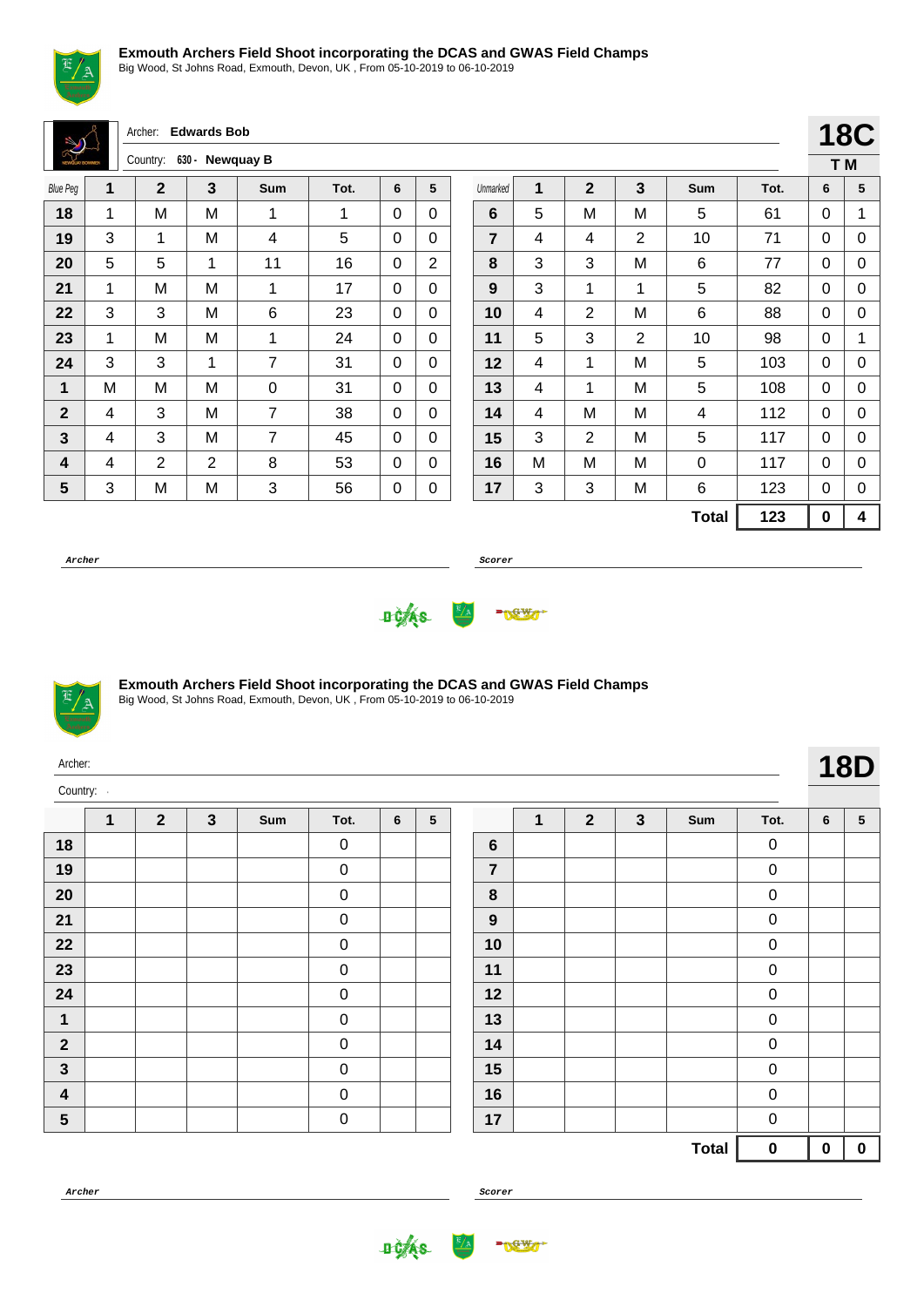

Big Wood, St Johns Road, Exmouth, Devon, UK , From 05-10-2019 to 06-10-2019

Archer: **Annall James** Country: **547 - Bath A**

| <b>MARCHER</b>  |   | <b>COUTTLEY.</b> | <b>J47 DalliA</b> |     |      |   |   |
|-----------------|---|------------------|-------------------|-----|------|---|---|
| <b>Blue Peg</b> | 1 | $\mathbf{2}$     | 3                 | Sum | Tot. | 6 | 5 |
| 20              | 6 | 6                | 4                 | 16  | 16   | 2 | 0 |
| 21              | 5 | 4                | 3                 | 12  | 28   | 0 | 1 |
| 22              | 6 | 5                | 4                 | 15  | 43   | 1 | 1 |
| 23              | 6 | 4                | 4                 | 14  | 57   | 1 | 0 |
| 24              | 6 | 5                | 4                 | 15  | 72   | 1 | 1 |
| 1               | 6 | 6                | 4                 | 16  | 88   | 2 | 0 |
| $\mathbf{2}$    | 6 | 5                | 4                 | 15  | 103  | 1 | 1 |
| 3               | 6 | 6                | 4                 | 16  | 119  | 2 | 0 |
| 4               | 6 | 5                | 4                 | 15  | 134  | 1 | 1 |
| 5               | 5 | 5                | 4                 | 14  | 148  | 0 | 2 |
| 6               | 5 | 4                | 4                 | 13  | 161  | 0 | 1 |
| 7               | 6 | 5                | 5                 | 16  | 177  | 1 | 2 |

|          |   |                |   |              |      |    | ВM |
|----------|---|----------------|---|--------------|------|----|----|
| Unmarked | 1 | $\overline{2}$ | 3 | Sum          | Tot. | 6  | 5  |
| 8        | 5 | 5              | 4 | 14           | 191  | 0  | 2  |
| 9        | 6 | 5              | 5 | 16           | 207  | 1  | 2  |
| 10       | 6 | 5              | 5 | 16           | 223  | 1  | 2  |
| 11       | 6 | 6              | 6 | 18           | 241  | 3  | 0  |
| 12       | 6 | 4              | 3 | 13           | 254  | 1  | 0  |
| 13       | 4 | 4              | 3 | 11           | 265  | 0  | 0  |
| 14       | 5 | 4              | 4 | 13           | 278  | 0  | 1  |
| 15       | 5 | 5              | 5 | 15           | 293  | 0  | 3  |
| 16       | 5 | 5              | 4 | 14           | 307  | 0  | 2  |
| 17       | 6 | 6              | 5 | 17           | 324  | 2  | 1  |
| 18       | 5 | 4              | 3 | 12           | 336  | 0  | 1  |
| 19       | 6 | 6              | 5 | 17           | 353  | 2  | 1  |
|          |   |                |   | <b>Total</b> | 353  | 22 | 25 |

**20A**

**Archer Scorer**





#### **Exmouth Archers Field Shoot incorporating the DCAS and GWAS Field Champs**

| $\ddot{\bullet}$ |   | Archer:                            | <b>Kingston Paul</b> |     |      |             |             |  |          |   |                |   |              |           |          | <b>20B</b>     |
|------------------|---|------------------------------------|----------------------|-----|------|-------------|-------------|--|----------|---|----------------|---|--------------|-----------|----------|----------------|
|                  |   | 1990 - Bride Valley AC<br>Country: |                      |     |      |             |             |  |          |   |                |   |              | <b>BM</b> |          |                |
| <b>Blue Peg</b>  | 1 | $\overline{2}$                     | $\overline{3}$       | Sum | Tot. | 6           | 5           |  | Unmarked | 1 | $\overline{2}$ | 3 | Sum          | Tot.      | 6        | 5              |
| 20               | 5 | 4                                  | 4                    | 13  | 13   | $\Omega$    | 1           |  | 8        | 5 | 4              | 4 | 13           | 153       | $\Omega$ |                |
| 21               | 5 | $\overline{2}$                     | $\overline{2}$       | 9   | 22   | $\mathbf 0$ | $\mathbf 1$ |  | 9        | 4 | 4              | 4 | 12           | 165       | 0        | $\mathbf 0$    |
| 22               | 4 | 4                                  | 3                    | 11  | 33   | $\Omega$    | $\Omega$    |  | 10       | 4 | 4              | 4 | 12           | 177       | $\Omega$ | $\Omega$       |
| 23               | 4 | 3                                  | 3                    | 10  | 43   | $\mathbf 0$ | $\Omega$    |  | 11       | 6 | 5              | 4 | 15           | 192       | 1        | 1              |
| 24               | 6 | 5                                  | 4                    | 15  | 58   | 1           | 1           |  | 12       | 5 | 4              | 4 | 13           | 205       | 0        |                |
| 1                | 6 | 4                                  | 3                    | 13  | 71   | 1           | $\Omega$    |  | 13       | 4 | 4              | 3 | 11           | 216       | $\Omega$ | $\mathbf 0$    |
| $\overline{2}$   | 4 | 3                                  | 3                    | 10  | 81   | $\Omega$    | $\Omega$    |  | 14       | 4 | 4              | 4 | 12           | 228       | $\Omega$ | $\Omega$       |
| 3                | 6 | 4                                  | 4                    | 14  | 95   | 1           | $\Omega$    |  | 15       | 5 | 4              | 4 | 13           | 241       | 0        |                |
| 4                | 5 | 4                                  | 4                    | 13  | 108  | $\Omega$    | $\mathbf 1$ |  | 16       | 5 | 3              | 3 | 11           | 252       | $\Omega$ | $\mathbf 1$    |
| 5                | 4 | $\overline{2}$                     | 2                    | 8   | 116  | $\mathbf 0$ | $\mathbf 0$ |  | 17       | 5 | 5              | 4 | 14           | 266       | $\Omega$ | $\overline{2}$ |
| 6                | 4 | 4                                  | 1                    | 9   | 125  | $\Omega$    | $\Omega$    |  | 18       | 5 | 3              | 2 | 10           | 276       | 0        | 1              |
| 7                | 6 | 5                                  | 4                    | 15  | 140  | 1           |             |  | 19       | 6 | 4              | 3 | 13           | 289       | 1        | 0              |
|                  |   |                                    |                      |     |      |             |             |  |          |   |                |   | <b>Total</b> | 289       | 6        | 13             |



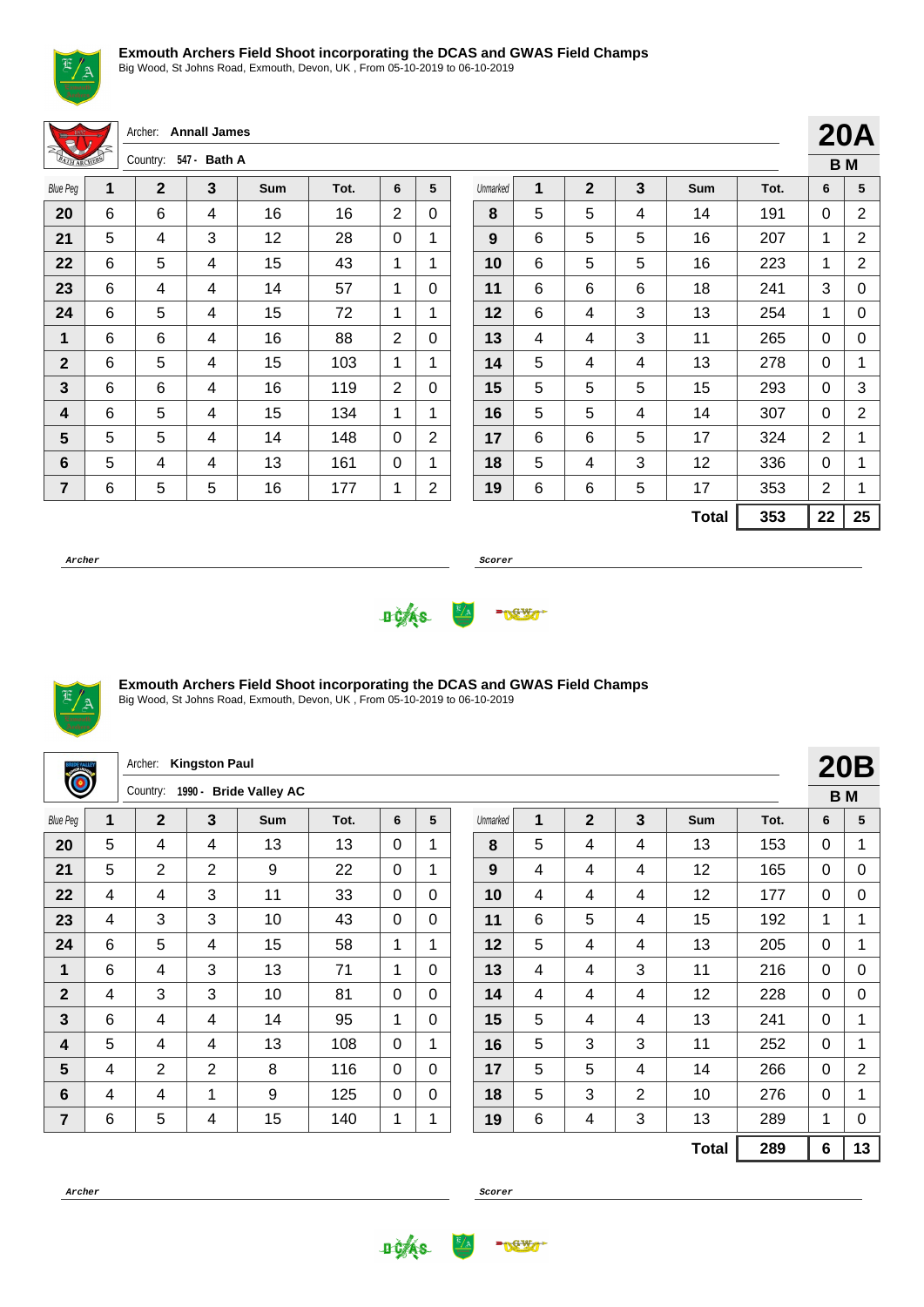

Big Wood, St Johns Road, Exmouth, Devon, UK , From 05-10-2019 to 06-10-2019

Archer: **Andrews Steve**

|                 |   | Country: | <b>Bride Valley AC</b><br>1990 - |     |      |   |   |  |  |  |  |  |  |
|-----------------|---|----------|----------------------------------|-----|------|---|---|--|--|--|--|--|--|
| <b>Blue Peg</b> | 1 | 2        | 3                                | Sum | Tot. | 6 | 5 |  |  |  |  |  |  |
| 20              | 6 | 5        | 4                                | 15  | 15   | 1 | 1 |  |  |  |  |  |  |
| 21              | 3 | 3        | 2                                | 8   | 23   | 0 | 0 |  |  |  |  |  |  |
| 22              | 6 | 4        | 4                                | 14  | 37   | 1 | 0 |  |  |  |  |  |  |
| 23              | 5 | 3        | 3                                | 11  | 48   | 0 | 1 |  |  |  |  |  |  |
| 24              | 5 | 4        | 1                                | 10  | 58   | 0 | 1 |  |  |  |  |  |  |
| 1               | 5 | 4        | 3                                | 12  | 70   | 0 | 1 |  |  |  |  |  |  |
| $\mathbf{2}$    | 5 | 4        | 4                                | 13  | 83   | 0 | 1 |  |  |  |  |  |  |
| 3               | 6 | 6        | 5                                | 17  | 100  | 2 | 1 |  |  |  |  |  |  |
| 4               | 6 | 4        | 1                                | 11  | 111  | 1 | 0 |  |  |  |  |  |  |
| 5               | 5 | 5        | 4                                | 14  | 125  | 0 | 2 |  |  |  |  |  |  |
| 6               | 3 | 3        | М                                | 6   | 131  | 0 | 0 |  |  |  |  |  |  |
| 7               | 5 | 5        | 4                                | 14  | 145  | 0 | 2 |  |  |  |  |  |  |

|          |   |                |   |                |      |   | – v →          |
|----------|---|----------------|---|----------------|------|---|----------------|
|          |   |                |   |                |      |   | B <sub>M</sub> |
| Unmarked | 1 | $\overline{2}$ | 3 | Sum            | Tot. | 6 | 5              |
| 8        | 6 | 5              | 5 | 16             | 161  | 1 | 2              |
| 9        | 5 | 4              | 3 | 12             | 173  | 0 | 1              |
| 10       | 5 | 4              | 3 | 12             | 185  | 0 | 1              |
| 11       | 5 | 5              | 4 | 14             | 199  | 0 | 2              |
| 12       | 3 | $\overline{2}$ | 1 | 6              | 205  | 0 | 0              |
| 13       | 6 | 3              | 3 | 12             | 217  | 1 | 0              |
| 14       | 5 | 2              | M | $\overline{7}$ | 224  | 0 | 1              |
| 15       | 5 | 4              | 3 | 12             | 236  | 0 | 1              |
| 16       | 4 | 4              | 4 | 12             | 248  | 0 | 0              |
| 17       | 6 | 5              | 4 | 15             | 263  | 1 | 1              |
| 18       | 4 | 3              | 3 | 10             | 273  | 0 | 0              |
| 19       | 6 | 3              | 3 | 12             | 285  | 1 | 0              |
|          |   |                |   | <b>Total</b>   | 285  | 9 | 19             |

**20C**

**Archer Scorer**





#### **Exmouth Archers Field Shoot incorporating the DCAS and GWAS Field Champs**

Big Wood, St Johns Road, Exmouth, Devon, UK , From 05-10-2019 to 06-10-2019

| V<br>Vâ         |                | Archer: Fern Sarah |               |            |      |              |              |          |                |                |                |                |      |              | <b>20D</b>     |
|-----------------|----------------|--------------------|---------------|------------|------|--------------|--------------|----------|----------------|----------------|----------------|----------------|------|--------------|----------------|
| More Archers    |                | Country:           | 1946 - Mere A |            |      |              |              |          |                |                |                |                |      |              | <b>BW</b>      |
| <b>Blue Peg</b> | $\mathbf 1$    | $\mathbf{2}$       | 3             | <b>Sum</b> | Tot. | 6            | 5            | Unmarked | 1              | $\mathbf{2}$   | $\mathbf{3}$   | Sum            | Tot. | 6            | 5              |
| 20              | 4              | 4                  | 4             | 12         | 12   | $\Omega$     | $\Omega$     | 8        | 4              | 4              | $\overline{2}$ | 10             | 132  | $\Omega$     | 0              |
| 21              | 4              | $\overline{2}$     | M             | 6          | 18   | $\Omega$     | $\mathbf{0}$ | 9        | 5              | 4              | 1              | 10             | 142  | 0            | 1              |
| 22              | 5              | 4                  | 3             | 12         | 30   | $\Omega$     | 1            | 10       | 5              | 4              | 3              | 12             | 154  | 0            | 1              |
| 23              | $\overline{2}$ | $\overline{2}$     | 1             | 5          | 35   | $\Omega$     | 0            | 11       | 6              | 3              | 3              | 12             | 166  | 1            | 0              |
| 24              | 5              | 4                  | 3             | 12         | 47   | $\Omega$     | 1            | 12       | 4              | 4              | 3              | 11             | 177  | $\mathbf{0}$ | 0              |
| 1               | 5              | 3                  | 3             | 11         | 58   | $\Omega$     | 1            | 13       | $\overline{2}$ | M              | M              | 2              | 179  | $\mathbf{0}$ | 0              |
| $\overline{2}$  | 4              | 3                  | 3             | 10         | 68   | $\Omega$     | $\mathbf 0$  | 14       | 6              | 4              | 1              | 11             | 190  | $\mathbf{1}$ | 0              |
| $\mathbf{3}$    | 5              | 4                  | 4             | 13         | 81   | $\Omega$     | 1            | 15       | 4              | $\overline{2}$ | $\overline{2}$ | 8              | 198  | 0            | 0              |
| 4               | 5              | 4                  | 3             | 12         | 93   | $\Omega$     | 1            | 16       | 3              | 3              | M              | 6              | 204  | $\Omega$     | 0              |
| 5               | 4              | 3                  | 1             | 8          | 101  | $\mathbf{0}$ | $\mathbf{0}$ | 17       | 4              | 3              | M              | $\overline{7}$ | 211  | $\mathbf{0}$ | 0              |
| 6               | 2              | 1                  | M             | 3          | 104  | $\Omega$     | $\Omega$     | 18       | 4              | 4              | 1              | 9              | 220  | 0            | 0              |
| $\overline{7}$  | 6              | 6                  | 6             | 18         | 122  | 3            | 0            | 19       | 4              | 3              | $\mathbf{1}$   | 8              | 228  | 0            | 0              |
|                 |                |                    |               |            |      |              |              |          |                |                |                | <b>Total</b>   | 228  | 5            | $\overline{7}$ |



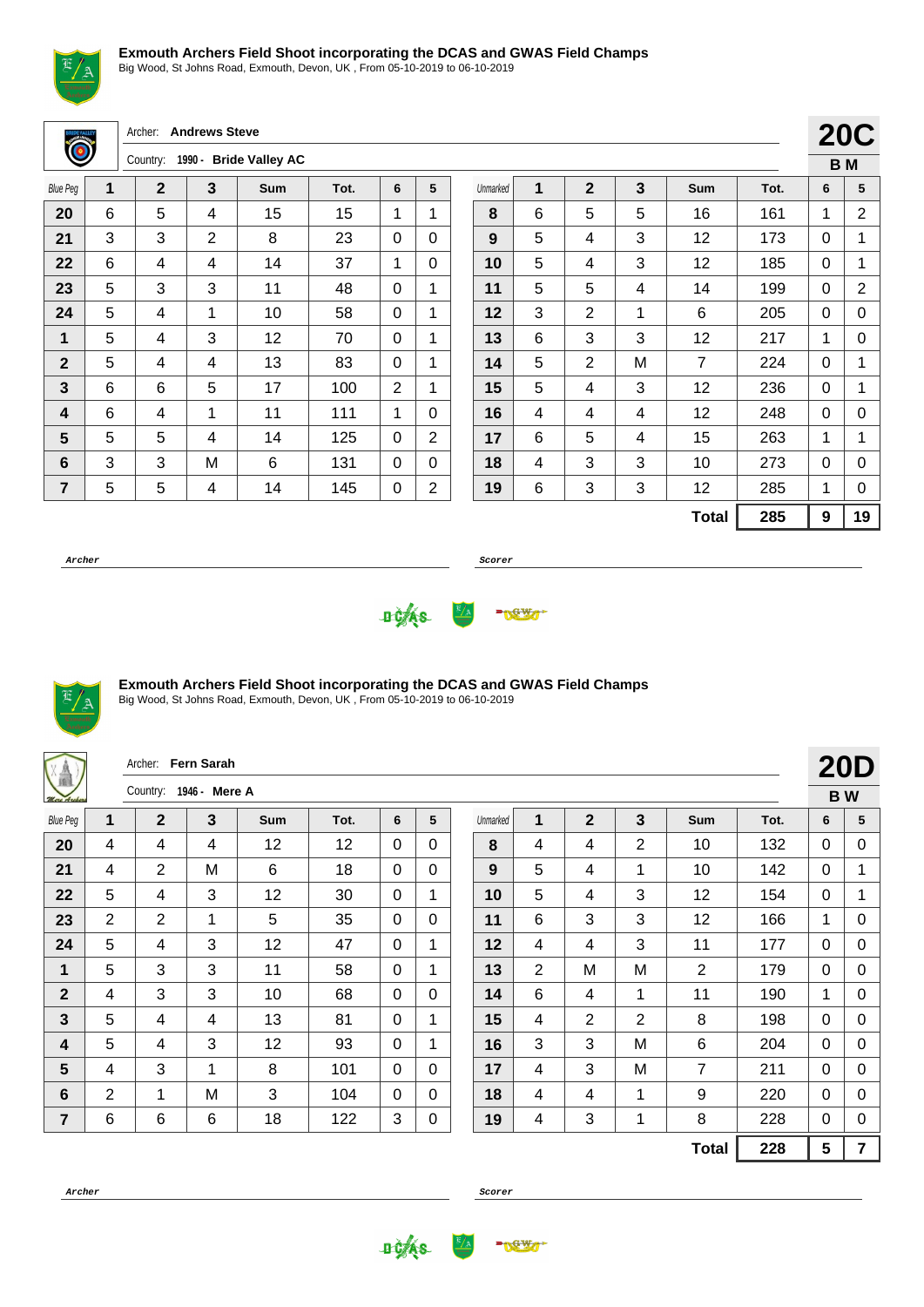

Big Wood, St Johns Road, Exmouth, Devon, UK , From 05-10-2019 to 06-10-2019

| <b>CLEVE</b><br>္မွဳ ၊ ၇) တူ (၁)<br>(၁) (၁) (၁) |                          | Archer:                | <b>Thomas Alec</b> |     |      |                |                |          |   |                |                |              |      |                | 21A          |
|-------------------------------------------------|--------------------------|------------------------|--------------------|-----|------|----------------|----------------|----------|---|----------------|----------------|--------------|------|----------------|--------------|
|                                                 |                          | Country: 570 - Cleve A |                    |     |      |                |                |          |   |                |                |              |      |                | F M          |
| Red Peg                                         | 1                        | $\mathbf{2}$           | 3                  | Sum | Tot. | 6              | 5              | Unmarked | 1 | $\overline{2}$ | 3              | Sum          | Tot. | 6              | 5            |
| 21                                              | 4                        | 4                      | 3                  | 11  | 11   | $\Omega$       | 0              | 9        | 6 | 4              | 4              | 14           | 139  | 1              | 0            |
| 22                                              | $\overline{\mathcal{A}}$ | 4                      | 3                  | 11  | 22   | $\overline{0}$ | 0              | 10       | 4 | 4              | M              | 8            | 147  | $\mathbf 0$    | $\mathbf 0$  |
| 23                                              | 3                        | 2                      | M                  | 5   | 27   | $\Omega$       | 0              | 11       | 6 | 3              | 3              | 12           | 159  | 1              | 0            |
| 24                                              | 6                        | 5                      | 5                  | 16  | 43   | 1              | $\overline{2}$ | 12       | 4 | 4              | $\overline{2}$ | 10           | 169  | $\Omega$       | $\mathbf 0$  |
| 1                                               | 4                        | 4                      | $\overline{2}$     | 10  | 53   | $\Omega$       | 0              | 13       | 5 | 4              | 3              | 12           | 181  | $\mathbf{0}$   | 1            |
| $\mathbf{2}$                                    | 6                        | 5                      | 3                  | 14  | 67   | 1              | 1              | 14       | 4 | 4              | 4              | 12           | 193  | $\mathbf{0}$   | $\mathbf 0$  |
| $\mathbf{3}$                                    | 4                        | 3                      | 3                  | 10  | 77   | $\Omega$       | $\Omega$       | 15       | 6 | 4              | 4              | 14           | 207  | 1              | 0            |
| 4                                               | 5                        | 4                      | $\overline{2}$     | 11  | 88   | $\Omega$       | 1              | 16       | 6 | 5              | 4              | 15           | 222  | 1              | 1            |
| $5\phantom{.0}$                                 | 5                        | 3                      | M                  | 8   | 96   | $\Omega$       | 1              | 17       | 5 | 4              | $\overline{2}$ | 11           | 233  | 0              | 1            |
| 6                                               | 5                        | 1                      | M                  | 6   | 102  | $\Omega$       | 1              | 18       | 5 | 4              | 4              | 13           | 246  | 0              | $\mathbf{1}$ |
| $\overline{7}$                                  | 5                        | 4                      | 4                  | 13  | 115  | $\Omega$       | 1              | 19       | 6 | 5              | 4              | 15           | 261  | 1              | 1            |
| 8                                               | 4                        | 3                      | 3                  | 10  | 125  | 0              | 0              | 20       | 5 | 4              | 3              | 12           | 273  | 0              | 1            |
|                                                 |                          |                        |                    |     |      |                |                |          |   |                |                | <b>Total</b> | 273  | $\overline{7}$ | 13           |

**Archer Scorer**





Big Wood, St Johns Road, Exmouth, Devon, UK , From 05-10-2019 to 06-10-2019

| Archer:  |  |
|----------|--|
| Country: |  |

Ŀ

|                         | 1 | $\mathbf{2}$ | $\mathbf{3}$ | Sum | Tot.        | 6 | ${\bf 5}$ |
|-------------------------|---|--------------|--------------|-----|-------------|---|-----------|
| 21                      |   |              |              |     | 0           |   |           |
| 22                      |   |              |              |     | 0           |   |           |
| 23                      |   |              |              |     | 0           |   |           |
| 24                      |   |              |              |     | $\mathbf 0$ |   |           |
| 1                       |   |              |              |     | $\mathbf 0$ |   |           |
| $\mathbf{2}$            |   |              |              |     | 0           |   |           |
| $\mathbf{3}$            |   |              |              |     | 0           |   |           |
| $\overline{\mathbf{4}}$ |   |              |              |     | 0           |   |           |
| $5\phantom{1}$          |   |              |              |     | 0           |   |           |
| $\bf 6$                 |   |              |              |     | 0           |   |           |
| $\overline{7}$          |   |              |              |     | 0           |   |           |
| 8                       |   |              |              |     | 0           |   |           |

|                  | 1 | $\mathbf{2}$ | $\mathbf{3}$ | Sum          | Tot. | 6        | ${\bf 5}$ |
|------------------|---|--------------|--------------|--------------|------|----------|-----------|
| $\boldsymbol{9}$ |   |              |              |              | 0    |          |           |
| 10               |   |              |              |              | 0    |          |           |
| 11               |   |              |              |              | 0    |          |           |
| 12               |   |              |              |              | 0    |          |           |
| 13               |   |              |              |              | 0    |          |           |
| 14               |   |              |              |              | 0    |          |           |
| 15               |   |              |              |              | 0    |          |           |
| 16               |   |              |              |              | 0    |          |           |
| 17               |   |              |              |              | 0    |          |           |
| 18               |   |              |              |              | 0    |          |           |
| 19               |   |              |              |              | 0    |          |           |
| 20               |   |              |              |              | 0    |          |           |
|                  |   |              |              | <b>Total</b> | 0    | $\bf{0}$ | 0         |



**DOAS** 

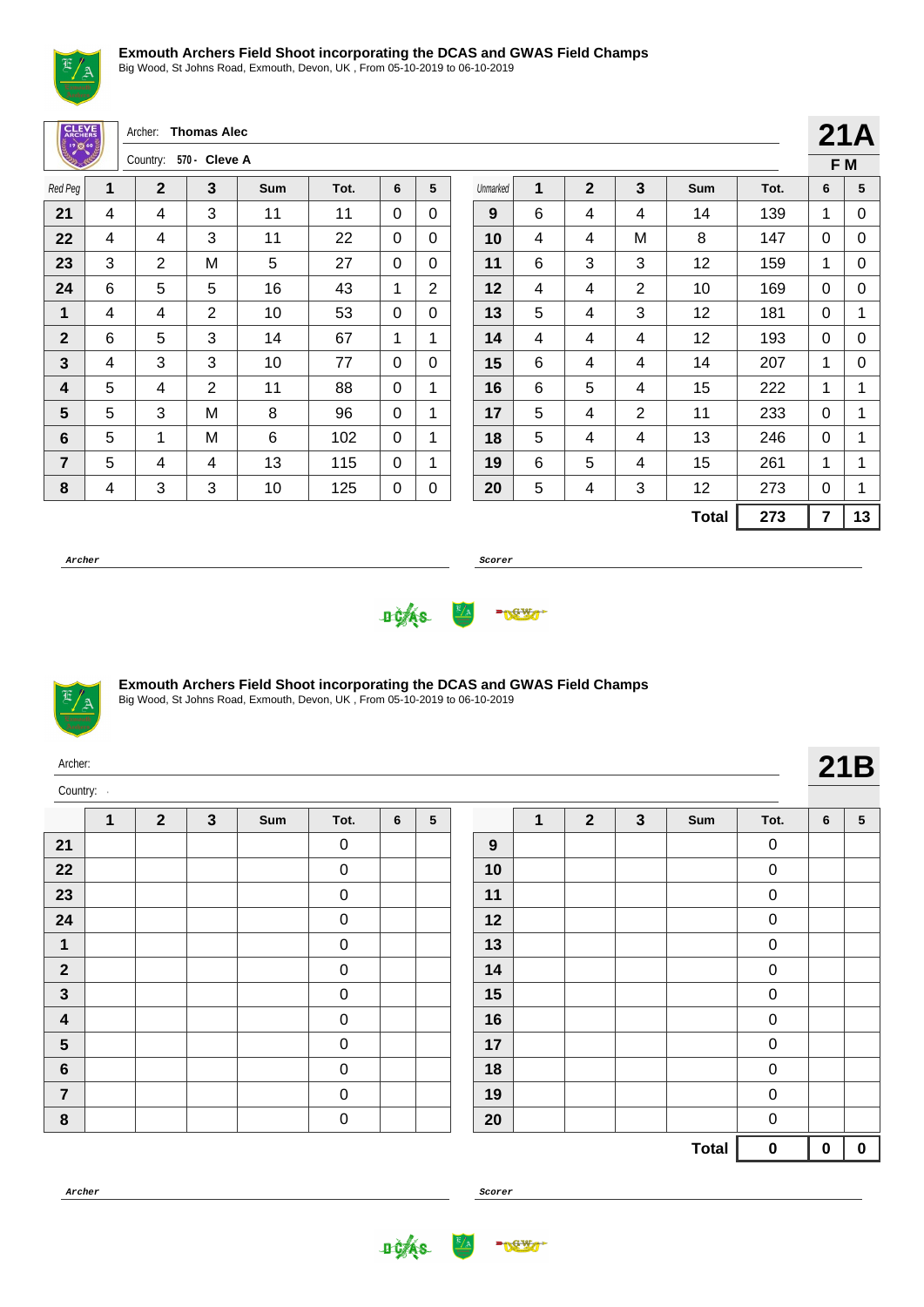

Big Wood, St Johns Road, Exmouth, Devon, UK , From 05-10-2019 to 06-10-2019

Archer: **Twigg Rob**

|                 |   | Country: | 660 - Exmouth A |     |      |   |   |
|-----------------|---|----------|-----------------|-----|------|---|---|
| <b>Blue Peg</b> | 1 | 2        | 3               | Sum | Tot. | 6 | 5 |
| 21              | 4 | M        | M               | 4   | 4    | 0 | 0 |
| 22              | 3 | 2        | 2               | 7   | 11   | 0 | 0 |
| 23              | 5 | 1        | M               | 6   | 17   | 0 | 1 |
| 24              | 6 | 4        | 3               | 13  | 30   | 1 | 0 |
| 1               | 6 | 6        | 5               | 17  | 47   | 2 | 1 |
| $\mathbf{2}$    | 5 | 2        | M               | 7   | 54   | 0 | 1 |
| 3               | 4 | 3        | 3               | 10  | 64   | 0 | 0 |
| 4               | 2 | 2        | 2               | 6   | 70   | 0 | 0 |
| 5               | 3 | 3        | $\overline{2}$  | 8   | 78   | 0 | 0 |
| 6               | 4 | 2        | M               | 6   | 84   | 0 | 0 |
| 7               | 6 | 5        | 4               | 15  | 99   | 1 | 1 |
| 8               | 5 | 4        | M               | 9   | 108  | 0 | 1 |

|          |   |                |   |                |      |     | <b>21C</b> |
|----------|---|----------------|---|----------------|------|-----|------------|
|          |   |                |   |                |      | A M |            |
| Unmarked | 1 | $\overline{2}$ | 3 | Sum            | Tot. | 6   | 5          |
| 9        | 4 | 3              | 3 | 10             | 118  | 0   | 0          |
| 10       | 6 | $\overline{2}$ | Μ | 8              | 126  | 1   | 0          |
| 11       | 6 | 4              | 2 | 12             | 138  | 1   | 0          |
| 12       | 3 | M              | Μ | 3              | 141  | 0   | 0          |
| 13       | 3 | 3              | М | 6              | 147  | 0   | 0          |
| 14       | 4 | 3              | Μ | $\overline{7}$ | 154  | 0   | 0          |
| 15       | 4 | 3              | 2 | 9              | 163  | 0   | 0          |
| 16       | 3 | 3              | М | 6              | 169  | 0   | 0          |
| 17       | 5 | $\overline{2}$ | М | $\overline{7}$ | 176  | 0   | 1          |
| 18       | 4 | 3              | 1 | 8              | 184  | 0   | 0          |
| 19       | 5 | 4              | 4 | 13             | 197  | 0   | 1          |
| 20       | 4 | 4              | 3 | 11             | 208  | 0   | 0          |
|          |   |                |   | <b>Total</b>   | 208  | 6   | 7          |

**Archer Scorer**





#### **Exmouth Archers Field Shoot incorporating the DCAS and GWAS Field Champs**

| <b>Studenter</b> |   | Archer:                  | <b>Scragg Andrew</b> |             |          |             |              |          |                |                |                |              |      |              | <b>21D</b>     |
|------------------|---|--------------------------|----------------------|-------------|----------|-------------|--------------|----------|----------------|----------------|----------------|--------------|------|--------------|----------------|
|                  |   | Country: 2100 - Bitton A |                      |             |          |             |              |          |                |                |                |              |      |              | A M            |
| <b>Blue Peg</b>  | 1 | $\mathbf 2$              | 3                    | <b>Sum</b>  | Tot.     | 6           | 5            | Unmarked | 1              | $\mathbf{2}$   | 3              | <b>Sum</b>   | Tot. | 6            | 5              |
| 21               | M | M                        | м                    | $\mathbf 0$ | $\Omega$ | $\Omega$    | $\Omega$     | 9        | 5              | 4              | 4              | 13           | 104  | $\Omega$     | 1              |
| 22               | 4 | 3                        | 2                    | 9           | 9        | $\Omega$    | $\Omega$     | 10       | 3              | M              | M              | 3            | 107  | $\mathbf{0}$ | 0              |
| 23               | 4 | $\overline{2}$           | M                    | 6           | 15       | $\mathbf 0$ | $\Omega$     | 11       | 5              | 5              | 3              | 13           | 120  | 0            | $\overline{2}$ |
| 24               | 6 | 3                        | 3                    | 12          | 27       | 1           | 0            | 12       | $\overline{2}$ | 1              | M              | 3            | 123  | 0            | 0              |
| 1                | 5 | 4                        | M                    | 9           | 36       | $\Omega$    | 1            | 13       | 1              | M              | M              | 1            | 124  | $\Omega$     | 0              |
| $\overline{2}$   | 4 | 3                        | 3                    | 10          | 46       | $\Omega$    | $\mathbf{0}$ | 14       | 4              | $\overline{4}$ | M              | 8            | 132  | $\mathbf{0}$ | 0              |
| 3                | 3 | $\overline{2}$           | 1                    | 6           | 52       | $\mathbf 0$ | $\Omega$     | 15       | 4              | 3              | 3              | 10           | 142  | 0            | 0              |
| 4                | 4 | 4                        | 4                    | 12          | 64       | $\Omega$    | $\Omega$     | 16       | 4              | $\overline{2}$ | M              | 6            | 148  | 0            | 0              |
| $5\phantom{1}$   | 4 | M                        | M                    | 4           | 68       | $\mathbf 0$ | $\Omega$     | 17       | 6              | 3              | 2              | 11           | 159  | $\mathbf 1$  | 0              |
| 6                | 6 | M                        | M                    | 6           | 74       | 1           | $\mathbf{0}$ | 18       | 5              | 2              | $\overline{2}$ | 9            | 168  | $\mathbf{0}$ | 1              |
| $\overline{7}$   | 5 | 4                        | $\overline{2}$       | 11          | 85       | $\Omega$    | 1            | 19       | 4              | $\overline{2}$ | M              | 6            | 174  | $\Omega$     | 0              |
| 8                | 3 | $\overline{2}$           | 1                    | 6           | 91       | 0           | 0            | 20       | 5              | $\overline{2}$ | 1              | 8            | 182  | 0            | 1              |
|                  |   |                          |                      |             |          |             |              |          |                |                |                | <b>Total</b> | 182  | 3            | $\overline{7}$ |



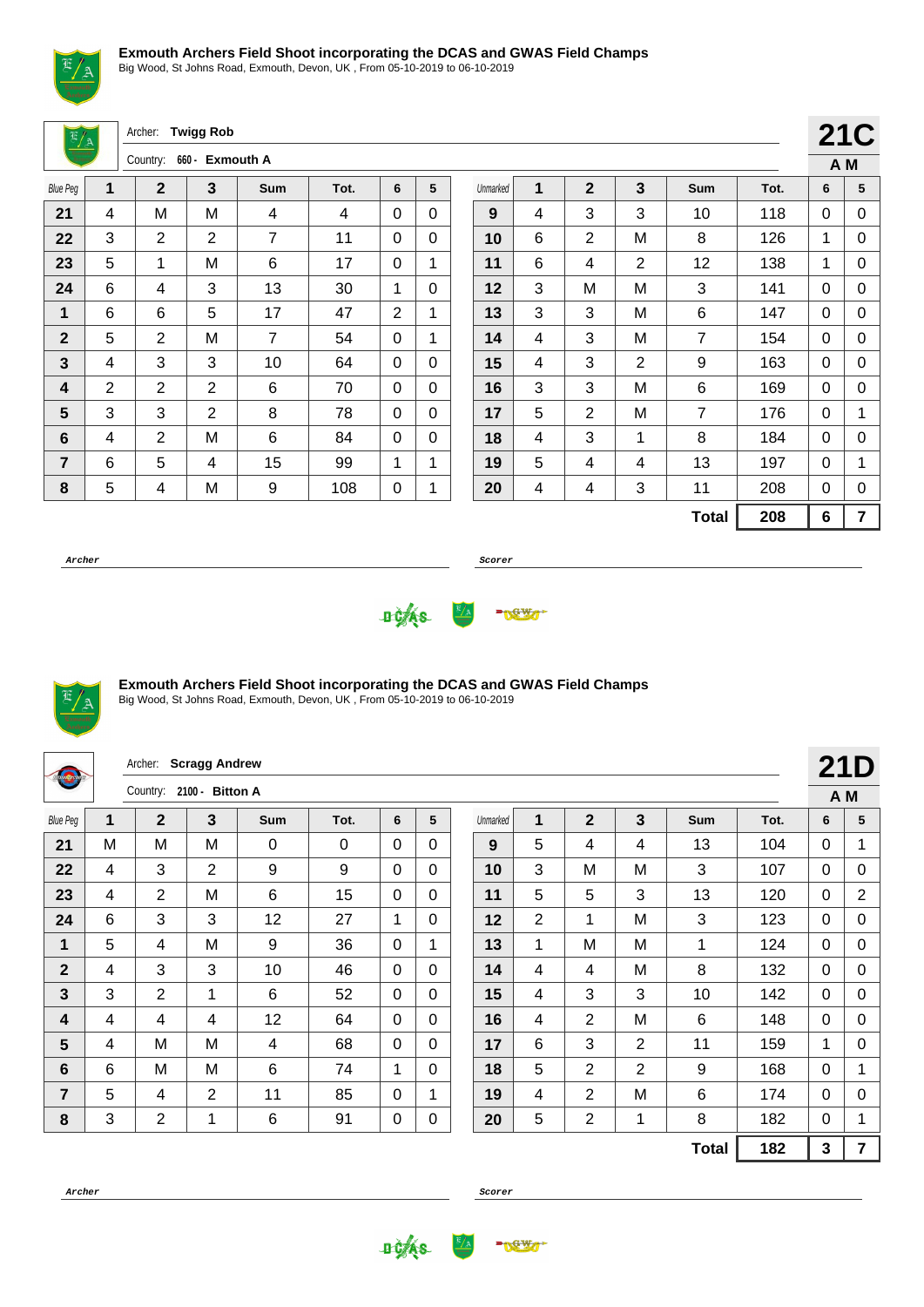

Big Wood, St Johns Road, Exmouth, Devon, UK , From 05-10-2019 to 06-10-2019

| W                |                | Archer:        | <b>Tripp Joe</b> |                 |      |          |              |          |                |                |                |              |      |                         | 22A |
|------------------|----------------|----------------|------------------|-----------------|------|----------|--------------|----------|----------------|----------------|----------------|--------------|------|-------------------------|-----|
|                  |                | Country:       | $1077 -$         | Uni of Plymouth |      |          |              |          |                |                |                |              |      |                         | F M |
| Red Peg          | $\mathbf{1}$   | $\overline{2}$ | 3                | <b>Sum</b>      | Tot. | 6        | 5            | Unmarked | 1              | $\overline{2}$ | 3              | <b>Sum</b>   | Tot. | 6                       | 5   |
| 22               | 4              | 3              | 1                | 8               | 8    | $\Omega$ | $\Omega$     | 10       | 3              | $\overline{2}$ | M              | 5            | 93   | 0                       | 0   |
| 23               | $\overline{2}$ | M              | M                | $\overline{2}$  | 10   | $\Omega$ | $\Omega$     | 11       | 4              | 3              | 3              | 10           | 103  | 0                       | 0   |
| 24               | 6              | 5              | 4                | 15              | 25   | 1        |              | 12       | 3              | 1              | 1              | 5            | 108  | 0                       | 0   |
| $\mathbf 1$      | 5              | 2              | 1                | 8               | 33   | $\Omega$ |              | 13       | 5              | 3              | 1              | 9            | 117  | $\Omega$                | 1   |
| $\overline{2}$   | 4              | 3              | 1                | 8               | 41   | $\Omega$ | $\mathbf{0}$ | 14       | 5              | 3              | 3              | 11           | 128  | 0                       | 1   |
| 3                | 6              | 4              | 3                | 13              | 54   | 1        | $\Omega$     | 15       | 5              | $\overline{2}$ | $\overline{2}$ | 9            | 137  | 0                       | 1   |
| 4                | 4              | 3              | 1                | 8               | 62   | $\Omega$ | $\Omega$     | 16       | 4              | 4              | 4              | 12           | 149  | 0                       | 0   |
| 5                | M              | M              | M                | $\mathbf 0$     | 62   | $\Omega$ | $\Omega$     | 17       | $\overline{2}$ | 1              |                | 3            | 152  | 0                       | 0   |
| 6                | 1              | M              | M                | 1               | 63   | $\Omega$ | $\Omega$     | 18       | $\overline{2}$ | 1              | M              | 3            | 155  | 0                       | 0   |
| 7                | 3              | $\overline{2}$ | M                | 5               | 68   | $\Omega$ | $\Omega$     | 19       | 4              | 2              | M              | 6            | 161  | 0                       | 0   |
| 8                | 4              | 4              | 3                | 11              | 79   | $\Omega$ | $\Omega$     | 20       | $\overline{2}$ | $\overline{2}$ | $\overline{2}$ | 6            | 167  | 0                       | 0   |
| $\boldsymbol{9}$ | 4              | 3              | $\overline{2}$   | 9               | 88   | 0        | 0            | 21       | 4              | M              | M              | 4            | 171  | 0                       | 0   |
|                  |                |                |                  |                 |      |          |              |          |                |                |                | <b>Total</b> | 171  | $\overline{\mathbf{2}}$ | 5   |

**Archer Scorer**





#### **Exmouth Archers Field Shoot incorporating the DCAS and GWAS Field Champs**

Big Wood, St Johns Road, Exmouth, Devon, UK , From 05-10-2019 to 06-10-2019

| Archer:      |  |
|--------------|--|
| Country:<br> |  |

|                         | 1 | $\mathbf{2}$ | $\mathbf{3}$ | Sum | Tot.        | 6 | ${\bf 5}$ |
|-------------------------|---|--------------|--------------|-----|-------------|---|-----------|
| 22                      |   |              |              |     | $\mathbf 0$ |   |           |
| 23                      |   |              |              |     | 0           |   |           |
| 24                      |   |              |              |     | 0           |   |           |
| 1                       |   |              |              |     | 0           |   |           |
| $\overline{\mathbf{2}}$ |   |              |              |     | 0           |   |           |
| $\mathbf{3}$            |   |              |              |     | 0           |   |           |
| $\overline{\mathbf{4}}$ |   |              |              |     | $\mathbf 0$ |   |           |
| $\overline{\mathbf{5}}$ |   |              |              |     | 0           |   |           |
| 6                       |   |              |              |     | $\mathbf 0$ |   |           |
| $\overline{\mathbf{7}}$ |   |              |              |     | 0           |   |           |
| 8                       |   |              |              |     | 0           |   |           |
| $\boldsymbol{9}$        |   |              |              |     | 0           |   |           |

|    | $\mathbf 1$ | $\mathbf{2}$ | $\mathbf{3}$ | Sum          | Tot. | 6 | $\overline{\mathbf{5}}$ |
|----|-------------|--------------|--------------|--------------|------|---|-------------------------|
| 10 |             |              |              |              | 0    |   |                         |
| 11 |             |              |              |              | 0    |   |                         |
| 12 |             |              |              |              | 0    |   |                         |
| 13 |             |              |              |              | 0    |   |                         |
| 14 |             |              |              |              | 0    |   |                         |
| 15 |             |              |              |              | 0    |   |                         |
| 16 |             |              |              |              | 0    |   |                         |
| 17 |             |              |              |              | 0    |   |                         |
| 18 |             |              |              |              | 0    |   |                         |
| 19 |             |              |              |              | 0    |   |                         |
| 20 |             |              |              |              | 0    |   |                         |
| 21 |             |              |              |              | 0    |   |                         |
|    |             |              |              | <b>Total</b> | 0    | 0 | $\pmb{0}$               |



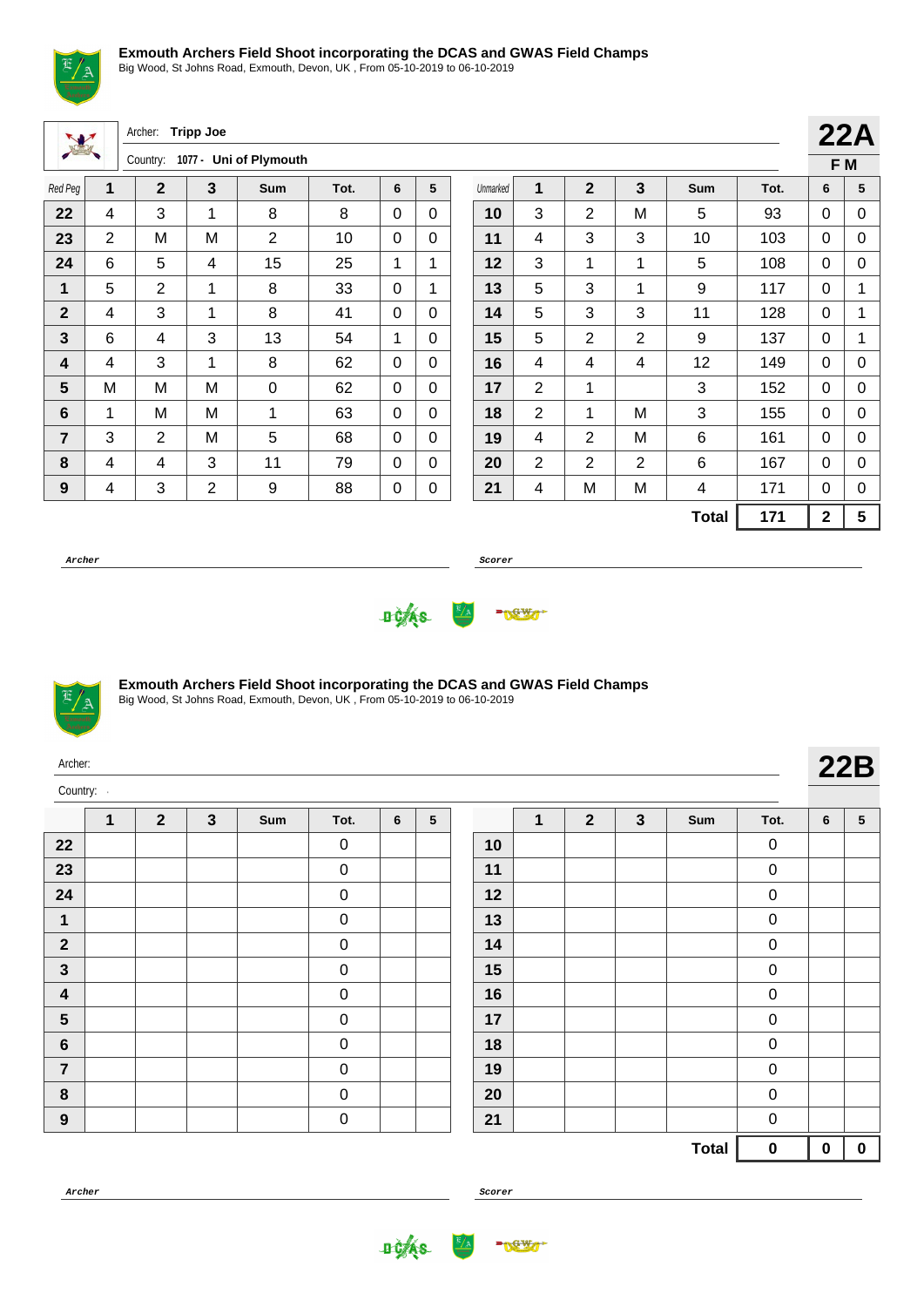Big Wood, St Johns Road, Exmouth, Devon, UK , From 05-10-2019 to 06-10-2019

Archer: **Ives Terry** Country: **1557 - Canford Magna B 22C A M** Blue Peg **1 2 3 Sum Tot. 6 5** | 6 | 6 | 5 | 17 | 17 | 2 | 1 3 M M  $\mid$  3  $\mid$  20 0 0 | 4 | 1 | 1 | 6 | 26 | 0 | 0 | 5 | 3 | M | 8 | 34 | 0 | 1 | 4 | 4 | 3 | 11 | 45 | 0 | 0  $\begin{array}{|c|c|c|c|c|c|} \hline \textbf{3} & \textbf{5} & \textbf{6} & \textbf{7} & \textbf{8} \ \hline \textbf{7} & \textbf{8} & \textbf{9} & \textbf{12} & \textbf{12} & \textbf{57} & \textbf{10} & \textbf{12} \ \hline \end{array}$  | 6 | 4 | 4 | 14 | 71 | 1 | 0 4 3 2 9 80 0 0 | 2 | 1 | M | 3 | 83 | 0 | 0 | 6 | 6 | 4 | 16 | 99 |2 | 0 | 5 | 4 | 1 | 10 | 109 | 0 | 1 | 6 | 5 | 2 | 13 | 122 | 1 | 1 Unmarked **1 2 3 Sum Tot. 6 5** | 4 | 3 | M | 7 | 129 | 0 | 0 | 5 | 5 | 3 | 13 | 142 | 0 | 2 | 1 | 1 | M | 2 | 144 | 0 | 0 4 4 4 2 10 154 0 0 | 5 | 4 | 2 | 11 | 165 | 0 | 1 | 6 | 3 | 3 | 12 | 177 | 1 | 0 3 3 2 8 185 0 0 | 5 | 3 | 3 | 11 | 196 | 0 | 1 | 5 | 1 | M | 6 | 202 | 0 | 1 3 3 3 3 9 211 0 0 | 5 | 4 | 1 | 10 | 221 | 0 | 1 | 2 | M | M | 2 | 223 | 0 | 0  $Total \ 223 \ 711$ 

**Archer Scorer**





## **Exmouth Archers Field Shoot incorporating the DCAS and GWAS Field Champs**

|                 |   | Archer: Hart Gary     |                |            |      |                |                |          |   |                |                |              |      |                | <b>22D</b>     |
|-----------------|---|-----------------------|----------------|------------|------|----------------|----------------|----------|---|----------------|----------------|--------------|------|----------------|----------------|
| <i>archery</i>  |   | Country: 4 Archery GB |                |            |      |                |                |          |   |                |                |              |      | W M            |                |
| <b>Blue Peg</b> | 1 | $\overline{2}$        | $\mathbf{3}$   | <b>Sum</b> | Tot. | 6              | 5              | Unmarked | 1 | $\overline{2}$ | 3              | <b>Sum</b>   | Tot. | 6              | 5              |
| 22              | 6 | 5                     | 4              | 15         | 15   | 1              | 1              | 10       | 6 | 4              | 4              | 14           | 178  | 1              | 0              |
| 23              | 5 | 5                     | 4              | 14         | 29   | $\Omega$       | $\overline{2}$ | 11       | 6 | 4              | 3              | 13           | 191  | $\mathbf 1$    | 0              |
| 24              | 6 | 5                     | 4              | 15         | 44   | 1              | 1              | 12       | 5 | 4              | 4              | 13           | 204  | $\mathbf{0}$   | 1              |
| 1               | 6 | 6                     | 5              | 17         | 61   | $\overline{2}$ | $\mathbf{1}$   | 13       | 5 | 4              | 4              | 13           | 217  | 0              | 1              |
| $\mathbf 2$     | 4 | 4                     | 4              | 12         | 73   | $\Omega$       | $\mathbf{0}$   | 14       | 5 | 4              | $\overline{2}$ | 11           | 228  | $\mathbf{0}$   | 1              |
| 3               | 6 | 6                     | 5              | 17         | 90   | $\overline{2}$ | 1              | 15       | 3 | 3              | $\overline{2}$ | 8            | 236  | $\mathbf{0}$   | $\mathbf 0$    |
| 4               | 5 | 4                     | 4              | 13         | 103  | $\Omega$       | 1              | 16       | 4 | 4              | 3              | 11           | 247  | $\mathbf{0}$   | $\mathbf 0$    |
| 5               | 4 | 4                     | 4              | 12         | 115  | $\Omega$       | $\mathbf 0$    | 17       | 6 | 5              | 4              | 15           | 262  | 1              | 1              |
| 6               | 4 | 3                     | $\overline{2}$ | 9          | 124  | $\Omega$       | 0              | 18       | 6 | 3              | 3              | 12           | 274  | $\mathbf{1}$   | 0              |
| $\overline{7}$  | 5 | 5                     | 5              | 15         | 139  | $\Omega$       | 3              | 19       | 5 | 5              | 4              | 14           | 288  | $\mathbf{0}$   | $\overline{2}$ |
| 8               | 4 | 3                     | 3              | 10         | 149  | 0              | $\Omega$       | 20       | 6 | 6              | 4              | 16           | 304  | $\overline{2}$ | 0              |
| 9               | 6 | 5                     | 4              | 15         | 164  | 1              | 1              | 21       | 4 | 4              | $\overline{2}$ | 10           | 314  | 0              | $\pmb{0}$      |
|                 |   |                       |                |            |      |                |                |          |   |                |                | <b>Total</b> | 314  | 13             | 17             |



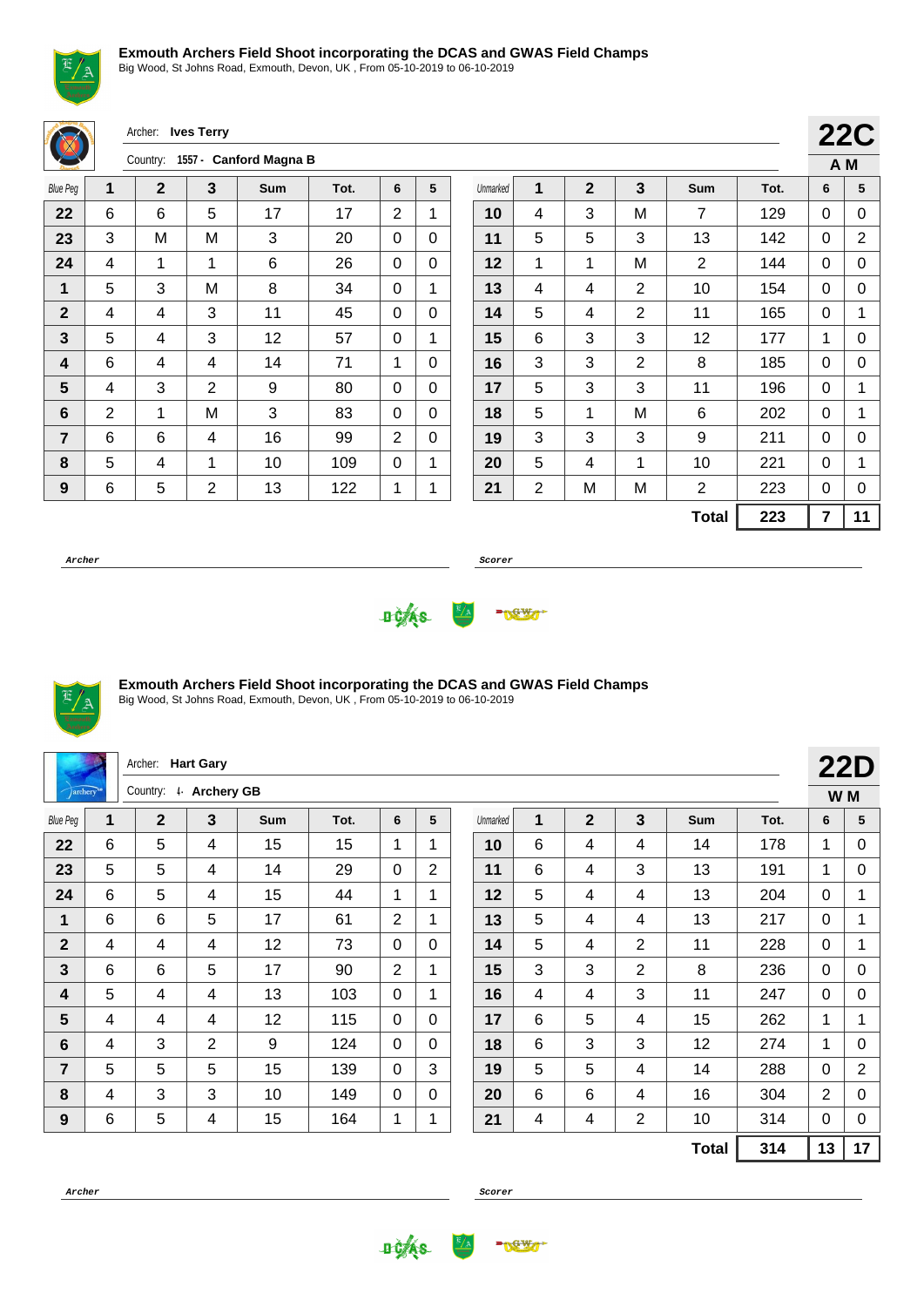

Big Wood, St Johns Road, Exmouth, Devon, UK , From 05-10-2019 to 06-10-2019

Archer: **Baylis Kayleigh**

| $\frac{1}{2}$  | 79 - Llantarnam AC<br>Country:<br>$\epsilon$ |                |                |     |      |   |                |  |  |  |  |
|----------------|----------------------------------------------|----------------|----------------|-----|------|---|----------------|--|--|--|--|
| Red Peg        | 1                                            | $\mathbf{2}$   | 3              | Sum | Tot. | 6 | 5              |  |  |  |  |
| 23             | 2                                            | $\overline{2}$ | 1              | 5   | 5    | 0 | 0              |  |  |  |  |
| 24             | 5                                            | 4              | 4              | 13  | 18   | 0 | 1              |  |  |  |  |
| 1              | 5                                            | 5              | 4              | 14  | 32   | 0 | 2              |  |  |  |  |
| $\mathbf{2}$   | 5                                            | 5              | 3              | 13  | 45   | 0 | 2              |  |  |  |  |
| 3              | 5                                            | 4              | 4              | 13  | 58   | 0 | 1              |  |  |  |  |
| 4              | 5                                            | 4              | 4              | 13  | 71   | 0 | 1              |  |  |  |  |
| 5              | 5                                            | 4              | 4              | 13  | 84   | 0 | 1              |  |  |  |  |
| 6              | 4                                            | 4              | $\overline{2}$ | 10  | 94   | 0 | 0              |  |  |  |  |
| $\overline{7}$ | 6                                            | 4              | 4              | 14  | 108  | 1 | 0              |  |  |  |  |
| 8              | 6                                            | 4              | 4              | 14  | 122  | 1 | 0              |  |  |  |  |
| 9              | 4                                            | 3              | $\overline{2}$ | 9   | 131  | 0 | 0              |  |  |  |  |
| 10             | 5                                            | 5              | 4              | 14  | 145  | 0 | $\overline{2}$ |  |  |  |  |

|          |   |              |                |              |      |   | 23A |  |  |
|----------|---|--------------|----------------|--------------|------|---|-----|--|--|
|          |   |              |                |              |      |   | FW  |  |  |
| Unmarked | 1 | $\mathbf{2}$ | 3              | Sum          | Tot. | 6 | 5   |  |  |
| 11       | 6 | 5            | 4              | 15           | 160  | 1 | 1   |  |  |
| 12       | 5 | 5            | $\overline{2}$ | 12           | 172  | 0 | 2   |  |  |
| 13       | 6 | 5            | 4              | 15           | 187  | 1 | 1   |  |  |
| 14       | 6 | 4            | 3              | 13           | 200  | 1 | 0   |  |  |
| 15       | 6 | 4            | 4              | 14           | 214  | 1 | 0   |  |  |
| 16       | 6 | 5            | 4              | 15           | 229  | 1 | 1   |  |  |
| 17       | 5 | 4            | 3              | 12           | 241  | 0 | 1   |  |  |
| 18       | 5 | 4            | 2              | 11           | 252  | 0 | 1   |  |  |
| 19       | 4 | 4            | $\overline{2}$ | 10           | 262  | 0 | 0   |  |  |
| 20       | 6 | 4            | 4              | 14           | 276  | 1 | 0   |  |  |
| 21       | 4 | 4            | 3              | 11           | 287  | 0 | 0   |  |  |
| 22       | 6 | 5            | 5              | 16           | 303  | 1 | 2   |  |  |
|          |   |              |                | <b>Total</b> | 303  | 9 | 19  |  |  |

**Archer Scorer**





Archer:

#### **Exmouth Archers Field Shoot incorporating the DCAS and GWAS Field Champs**

Big Wood, St Johns Road, Exmouth, Devon, UK , From 05-10-2019 to 06-10-2019

| Archer:  |  |              |         |        |  |            |     |                         |              | $\sim$ $\sim$ $\sim$ |
|----------|--|--------------|---------|--------|--|------------|-----|-------------------------|--------------|----------------------|
| Country: |  |              |         |        |  |            |     |                         |              |                      |
|          |  | $\mathbf{C}$ | $T - 1$ | $\sim$ |  | $\sqrt{2}$ | . . | $C_{\cdot \cdot \cdot}$ | $T_{\alpha}$ |                      |

|                         | 1 | $\mathbf{2}$ | $\mathbf{3}$ | Sum | Tot.                | 6 | ${\bf 5}$ |
|-------------------------|---|--------------|--------------|-----|---------------------|---|-----------|
| 23                      |   |              |              |     | 0                   |   |           |
| 24                      |   |              |              |     | 0                   |   |           |
| 1                       |   |              |              |     | 0                   |   |           |
| $\boldsymbol{2}$        |   |              |              |     | 0                   |   |           |
| $\mathbf{3}$            |   |              |              |     | 0                   |   |           |
| $\overline{\mathbf{4}}$ |   |              |              |     | 0                   |   |           |
| ${\bf 5}$               |   |              |              |     | 0                   |   |           |
| $\bf 6$                 |   |              |              |     | 0                   |   |           |
| $\overline{7}$          |   |              |              |     | 0                   |   |           |
| 8                       |   |              |              |     | 0                   |   |           |
| $\boldsymbol{9}$        |   |              |              |     | $\mathsf{O}\xspace$ |   |           |
| 10                      |   |              |              |     | 0                   |   |           |

|    | 1 | $\mathbf{2}$ | 3 | Sum          | Tot.        | 6        | $\overline{\mathbf{5}}$ |
|----|---|--------------|---|--------------|-------------|----------|-------------------------|
| 11 |   |              |   |              | 0           |          |                         |
| 12 |   |              |   |              | 0           |          |                         |
| 13 |   |              |   |              | 0           |          |                         |
| 14 |   |              |   |              | 0           |          |                         |
| 15 |   |              |   |              | 0           |          |                         |
| 16 |   |              |   |              | 0           |          |                         |
| 17 |   |              |   |              | 0           |          |                         |
| 18 |   |              |   |              | 0           |          |                         |
| 19 |   |              |   |              | 0           |          |                         |
| 20 |   |              |   |              | 0           |          |                         |
| 21 |   |              |   |              | $\mathbf 0$ |          |                         |
| 22 |   |              |   |              | 0           |          |                         |
|    |   |              |   | <b>Total</b> | 0           | $\bf{0}$ | $\pmb{0}$               |



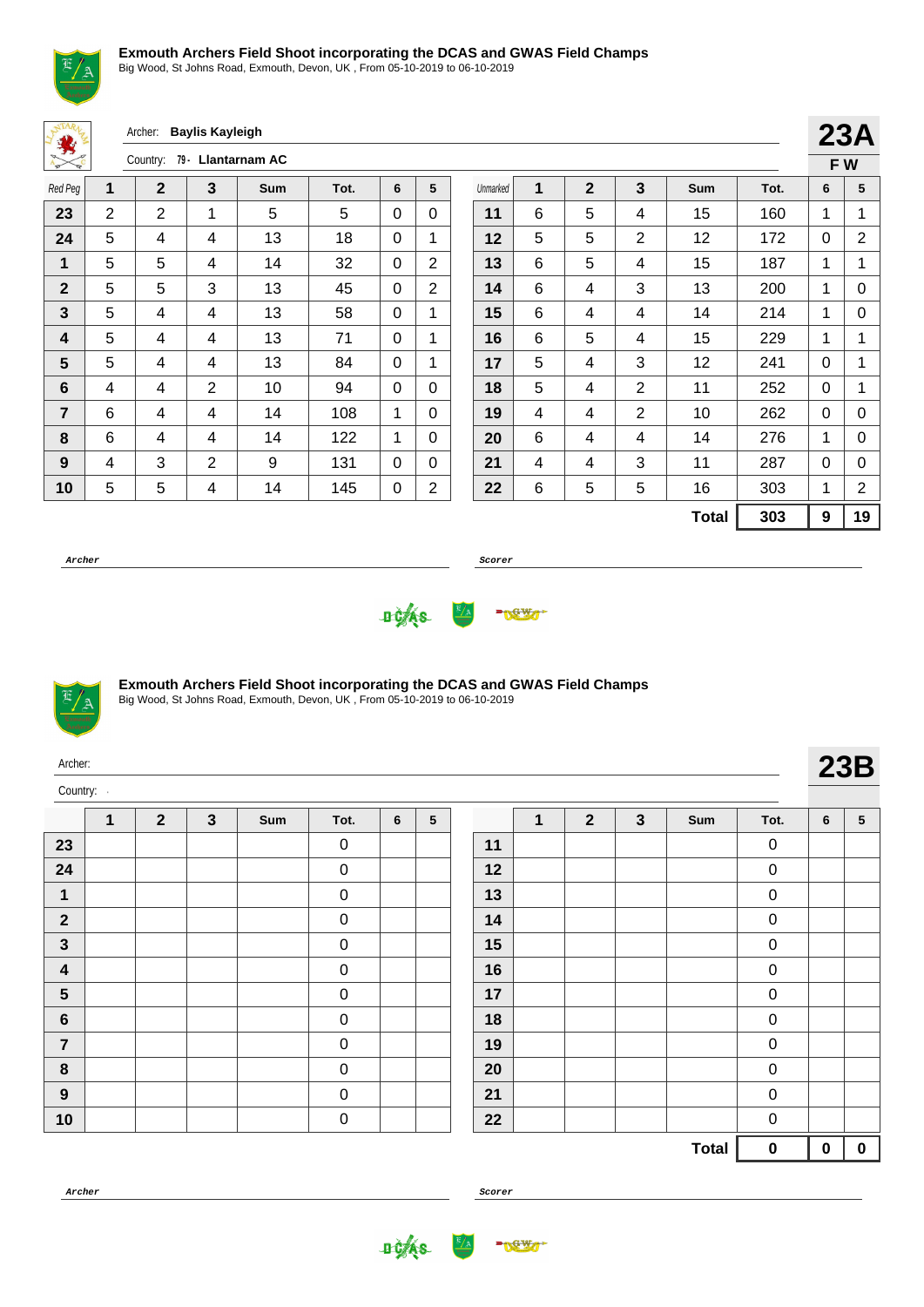

Big Wood, St Johns Road, Exmouth, Devon, UK , From 05-10-2019 to 06-10-2019

Archer: **Twigg Sophie**

|                 |                | Country:    | 660 - Exmouth A |                |      |   |   |
|-----------------|----------------|-------------|-----------------|----------------|------|---|---|
| <b>Blue Peg</b> | 1              | $\mathbf 2$ | 3               | Sum            | Tot. | 6 | 5 |
| 23              | 2              | M           | M               | $\overline{2}$ | 2    | 0 | 0 |
| 24              | $\overline{2}$ | M           | M               | $\overline{2}$ | 4    | 0 | 0 |
| 1               | 6              | 1           | 1               | 8              | 12   | 1 | 0 |
| $\mathbf{2}$    | 4              | 3           | 1               | 8              | 20   | 0 | 0 |
| 3               | 5              | 4           | $\overline{2}$  | 11             | 31   | 0 | 1 |
| 4               | 2              | 1           | M               | 3              | 34   | 0 | 0 |
| 5               | 3              | 1           | M               | 4              | 38   | 0 | 0 |
| 6               | 4              | 2           | M               | 6              | 44   | 0 | 0 |
| $\overline{7}$  | 4              | 3           | 2               | 9              | 53   | 0 | 0 |
| 8               | 3              | 2           | M               | 5              | 58   | 0 | 0 |
| 9               | 5              | 4           | 4               | 13             | 71   | 0 | 1 |
| 10              | M              | M           | M               | 0              | 71   | 0 | 0 |

|          |                |                |   |                |      |             | <b>23C</b> |
|----------|----------------|----------------|---|----------------|------|-------------|------------|
|          |                |                |   |                |      | A W         |            |
| Unmarked | 1              | $\overline{2}$ | 3 | Sum            | Tot. | 6           | 5          |
| 11       | 4              | 3              | 3 | 10             | 81   | 0           | 0          |
| 12       | M              | M              | M | 0              | 81   | 0           | 0          |
| 13       | $\overline{2}$ | 2              | M | 4              | 85   | 0           | 0          |
| 14       | 3              | M              | M | 3              | 88   | 0           | 0          |
| 15       | $\overline{2}$ | 1              | М | 3              | 91   | 0           | 0          |
| 16       | 4              | 1              | M | 5              | 96   | 0           | 0          |
| 17       | 3              | 3              | 1 | $\overline{7}$ | 103  | 0           | 0          |
| 18       | 4              | M              | M | 4              | 107  | 0           | 0          |
| 19       | 6              | 2              | 1 | 9              | 116  | 1           | 0          |
| 20       | 5              | M              | M | 5              | 121  | 0           | 1          |
| 21       | $\overline{2}$ | 2              | M | 4              | 125  | 0           | 0          |
| 22       | 4              | 4              | 4 | 12             | 137  | 0           | 0          |
|          |                |                |   | <b>Total</b>   | 137  | $\mathbf 2$ | 3          |

**Archer Scorer**





## **Exmouth Archers Field Shoot incorporating the DCAS and GWAS Field Champs**

Big Wood, St Johns Road, Exmouth, Devon, UK , From 05-10-2019 to 06-10-2019

|                 |   | <b>Hornsby Richard</b><br>Archer: |                |                       |      |              |                 |  |          |   |                |                |              |      | <b>23D</b> |             |
|-----------------|---|-----------------------------------|----------------|-----------------------|------|--------------|-----------------|--|----------|---|----------------|----------------|--------------|------|------------|-------------|
|                 |   | Country:                          | 544 -          | <b>Burnham C of A</b> |      |              |                 |  |          |   |                |                |              |      |            | L M         |
| <b>Blue Peg</b> | 1 | $\overline{2}$                    | 3              | Sum                   | Tot. | 6            | $5\phantom{.0}$ |  | Unmarked | 1 | $\overline{2}$ | $\mathbf{3}$   | Sum          | Tot. | 6          | 5           |
| 23              | 4 | 4                                 | м              | 8                     | 8    | 0            | $\Omega$        |  | 11       | 5 | 3              | 3              | 11           | 105  | $\Omega$   | $\mathbf 1$ |
| 24              | 3 | M                                 | M              | 3                     | 11   | $\mathbf 0$  | $\Omega$        |  | 12       | 5 | $\overline{4}$ | $\overline{2}$ | 11           | 116  | $\Omega$   | 1           |
| 1               | 4 | 3                                 | $\mathbf 1$    | 8                     | 19   | 0            | $\Omega$        |  | 13       | 4 | 3              | M              | 7            | 123  | $\Omega$   | 0           |
| $\overline{2}$  | 4 | 3                                 | $\overline{2}$ | 9                     | 28   | $\mathbf 0$  | $\Omega$        |  | 14       | 3 | 3              | $\overline{2}$ | 8            | 131  | 0          | 0           |
| 3               | 4 | 3                                 | $\overline{2}$ | 9                     | 37   | $\Omega$     | $\Omega$        |  | 15       | 5 | 3              | M              | 8            | 139  | $\Omega$   | $\mathbf 1$ |
| 4               | 5 | 4                                 | 4              | 13                    | 50   | $\mathbf 0$  | 1               |  | 16       | 4 | 3              | 1              | 8            | 147  | $\Omega$   | $\mathbf 0$ |
| 5               | 3 | 3                                 | $\overline{2}$ | 8                     | 58   | 0            | $\Omega$        |  | 17       | 4 | 3              | 2              | 9            | 156  | $\Omega$   | 0           |
| 6               | 4 | 4                                 | M              | 8                     | 66   | $\mathbf 0$  | $\mathbf 0$     |  | 18       | 5 | $\overline{4}$ | 4              | 13           | 169  | 0          | 1           |
| 7               | 5 | 5                                 | 4              | 14                    | 80   | $\Omega$     | $\overline{2}$  |  | 19       | 4 | 4              | 3              | 11           | 180  | 0          | 0           |
| 8               | 3 | 1                                 | $\overline{1}$ | 5                     | 85   | $\mathbf{0}$ | $\Omega$        |  | 20       | 5 | 3              | $\overline{2}$ | 10           | 190  | $\Omega$   | 1           |
| 9               | 2 | 1                                 | м              | 3                     | 88   | 0            | $\Omega$        |  | 21       | 4 | 4              | м              | 8            | 198  | $\Omega$   | $\Omega$    |
| 10              | 3 | 3                                 | M              | $\,6$                 | 94   | 0            | 0               |  | 22       | 5 | 3              | M              | 8            | 206  | 0          | $\mathbf 1$ |
|                 |   |                                   |                |                       |      |              |                 |  |          |   |                |                | <b>Total</b> | 206  | $\bf{0}$   | 9           |



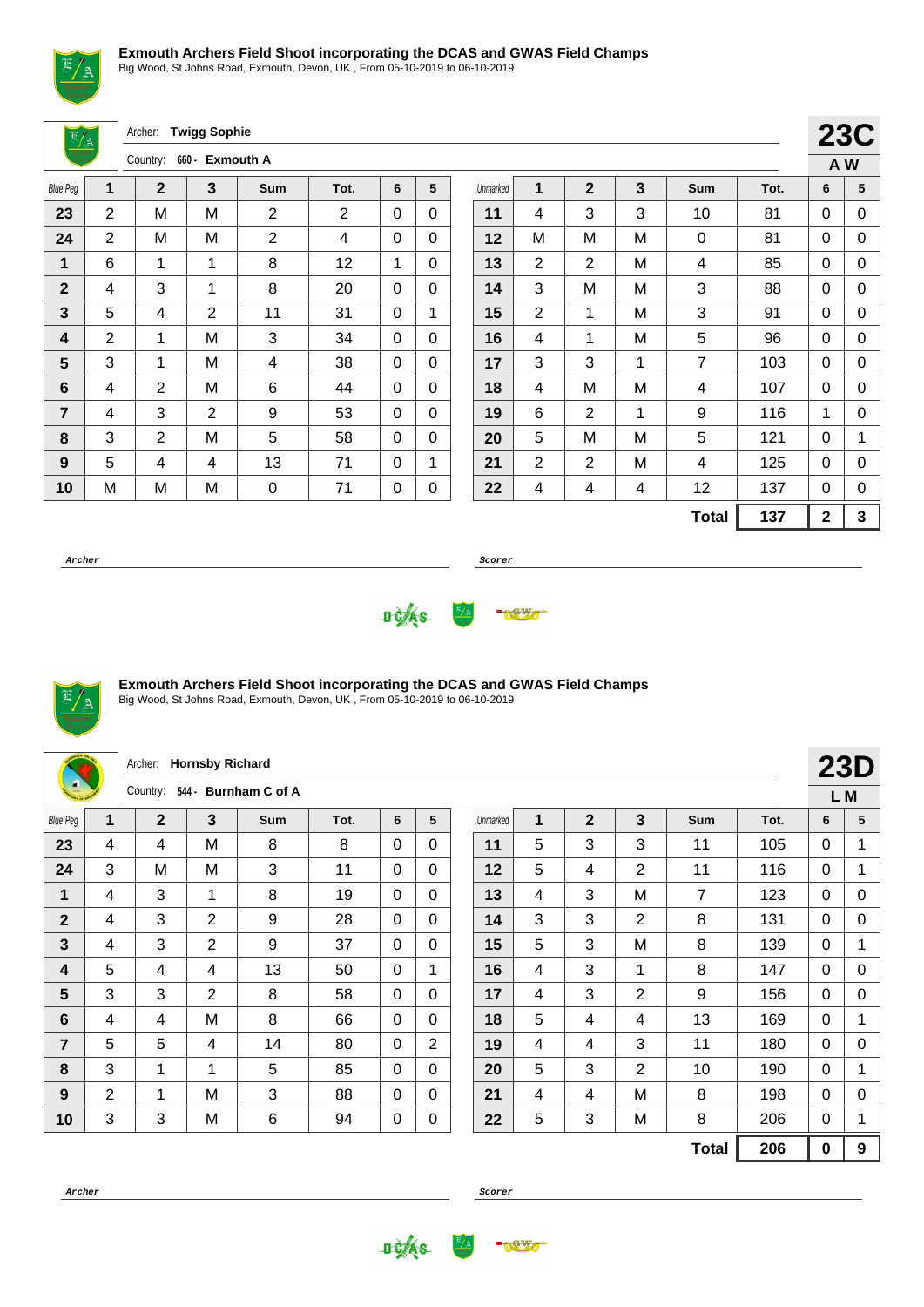

Big Wood, St Johns Road, Exmouth, Devon, UK , From 05-10-2019 to 06-10-2019

Archer: **Pleasance Chris**

| <b>SHOWLEY CLUB</b> |   | Country:    | 539 - Ballands B |     |      |   |   |
|---------------------|---|-------------|------------------|-----|------|---|---|
| Red Peg             | 1 | $\mathbf 2$ | 3                | Sum | Tot. | 6 | 5 |
| 24                  | 5 | 4           | 4                | 13  | 13   | 0 | 1 |
| 1                   | 5 | 5           | 4                | 14  | 27   | 0 | 2 |
| $\mathbf{2}$        | 5 | 5           | 4                | 14  | 41   | 0 | 2 |
| 3                   | 6 | 4           | 4                | 14  | 55   | 1 | 0 |
| 4                   | 4 | 4           | 4                | 12  | 67   | 0 | 0 |
| 5                   | 6 | 4           | 4                | 14  | 81   | 1 | 0 |
| 6                   | 4 | 4           | 2                | 10  | 91   | 0 | 0 |
| $\overline{7}$      | 5 | 4           | 4                | 13  | 104  | 0 | 1 |
| 8                   | 6 | 6           | 4                | 16  | 120  | 2 | 0 |
| 9                   | 4 | 3           | 3                | 10  | 130  | 0 | 0 |
| 10                  | 6 | 3           | $\overline{2}$   | 11  | 141  | 1 | 0 |
| 11                  | 6 | 4           | 4                | 14  | 155  | 1 | 0 |

|          |   |                |                |     |      |   | F M |
|----------|---|----------------|----------------|-----|------|---|-----|
| Unmarked | 1 | $\overline{2}$ | 3              | Sum | Tot. | 6 | 5   |
| 12       | 6 | 4              | $\overline{2}$ | 12  | 167  | 1 | 0   |
| 13       | 6 | 6              | 4              | 16  | 183  | 2 | 0   |
| 14       | 6 | 6              | 5              | 17  | 200  | 2 | 1   |
| 15       | 5 | 5              | 4              | 14  | 214  | 0 | 2   |
| 16       | 5 | 4              | 4              | 13  | 227  | 0 | 1   |
| 17       | 6 | 3              | M              | 9   | 236  | 1 | 0   |
| 18       | 6 | 4              | 1              | 11  | 247  | 1 | 0   |
| 19       | 5 | 4              | 3              | 12  | 259  | 0 | 1   |
| 20       | 5 | 4              | 3              | 12  | 271  | 0 | 1   |
| 21       | 4 | 4              | $\overline{2}$ | 10  | 281  | 0 | 0   |
| 22       | 6 | 6              | 5              | 17  | 298  | 2 | 1   |
| 23       | 4 | 4              | $\overline{2}$ | 10  | 308  | 0 | 0   |
|          |   | <b>Total</b>   | 308            | 15  | 13   |   |     |

**24A**

**Archer Scorer**





## **Exmouth Archers Field Shoot incorporating the DCAS and GWAS Field Champs**

|                |                 | Archer:                                | <b>Allam Steve</b> |     |      |             |                |          |   |              |   |              |      |                | 24B         |
|----------------|-----------------|----------------------------------------|--------------------|-----|------|-------------|----------------|----------|---|--------------|---|--------------|------|----------------|-------------|
|                |                 | 413 - Overton Black Arrows<br>Country: |                    |     |      |             |                |          |   |              |   | F M          |      |                |             |
| Red Peg        | 1               | $\mathbf{2}$                           | 3                  | Sum | Tot. | 6           | 5              | Unmarked | 1 | $\mathbf{2}$ | 3 | Sum          | Tot. | 6              | 5           |
| 24             | 4               | 4                                      | 4                  | 12  | 12   | 0           | $\Omega$       | 12       | 4 | 3            | 3 | 10           | 158  | 0              | 0           |
| $\mathbf 1$    | 5               | 4                                      | 4                  | 13  | 25   | $\Omega$    | 1              | 13       | 6 | 4            | 4 | 14           | 172  | 1              | $\Omega$    |
| $\mathbf{2}$   | 4               | 4                                      | 4                  | 12  | 37   | 0           | $\Omega$       | 14       | 5 | 4            | 4 | 13           | 185  | 0              | $\mathbf 1$ |
| $\mathbf{3}$   | 5               | 5                                      | 4                  | 14  | 51   | $\Omega$    | $\overline{2}$ | 15       | 5 | 4            | 4 | 13           | 198  | 0              | 1           |
| 4              | 6               | 5                                      | 3                  | 14  | 65   | 1           | 1              | 16       | 5 | 4            | 3 | 12           | 210  | $\Omega$       | 1           |
| $5\phantom{1}$ | 5               | 3                                      | 3                  | 11  | 76   | $\mathbf 0$ | 1              | 17       | 6 | 6            | 4 | 16           | 226  | $\overline{2}$ | $\mathbf 0$ |
| 6              | 6               | 4                                      | 4                  | 14  | 90   | 1           | $\Omega$       | 18       | 4 | 4            | 3 | 11           | 237  | 0              | 0           |
| $\overline{7}$ | $5\phantom{.0}$ | 4                                      | 4                  | 13  | 103  | $\Omega$    | 1              | 19       | 4 | 3            | 3 | 10           | 247  | $\Omega$       | 0           |
| 8              | 6               | 4                                      | 4                  | 14  | 117  | 1           | $\Omega$       | 20       | 4 | 4            | 3 | 11           | 258  | $\Omega$       | $\Omega$    |
| 9              | 4               | 3                                      | 2                  | 9   | 126  | $\Omega$    | $\Omega$       | 21       | 3 | 2            | M | 5            | 263  | $\Omega$       | 0           |
| 10             | 4               | 4                                      | $\overline{2}$     | 10  | 136  | 0           | $\Omega$       | 22       | 6 | 6            | 4 | 16           | 279  | $\overline{2}$ | 0           |
| 11             | 4               | 4                                      | 4                  | 12  | 148  | 0           | 0              | 23       | 5 | 4            | 3 | 12           | 291  | $\Omega$       | 1           |
|                |                 |                                        |                    |     |      |             |                |          |   |              |   | <b>Total</b> | 291  | 8              | 10          |